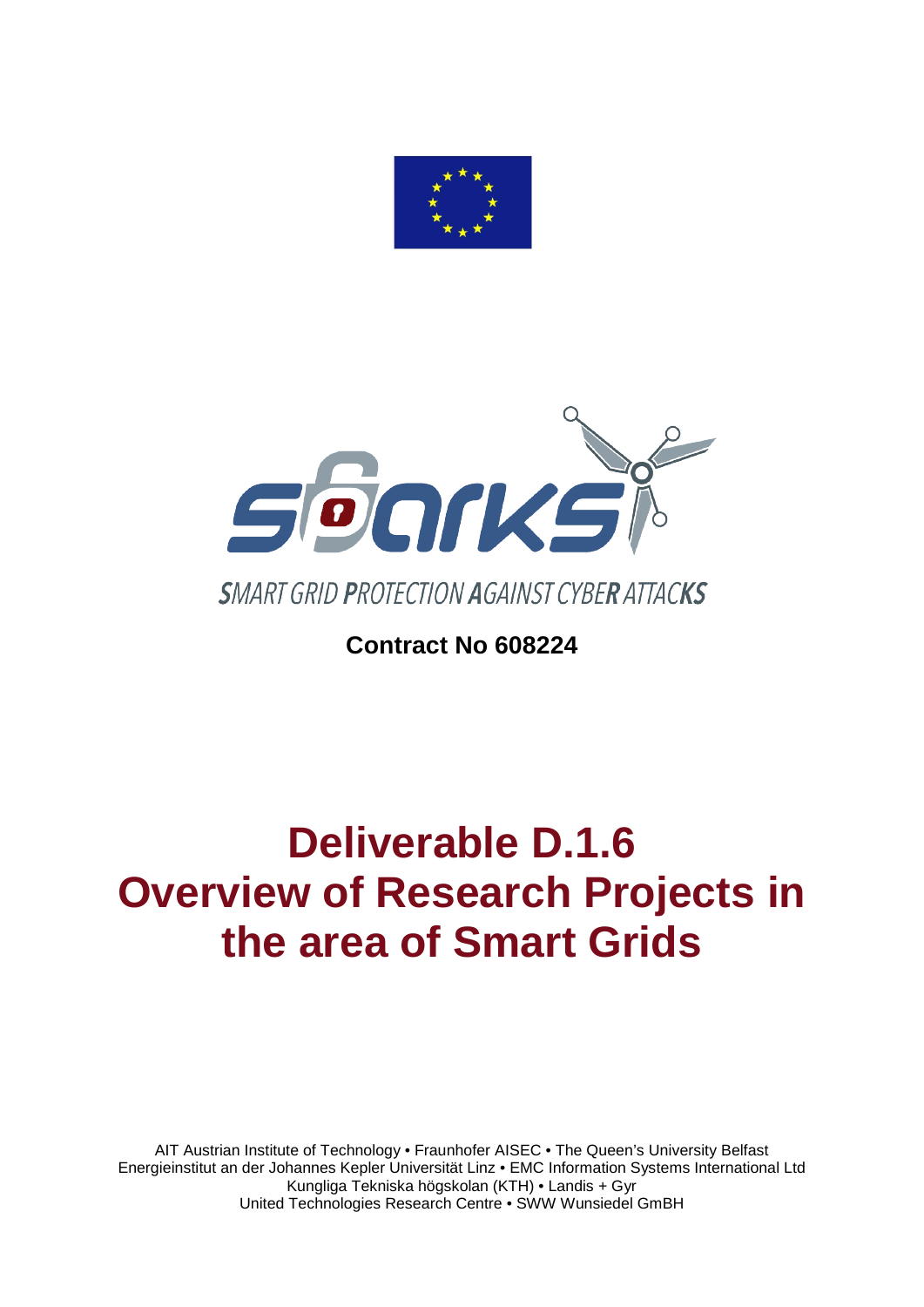

|                    | Document control information                                                                                                                                                                                                                                                                                                                                                                                                                                                                                                                                                    |  |  |  |  |  |  |  |  |
|--------------------|---------------------------------------------------------------------------------------------------------------------------------------------------------------------------------------------------------------------------------------------------------------------------------------------------------------------------------------------------------------------------------------------------------------------------------------------------------------------------------------------------------------------------------------------------------------------------------|--|--|--|--|--|--|--|--|
| Title              | D1.6 Overview of Research Projects in the area of Smart Grids                                                                                                                                                                                                                                                                                                                                                                                                                                                                                                                   |  |  |  |  |  |  |  |  |
| Editor             | Michael Schmidthaler (EI)                                                                                                                                                                                                                                                                                                                                                                                                                                                                                                                                                       |  |  |  |  |  |  |  |  |
| Contributors       | Michael Schmidthaler (EI), Johannes Reichl (EI), Paul Smith (AIT)                                                                                                                                                                                                                                                                                                                                                                                                                                                                                                               |  |  |  |  |  |  |  |  |
| Description        | This short deliverable contains a directory of projects, finished and<br>currently running, that relate to smart grid security that are operating<br>at a European level, for example, in the context of Framework<br>Programme 7, and national research initiatives. This includes short<br>description of the project's objectives and expected results. Using the<br>consortium's international reach, this deliverable also attempts to<br>summarise the research activities outside of Europe. An update of this<br>deliverable will appear in the project's final report. |  |  |  |  |  |  |  |  |
| Requested deadline | 31 <sup>st</sup> March, 2015                                                                                                                                                                                                                                                                                                                                                                                                                                                                                                                                                    |  |  |  |  |  |  |  |  |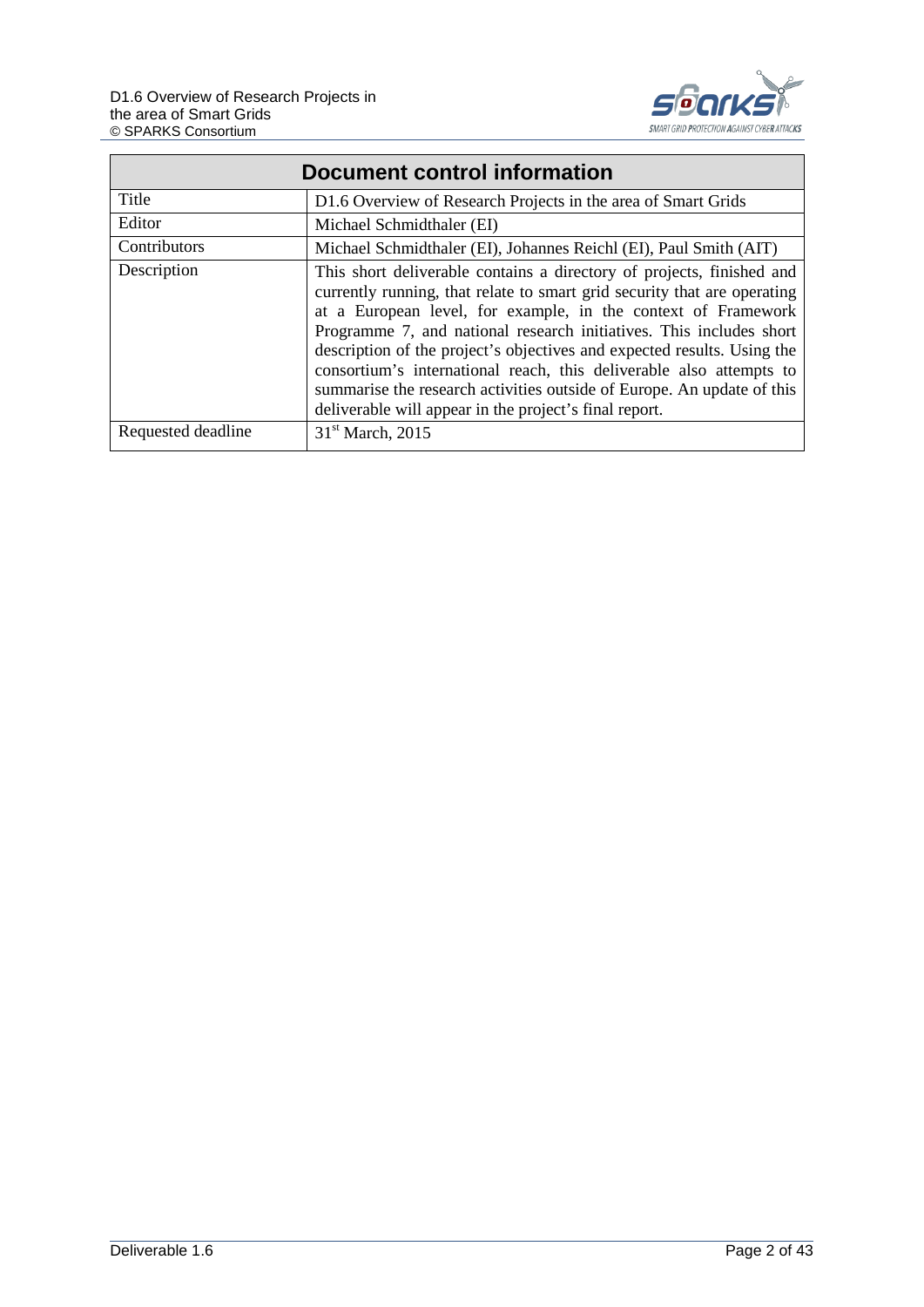

## <span id="page-2-0"></span>**Executive Summary**

This report entails a summary of SPARKS' engagement and interaction activities with related smart grid and cyber security research projects. In addition to a summary of relevant projects in this area, D.1.6 describes the assessment steps which were carried out in order to collect information on research activities at the European and national level which – for the most part – received funding through the European  $7<sup>th</sup>$  framework programme as well as country-specific funding authorities.

The empirical assessment of the existing research landscape w was carried out by means of a structured questionnaire from November 2014 until February 2015. In addition to gathering of information on parallel scientific activities, it aimed at interacting with the European research community. The questionnaire was distributed – among other relevant researcher and industry representatives – to members of the SPARKS stakeholder advisory board, to decision makers in administration and business as well as to external contacts in the European smart grid research community. The empirical methodology is presented briefly in section 1 of this report.

One key finding of the empirical research carried out is that the relationship between SPARKS and other projects needs to be further enhanced due to content overlap in certain –specific and heterogeneous – areas. This is particularly relevant for the SEGRID project which in addition to highly sophisticated research sets out to analyse use cases for security measures. The joint outcome can be enhanced – and thus redundancies be avoided – if fundamental research from SPARKS is transferred successfully to other projects such as SEGRID.

Summarizing the activities in D.1.6, this report presents the interaction activities of the SPARKS project with researchers in the field of smart grids, cyber security and critical infrastructure. In order to do so, a comprehensive assessment of the research landscape in this area was conducted and awareness for the SPARKS project has been raised.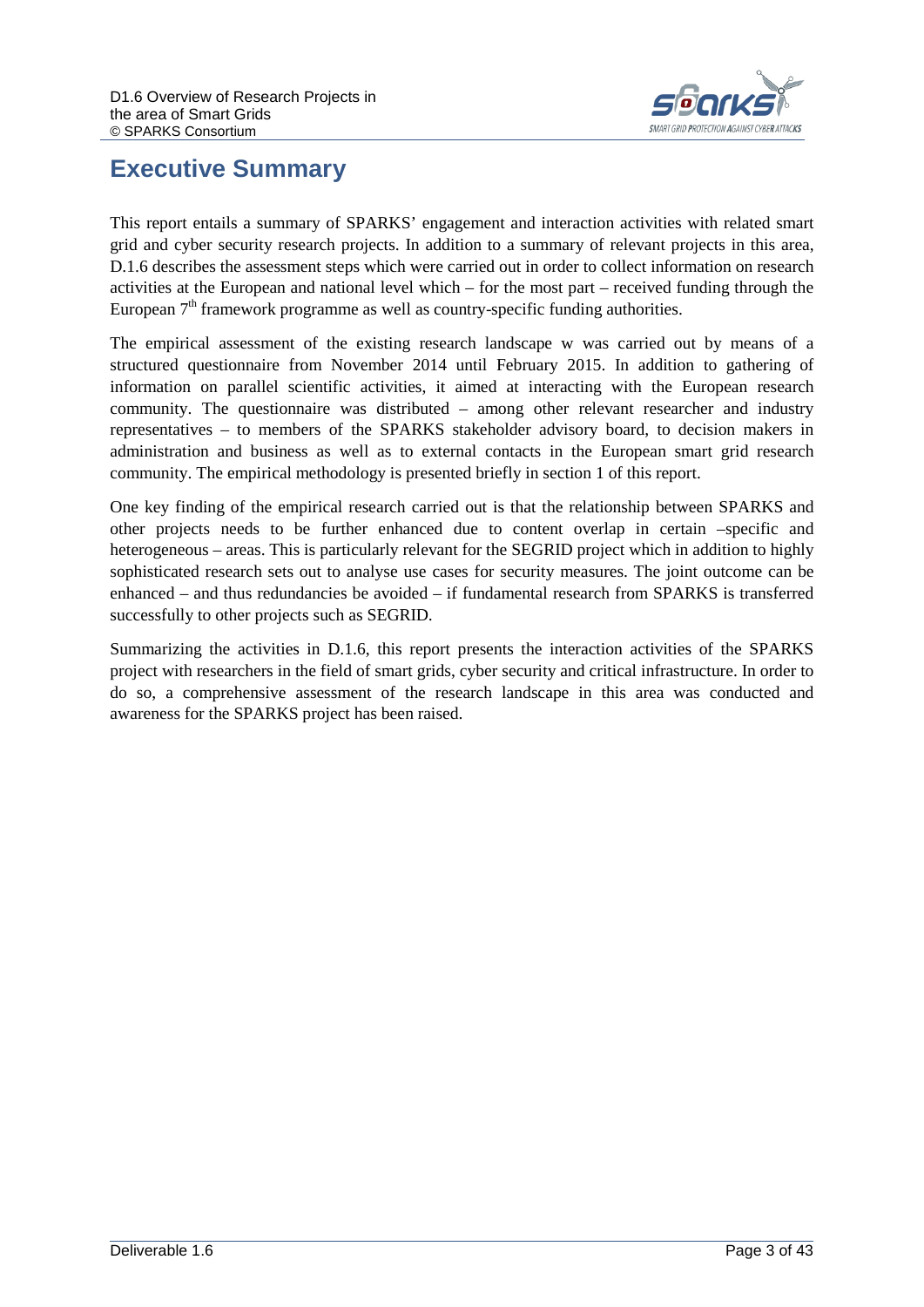

# <span id="page-3-0"></span>**Table of Contents**

| 1              |      |  |  |  |  |  |  |  |  |  |
|----------------|------|--|--|--|--|--|--|--|--|--|
| $\overline{2}$ |      |  |  |  |  |  |  |  |  |  |
| 3              |      |  |  |  |  |  |  |  |  |  |
| $\overline{4}$ |      |  |  |  |  |  |  |  |  |  |
|                | 4.1  |  |  |  |  |  |  |  |  |  |
|                | 4.2  |  |  |  |  |  |  |  |  |  |
|                | 4.3  |  |  |  |  |  |  |  |  |  |
|                | 4.4  |  |  |  |  |  |  |  |  |  |
|                | 4.5  |  |  |  |  |  |  |  |  |  |
|                | 4.6  |  |  |  |  |  |  |  |  |  |
|                | 4.7  |  |  |  |  |  |  |  |  |  |
|                | 4.8  |  |  |  |  |  |  |  |  |  |
|                | 4.9  |  |  |  |  |  |  |  |  |  |
|                | 4.10 |  |  |  |  |  |  |  |  |  |
|                | 4.11 |  |  |  |  |  |  |  |  |  |
|                | 4.12 |  |  |  |  |  |  |  |  |  |
|                | 4.13 |  |  |  |  |  |  |  |  |  |
|                | 4.14 |  |  |  |  |  |  |  |  |  |
| 5              |      |  |  |  |  |  |  |  |  |  |
| 6              |      |  |  |  |  |  |  |  |  |  |
| 7              |      |  |  |  |  |  |  |  |  |  |
| 8              |      |  |  |  |  |  |  |  |  |  |
| 9              |      |  |  |  |  |  |  |  |  |  |
| 10             |      |  |  |  |  |  |  |  |  |  |
| 11             |      |  |  |  |  |  |  |  |  |  |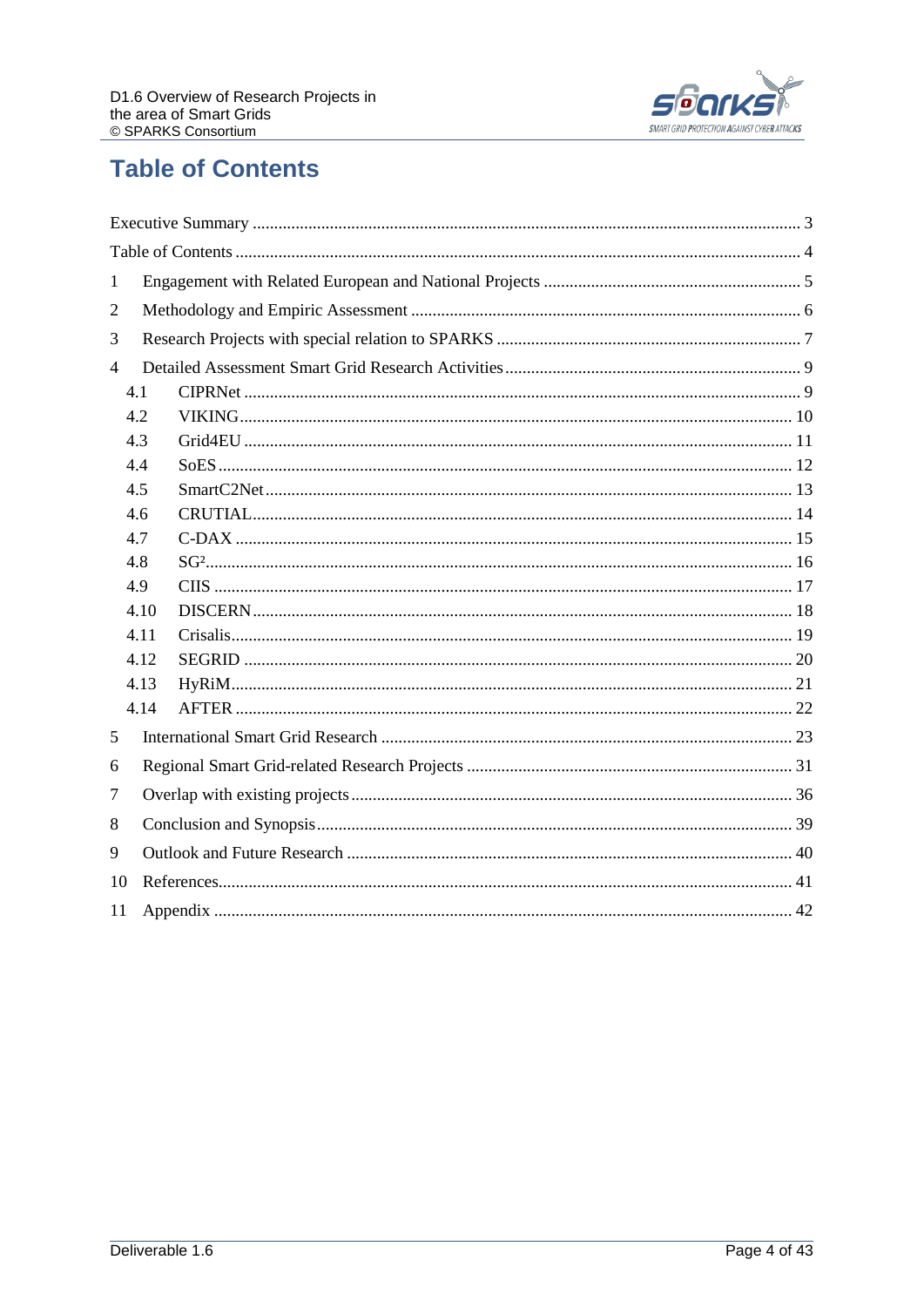

## <span id="page-4-0"></span>**1 Engagement with Related European and National Projects**

This report relates to one of SPARKS' core objectives namely raising awareness of ongoing activities among stakeholders in the European smart grid community. This is particularly necessary as research addressing cyber security and privacy concerns associated with the accelerated development of innovative smart grid solutions has become more important and needs to provide effective protective mechanisms.

D.1.6 conducted literature-based analysis of existing projects. This report contains the main findings as well as the results of a survey among the SPARKS stakeholder advisory board and additional research projects. To this end, a questionnaire was developed in conjunction with the SEGRID project. This was done to achieve two main goals: (a) identifying and assessing projects with direct involvement of the partner and activities which are known to the partners and; (b) raising awareness of the SPARKS project which is highly useful for dissemination purposes.

Special emphasis has been put on interacting with other research groups within and outside the SPARKS consortium. This correlates with SPARKS' ambition to intensively interact with related project such as HyRim and SEGRID, which are presented subsequently. The mutual project focus and subsequent draft of the questionnaire significantly benefited both projects and improved the empirical process.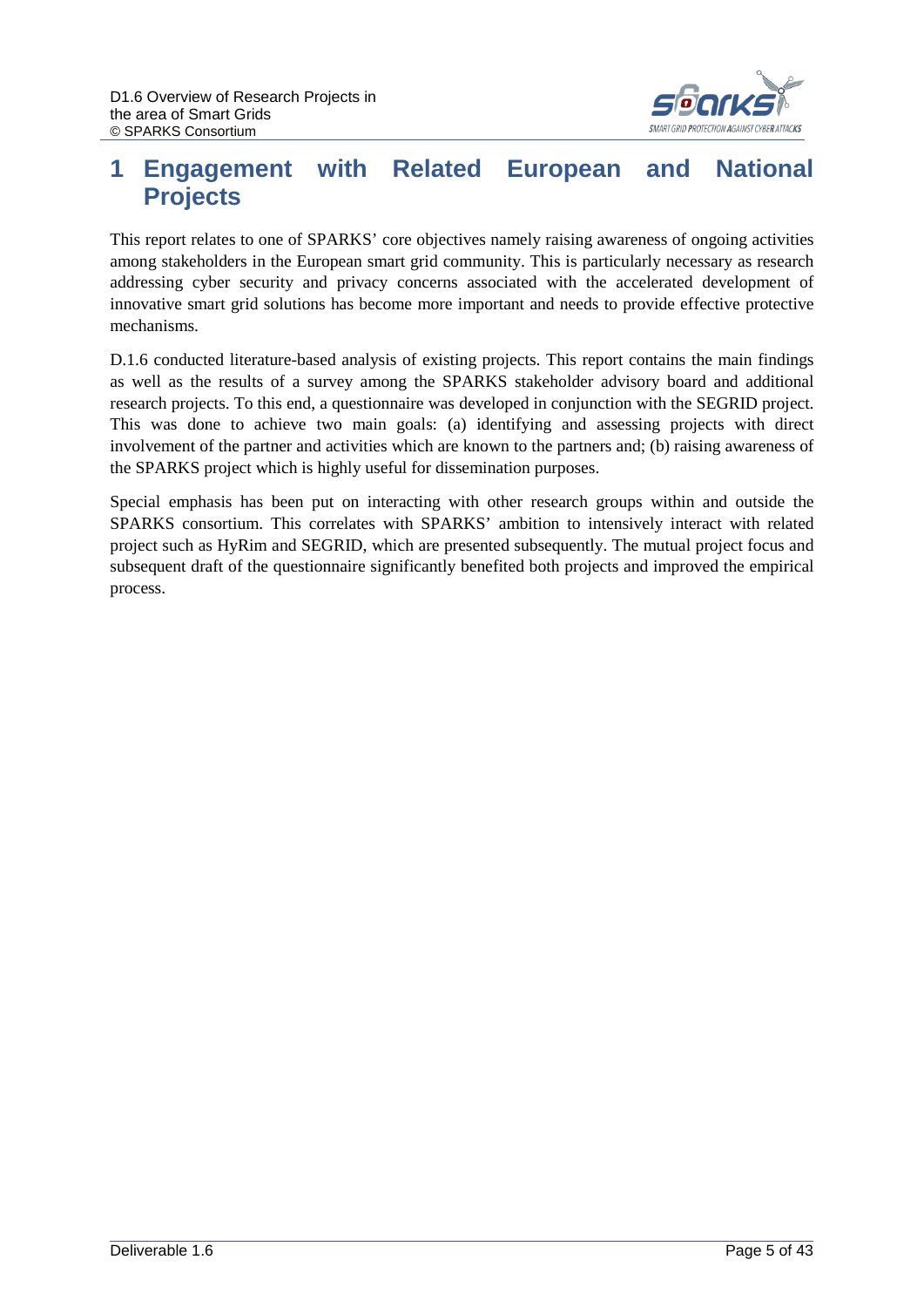

# <span id="page-5-0"></span>**2 Methodology and Empiric Assessment**

SPARKS aims to avoid parallel research by pro-actively interacting with other projects and consortia. This was done in D.1.6 in which research activities related to smart grids and cyber security have been contacted and detailed information as regards the way of conduct, the consortia, relevant funding bodies, the project duration and other attributes of these related projects has been acquired.<sup>[1](#page-5-1)</sup>

In a first step a target group was defined. On this basis, a list for contacting each person with special knowledge of a project (i.e. project lead) was compiled. Subsequently a specific questionnaire and invitation letter was developed according to the characteristics of each project in question. These questionnaires – for which a template is presented in the appendix – were sent out to approximately 70 involved research groups. Contacted persons were kindly reminded to reply within a month. Reminders were sent out 4 weeks after the initial contacts. Despite significant – partly telephone-based – interaction, replies of only 13 research groups were received and could be incorporated. These are presented subsequently. [2](#page-5-2)

Adding to the assessment of transnational (European) research activities, the focus was put on transnational (i.e. EU funded) regional research activities and endeavours. The aim was to enhance the existing project interactions and to show the involvement of SPARKS at the level of individual researchers who pursue activities in the field of Smart Grids security and privacy. Furthermore, this helped to raise the awareness for SPARKS among projects and the research community.

In addition to smart grid projects, research endeavours from the broader field of critical infrastructure protection have been accounted for. Consequently, outreach of the SPARKS project was achieved for selected projects in this research field as well. As critical infrastructure protection is investigated in various – quite heterogeneous – research activities, their incorporation was considered useful for SPARKS.

<span id="page-5-1"></span><sup>&</sup>lt;sup>1</sup> Nevertheless, the focus here has been put on cyber security projects.

<span id="page-5-2"></span><sup>&</sup>lt;sup>2</sup> In order to present the main objectives to survey participants, two separate invitation letters were distributed in German and English.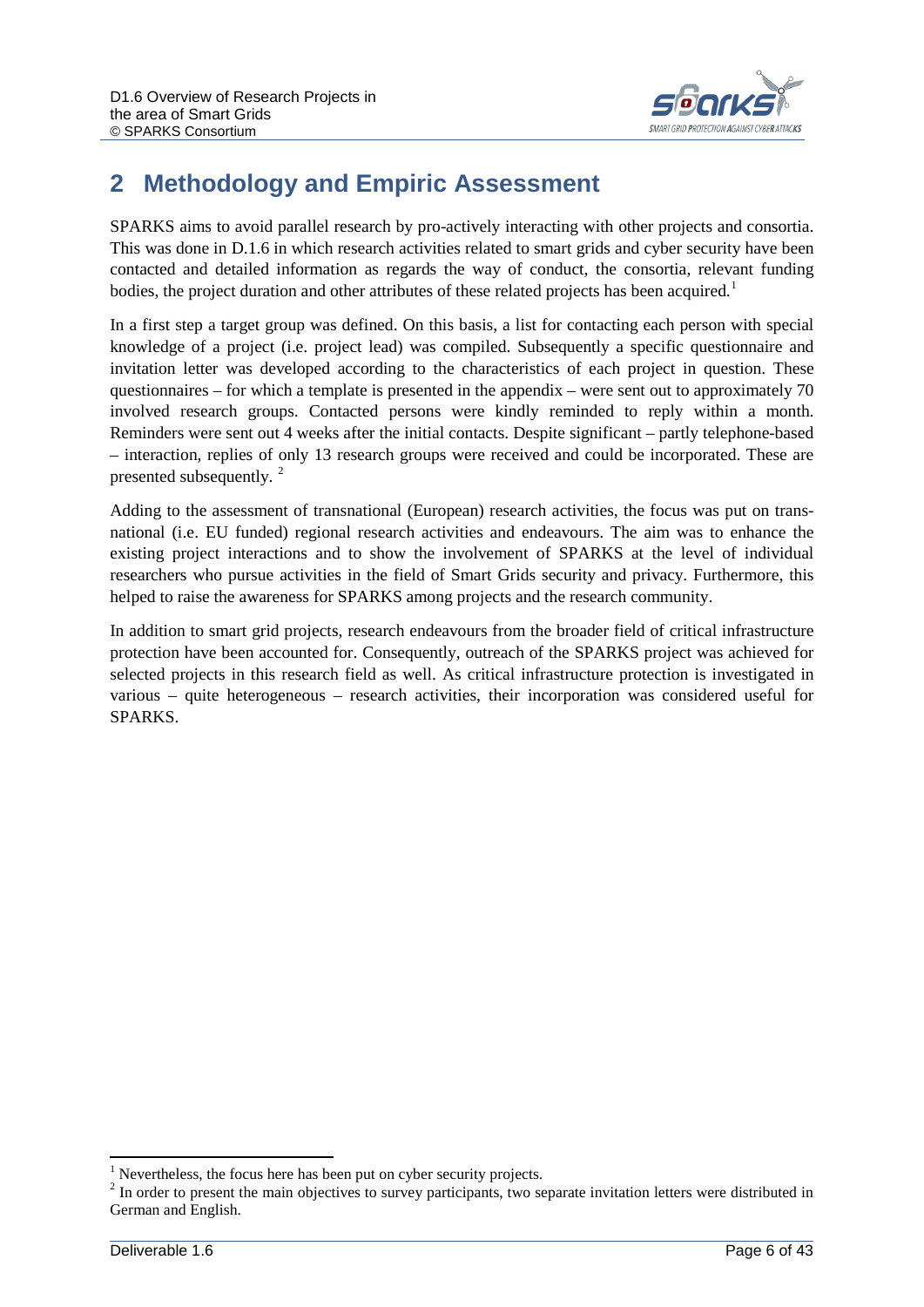

# <span id="page-6-0"></span>**3 Research Projects with special relation to SPARKS**

In order to provide a holistic summary of the research landscape as regards smart grid and cyber security, this section presents research activities which pursue similar objectives as SPARKS does.

[Table 1](#page-6-1) entails a selection of current and past research projects which were gathered by means of the described survey.

<span id="page-6-1"></span>

| <b>Short title</b> | Long title                                                                                                                            | <b>Type</b>     | Project<br><b>Duration</b> | Link                                                    | <b>Budget</b>                                  |
|--------------------|---------------------------------------------------------------------------------------------------------------------------------------|-----------------|----------------------------|---------------------------------------------------------|------------------------------------------------|
| <b>CIPRNet</b>     | <b>Critical Infrastructure Preparedness</b><br>and Resilience Network                                                                 | FP <sub>7</sub> | 2013-2017                  | www.ciprn<br>et.eu                                      | 1.6 m. $\in$ (EU),<br>$2,6$ m $\in$ total      |
| VIKING             | Vital Infrastructure, Networks,<br>Information, and Control Systems<br>Management                                                     | FP7             | Completed<br>in 2011       | www.vikin<br>gproject.eu                                | 27 m. $\in$ (EU),<br>total 54 m. $\in$         |
| Grid4EU            | Large-Scale Demonstration of<br><b>Advanced Smart Grid Solutions</b><br>with wide Replication and<br>Scalability Potential for Europe | FP <sub>7</sub> | 2011-2016                  | www.grid4<br>eu.eu                                      | $2.03$ m. €<br>(EU), total<br>3.15 m. $\in$    |
| <b>CRUTIAL</b>     | CRitical UTility InfrastructurAL<br>resilience                                                                                        | FP <sub>6</sub> | 2006-2009                  | http://cruti<br>al.rse-<br>web.it/                      | $0.17m. \in$<br>(EU), total<br>$0.52$ m. $\in$ |
| <b>SoES</b>        | Security of Energy Systems                                                                                                            | <b>EPCIP</b>    | 2012-2014                  | www.soes-<br>project.eu                                 | 3.48m. €(EU),<br>total 4.9 m. $\in$            |
| SmartC2Net         | Smart Control of Energy<br>Distribution Grids over<br>Heterogeneous Communication<br><b>Networks</b>                                  | FP7             | $2012 -$                   | www.smar<br>tc2net.eu                                   | $2.9$ m. €(EU),<br>4.29 m. total               |
| $C$ -DAX           | Cyber-secure Data And Control<br>Cloud for Power Grids                                                                                | FP7             | 2009-2012                  | http://www<br>.cdax.eu/                                 | $1.188.501,-$                                  |
| SG <sup>2</sup>    | <b>Smart Grid Security Guidance</b>                                                                                                   | <b>KIRAS</b>    | $2013-$                    | http://www<br>.kiras.at/pr<br>ojects/?L=<br>1           | $0.78$ m. $\in$ total                          |
| <b>CIIS</b>        | Cyber Incident Information Sharing                                                                                                    | <b>KIRAS</b>    | 2013-                      | http://www<br>.ait.ac.at/                               | 4.7 m. $\in$<br>$(EU)$ , 7,9 m. $\in$<br>total |
| <b>DISCERN</b>     | Distributed Intelligence for Cost-<br>effective and Reliable Solutions                                                                | FP7             | 2013-2016                  | http://www<br>.discern.eu<br>/project/pa<br>rtners.html | 1.6 m. $\in$ (EU),<br>2,6 m.€total             |
| <b>CRISALIS</b>    | Cyber-attacks against critical<br>infrastructures - capability project                                                                | FP7             | 2012-2015                  | http://www<br>.crisalis-<br>project.eu/                 | $3.426m\text{E}(EU)$<br>5.322m total           |

**Table 1: Summary of participating European Research projects in the SPARKS survey**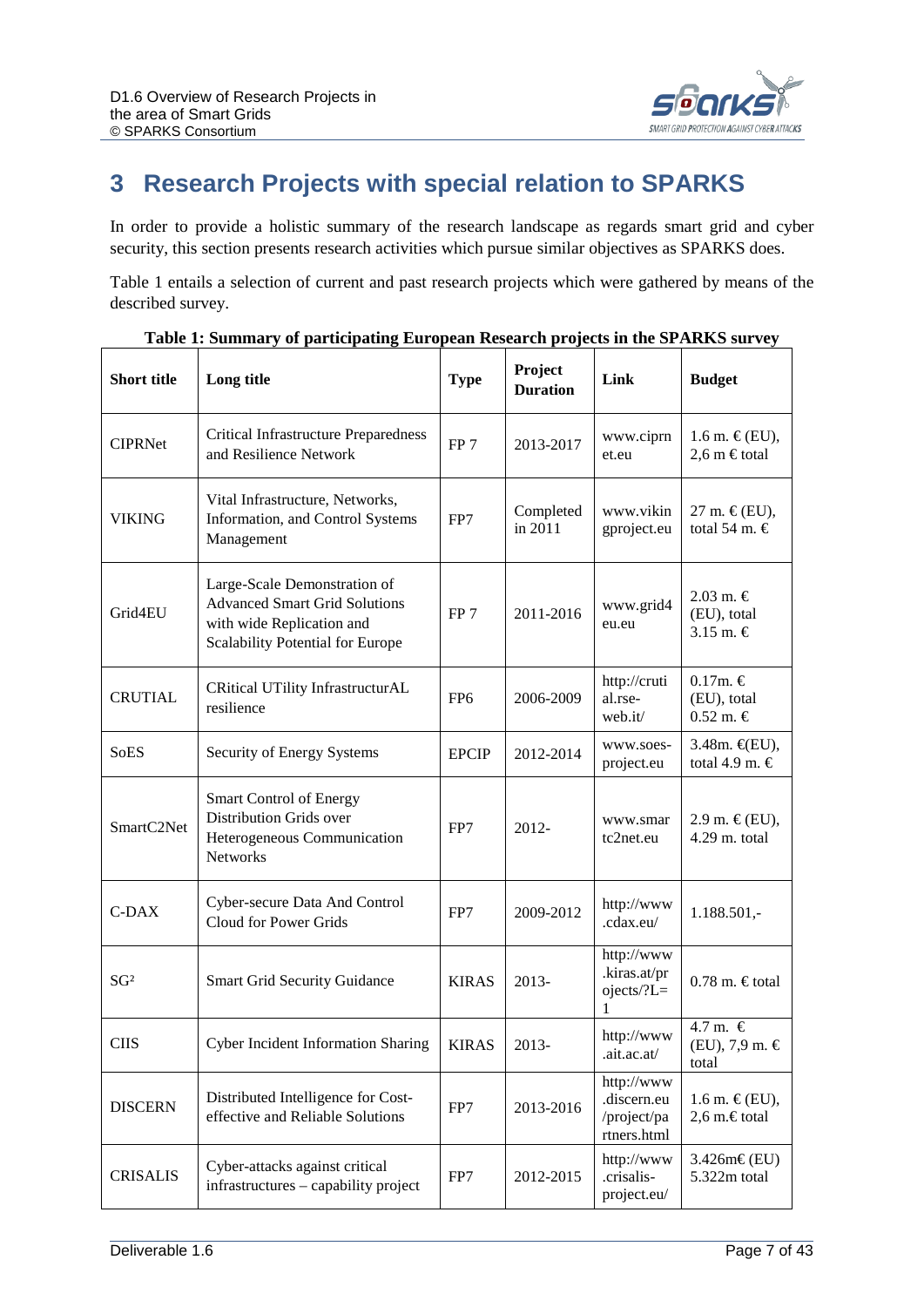

| <b>SEGRID</b> | Security for Smart Electricity<br><b>GRIDs</b>                                                       | FP7 | 2014-2017       | http://www<br>.segrid.eu/                                 | $3 \text{ m}$ . Etotal               |
|---------------|------------------------------------------------------------------------------------------------------|-----|-----------------|-----------------------------------------------------------|--------------------------------------|
| <b>AFTER</b>  | A Framework for electrical power<br>systems vulnerability identification,<br>defence and restoration | FP7 | 2011-2014       | http://www<br>.after-<br>project.eu/<br>Layout/aft<br>er/ | $3.473m\in$ (EU)<br>5 m. $\in$ total |
| <b>HyRiM</b>  | <b>Hybrid Risk Management for</b><br><b>Utility Providers</b>                                        | FP7 | $2014-$<br>2017 | https://hyri<br>m.net                                     | $3.387m\text{E(EU)}$<br>4.657m€total |

Although the goal of achieving a significantly higher number of replies was difficult to achieve, the results of the empiric assessment have proven to be highly valuable for the SPARKS project and its stakeholders. As further information could be obtained via the online presence of most projects, it was possible to present each project, their objectives and merits step-by-step. This is provided subsequently.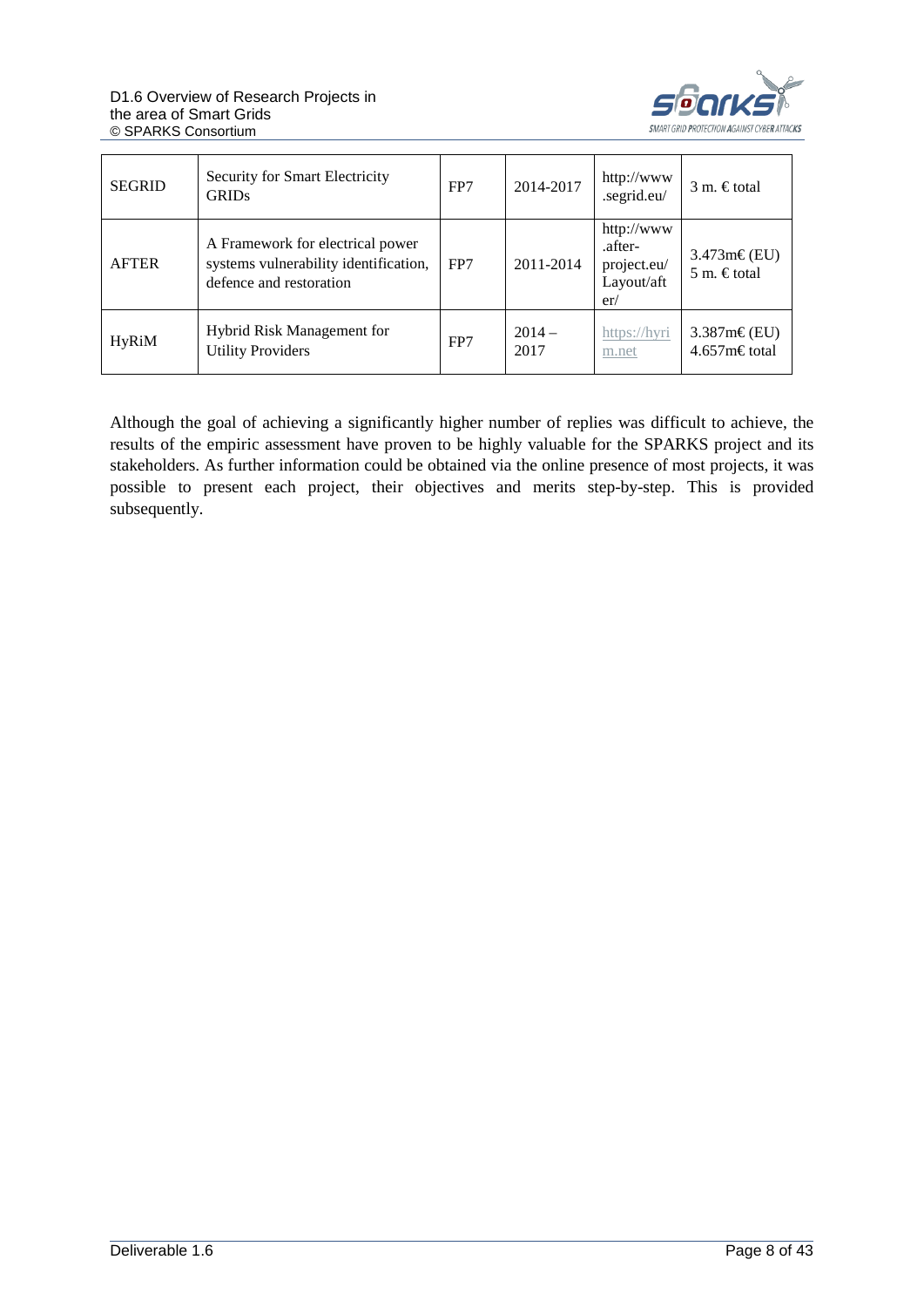

## <span id="page-8-0"></span>**4 Detailed Assessment Smart Grid Research Activities**

The following section includes a set of relevant projects in the smart grid and cyber security research area. Project-specific information was obtained from the described survey methods as well as facts from online presences of these projects. These projects are described step-by-step following a standardized format.

#### <span id="page-8-1"></span>**4.1 CIPRNet**

The EU-sponsored project *Critical Infrastructure Preparedness and Resilience Research Network* (CIPRNet) works towards establishing a European infrastructures simulation and analysis centre (EISAC). The research network will integrate knowledge and technologies to create added-value decision support capabilities for national and multi-nation emergency management. In this way, CIPRNet will provide substantial improvements for fast and adequate responses by authorities and critical infrastructure owners to complex emergencies affecting or originating from critical infrastructures. The purpose of the projected EISAC is sustaining the new capabilities and providing further innovations to end-users and stakeholders beyond the duration of CIPRNet.

The following partners collaborated in the project:

- Fraunhofer IAIS (DE)
- ENEA Agenzia nazionale per le nuove tecnologie, l'energia e lo sviluppo economico sostenibile (IT)
- TNO (NL)
- UIC International Union of Railways (FR)
- CEA Commissariat à l'énergie atomique et aux énergies alternatives (FR)
- JRC Joint Research Center Institute for the Protection and Security of the Citizen (EU)
- Deltares Enabling Delta Life (NL)
- UCY (CY)
- UTP University of Science and Technology (PL)
- UCBM University Campus Bio-Medico of Rom Italy (IT)
- UBS University of British Columbia, CA (CA)
- ACRIS GmbH (CH)

The project was carried out under the Network of Excellence (NoE) initiative.

Further information is available under [www.ciprnet.eu](http://www.ciprnet.eu/)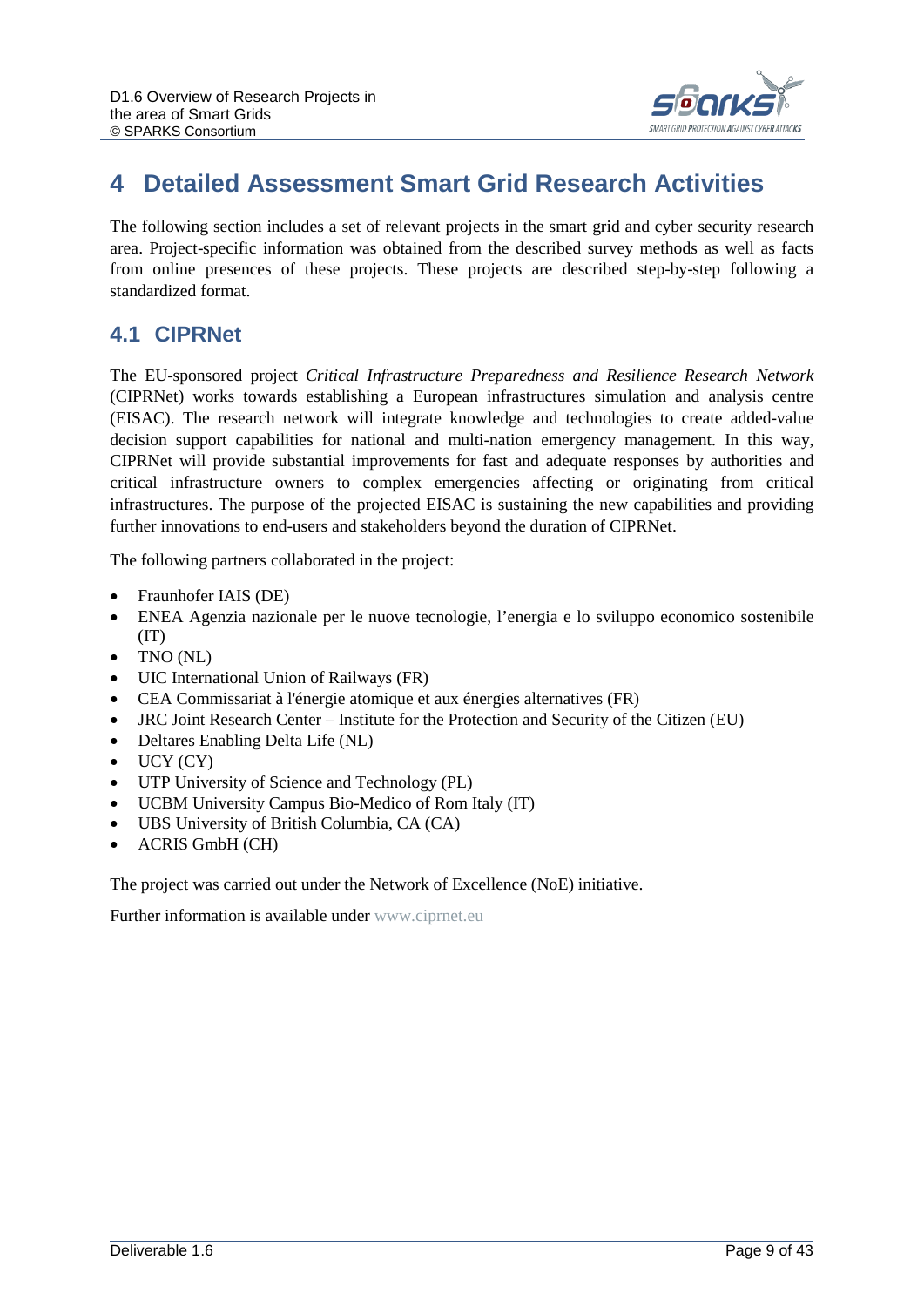

### <span id="page-9-0"></span>**4.2 VIKING**

The overall goal of the VIKING project is to make SCADA systems robust against attacks and operational errors. The project's main goals are to investigate the vulnerability of SCADA systems and the cost of cyber-attacks on society, to propose and test strategies and technologies to mitigate these weaknesses and to increase the awareness for the importance of critical infrastructures and the need to protect them.

Specifically, the project aimed at achieving the following core objectives:

- Increase understanding of vulnerabilities of integrated control systems.
- Evaluate potential consequences and cost for society of misbehaving control systems that can be used as a base for evaluating control system design solutions.
- Propose solutions to eliminate or counteract these vulnerabilities.
- Develop new technical security and robustness solutions.
- Demonstrate solutions on a test bed. Increase the public awareness of the dependencies and vulnerabilities of cyber-physical systems in the power industry.

The following partners collaborated in the project:

- ABB AG (DE)
- ETH Zürich Eidgenoessische Technische Hochschule Zürich (CH)
- E.ON AG (DE)
- Astron Informatics Ltd, Kungliga (HU)
- Tekniska Högskolan (KTH) (SE)
- Univeristy Systems of Maryland Foundation (US)
- MML Analys & Strategi (SE)

Activities were carried out under the EC FP7 framework.

Further information is available under [www.vikingproject.eu](http://www.vikingproject.eu/)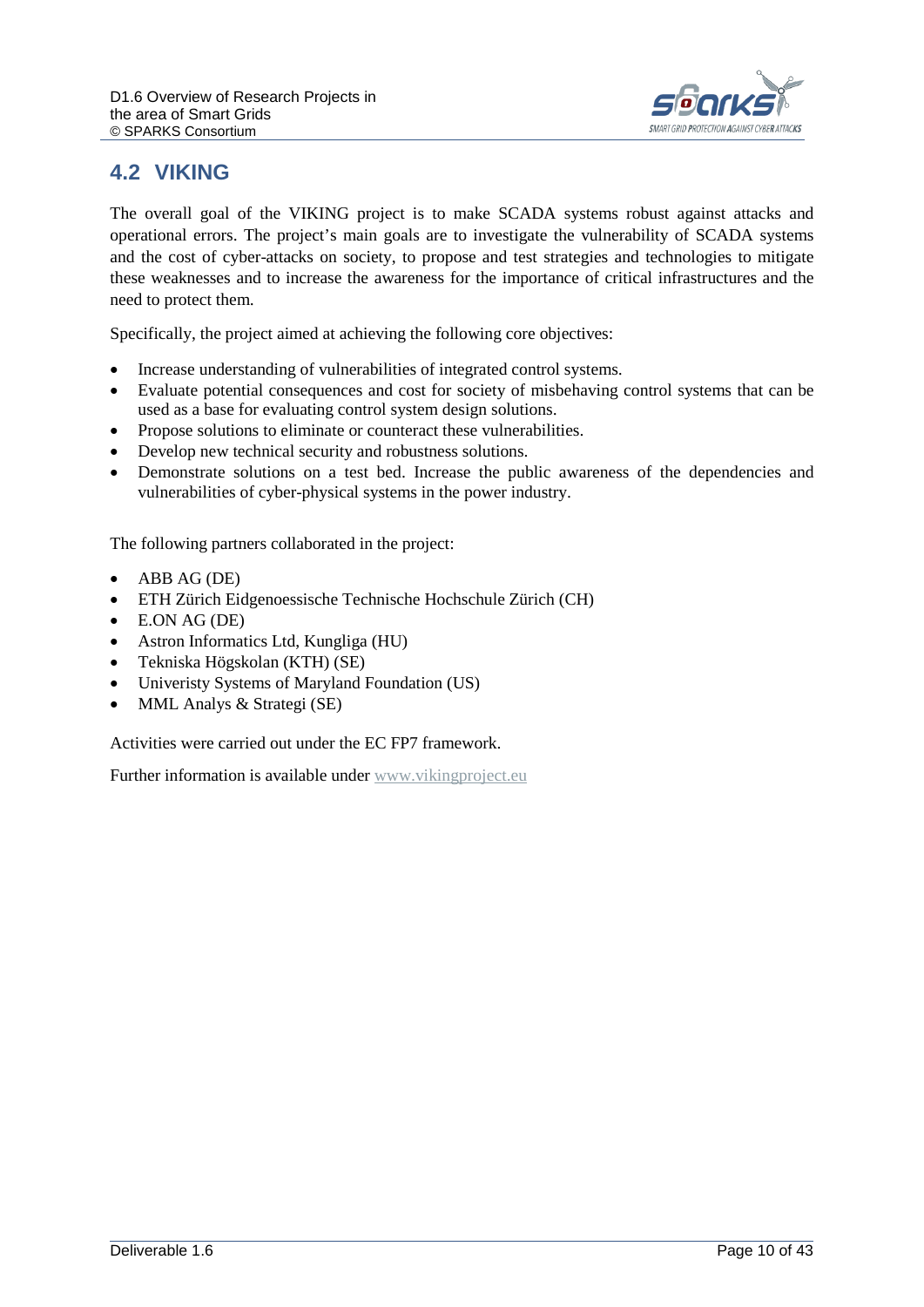

#### <span id="page-10-0"></span>**4.3 Grid4EU**

The Grid4EU project is an innovative smart grid project proposed by a group of distribution system operators from Czech Republic, France, Germany, Italy, Spain and Sweden, in close partnership with a set of electricity retailers, manufacturers and research organisations. Adopting a systemic approach and organised around large-scale demonstrations networks located in six different countries, its structure is built to facilitate dynamic knowledge sharing, technical assistance and review.

Designed in response to a call for projects from the European Commission, the project lays the groundwork for the development of tomorrow's electricity grids. Financed to the tune of  $\epsilon$ 25 M by the European Commission, and costing €54 M overall, it is the biggest smart grid project to be funded by the European Union.

GRID4EU brings together a consortium of six European energy distributors, namely ERDF, Enel Distribuzione, Iberdrola, CEZ Distribuce, Vattenfall Eldistribution and RWE.

It will test the potential of smart grids in areas such as renewable energy integration, electric vehicle development, grid automation, energy storage, energy efficiency and load reduction.

GRID4EU consists of six demonstrators, which will be tested over a period of four years in each of the European countries represented in the consortium. The emphasis will be on fostering complementarity between these projects, and on promoting transversal research and sharing results between the different energy distributors involved.

GRID4EU also draws on the know-how of other industrial and scientific partners, thereby bringing together thirty partners from around ten different EU countries.

The project will run over a 51 month period. Grid4EU aims at testing in real size some innovative system concepts and technologies in order to highlight and help to remove some of the barriers to the smart grids deployment and the achievement of the 2020 European goals. These barriers may be technical, economic, societal, environmental or regulatory barriers. It focuses on how distribution system operators can dynamically manage electricity supply and demand, which is crucial for integration of large amounts of renewable energy, and empowers consumers to become active participants in their energy choices. Ultimately, these innovative concepts and technologies should cost-effectively increase the network's reliability, flexibility, and resiliency.

The following partners collaborated in the project:

- RWE (DE)
- Vattenfall (SE)
- Iberdrola (ES)
- ENEL S.p.A. Ente nazionale per l'energia elettrica (IT)
- CEZ (CZ)
- ERDF Électricité réseau distribution france (FR)
- 21 other beneficiaries (vendors, universities, research organisations, etc.)

Being a major project, activities were carried out under the EC FP7 framework.

Further information is available under [www.grid4eu.eu](http://www.grid4eu.eu/)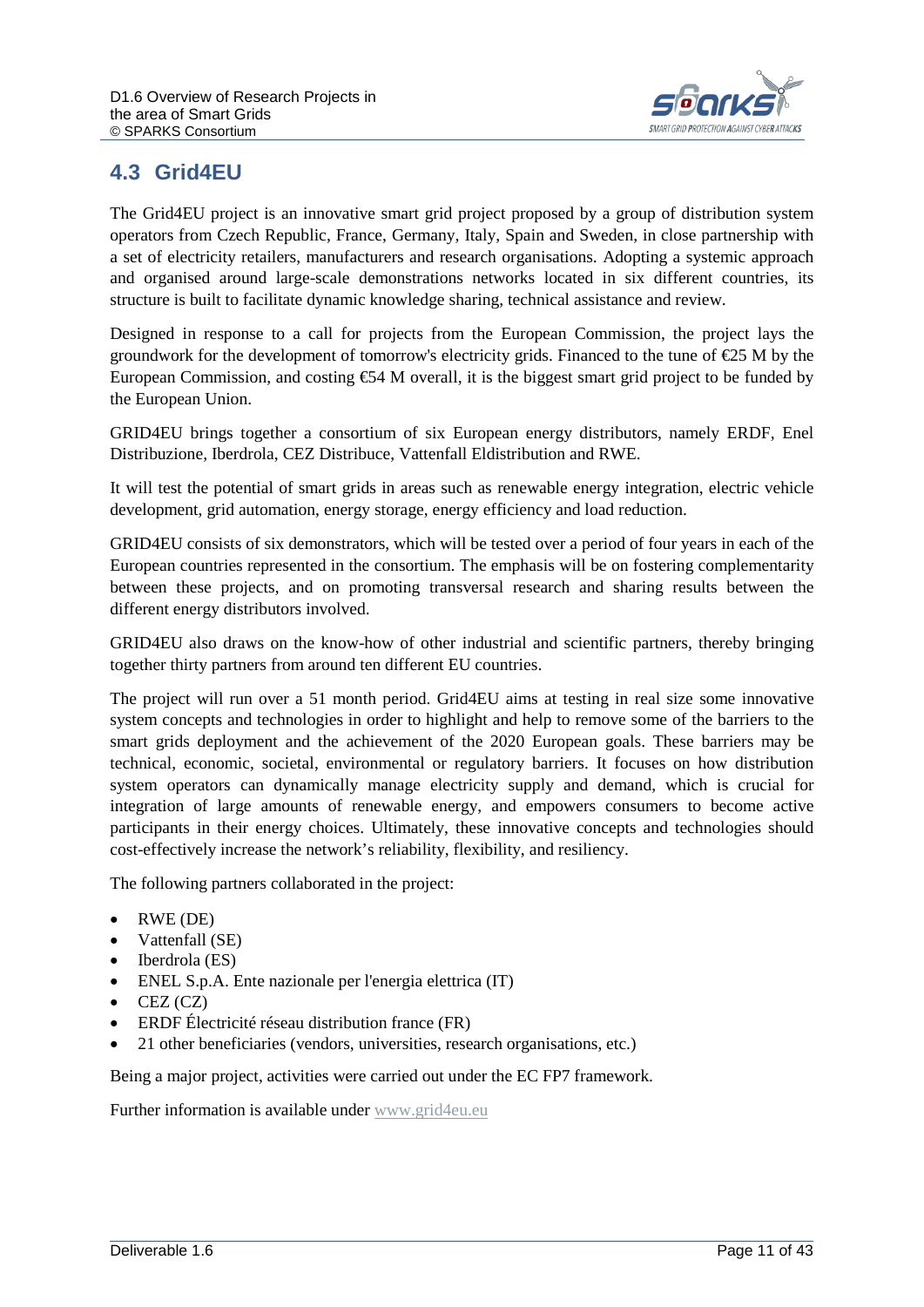

#### <span id="page-11-0"></span>**4.4 SoES**

SoES aims at facing the ICT security demand of Energy Smart Grids on a three-dimensional plan: technical plan, policy plan, inter-national / inter-organiational plan with the following specific objectives:

- Identification of vulnerabilities, threats and countermeasures relevant for the Smart Grid architectures.
- Creation of a comprehensive knowledge base grouping together reference architectures, international standards, vulnerabilities and countermeasures of the Smart Grids.
- Definition of ICT security best practices for Energy Smart Grids.
- Establishment of an information sharing platform, named Hub for Smart Grid Cyber Security (H4SGCS), to improve the security know-how of Smart Grid actors.

The following partners collaborated in the project:

- RSE Ricerca Sistema Energetico SpA (IT)
- Global Cyber Security Center (GCSEC) (IT)
- Engenharia e Sistemas EFACEC (PT)
- ENEL S.p.A. Ente nazionale per l'energia elettrica (IT)

Activities were carried out under the EC FP7 framework.

Further information is available under [www.soes-project.eu.](http://www.soes-project.eu/)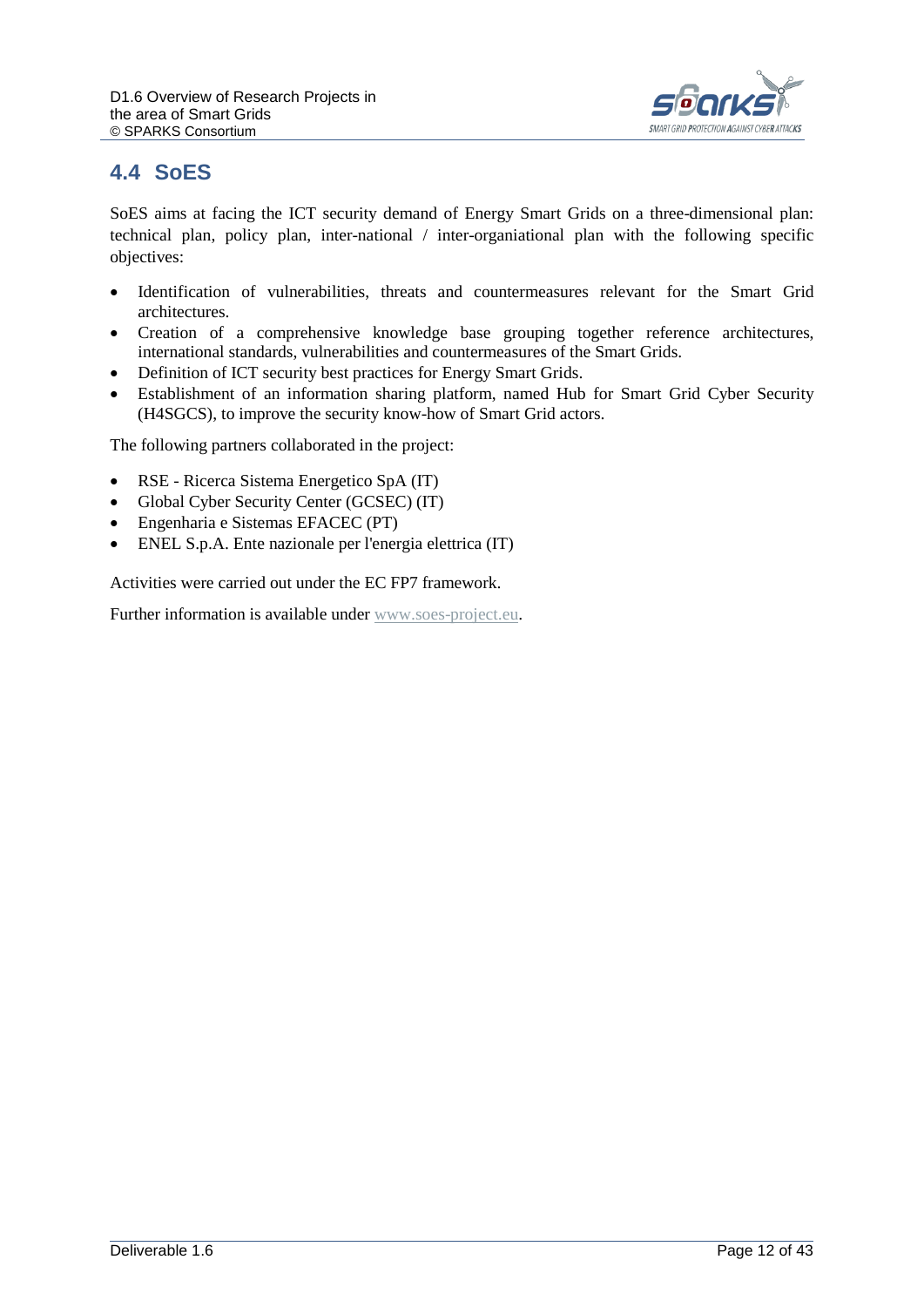

#### <span id="page-12-0"></span>**4.5 SmartC2Net**

The future energy grids will face a widespread participation of distributed energy resources and have the need for customer-side applications that support the energy balancing in the low and medium voltage grids. Adding intelligence to the power grid requires communication and computation infrastructure, requiring additional investments. To be cost efficient, it is therefore essential to leverage existing communication infrastructures for intelligent power grid operations. The SmartC2Net project will develop, implement and validate robust solutions that enable smart grid operation on top of heterogeneous off-the-shelf communication infrastructures with varying properties.

The objectives are:

- to provide a reliable energy infrastructure at low infrastructure costs;
- to position the capabilities of telecommunication operators and energy system integrators in the smart grid value chain creating benefits for all stake-holders;
- to strengthen European research and industrial innovation in the area of Smart Grids.

The following partners collaborated in the project:

- FTW Forschungszentrum Telekommunikation Wien GmbH (AT)
- Aalborg Universitet (DK)
- Technische Universität Dortmund (DE)
- Resiltech SRL (IT)
- Ricerca Sul Sistema Energetico RSE SPA (IT)
- Vodafone Omnitel N.V (NL)
- Efacec Engenharia e Sistemas EFACEC (PT)

Activities were carried out under the EC FP7 framework.

Further information is available under [www.smartc2net.eu](http://www.smartc2net.eu/).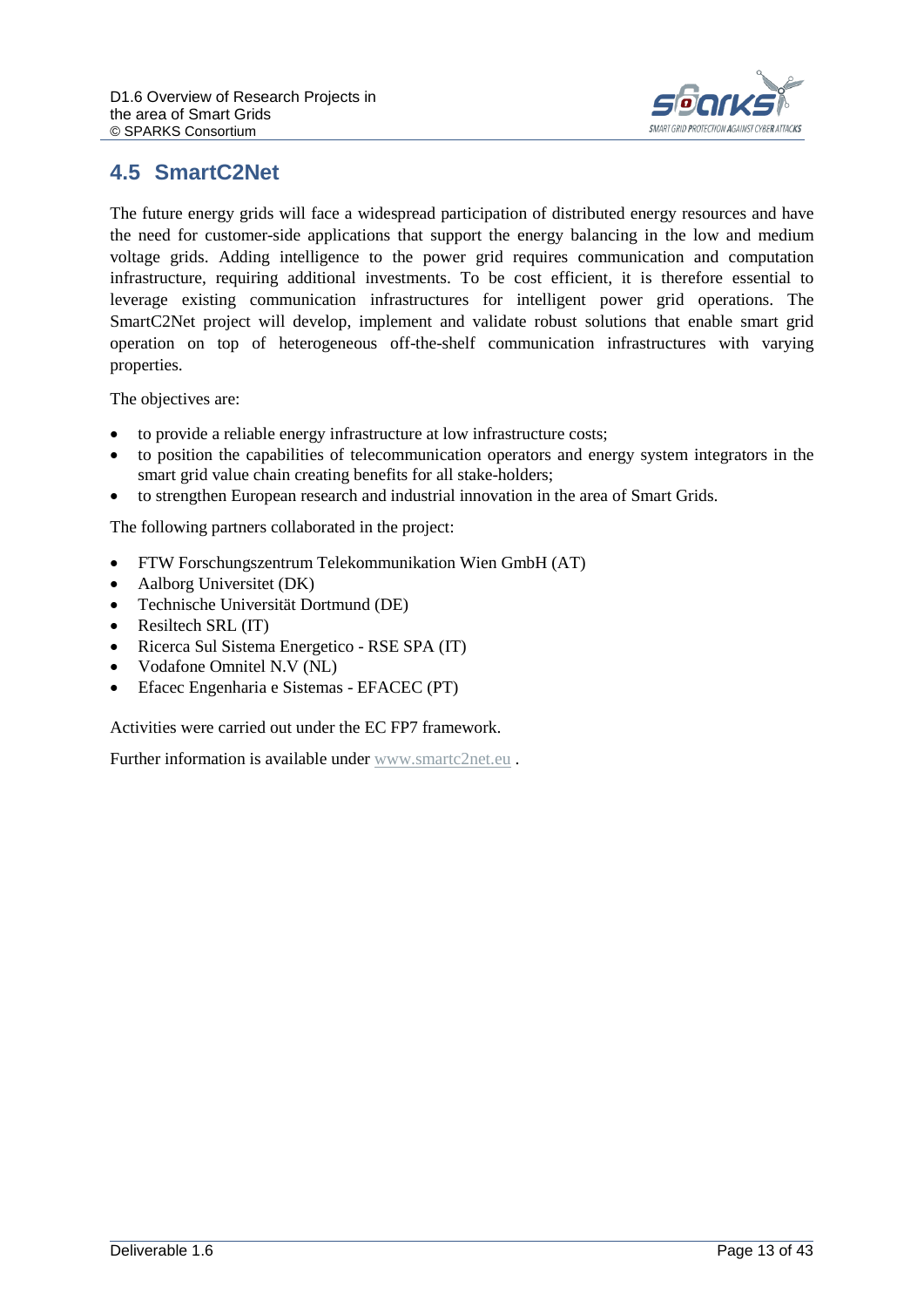

#### <span id="page-13-0"></span>**4.6 CRUTIAL**

CRUTIAL addresses new networked information and communication technology (ICT) systems for the management of the electric power grid, in which artefacts controlling the physical process of electricity transportation need to be connected with information infrastructures, through corporate networks (intranets), which are in turn connected to the Internet.

The project will: a) identify and describe control system scenarios; b) provide modelling approaches for understanding and mastering the various interdependencies; c) develop a test bed integrating the electric power system and the information infrastructure; d) investigate fault-tolerant architectural configurations; e) provide qualitative and quantitative support for the identification, analysis and evaluation of the scenarios identified. The results will be validated against test beds of Electric Power Systems.

CRUTIAL's innovative approach resides in modelling interdependent infrastructures taking into account the multiple dimensions of interdependencies, and attempting at casting them into new architectural patterns, resilient to both accidental failures and malicious attacks.

The objectives of the project are:

- investigation of models and architectures that cope with the scenario of openness, heterogeneity and evolvability endured by electrical utilities infrastructures;
- analysis of critical scenarios in which faults in the information infrastructure provoke serious impacts on the controlled electric power infrastructure;
- investigation of distributed architectures enabling dependable control and management of the power grid.

The project's results will help in designing and assessing new Electric Power systems and information infrastructures. Thus, they will enable to reduce the current (unfortunately repetitive) blackouts, in terms of frequency, duration and extent, and provide insights to Electric Power companies and standardisation bodies for exploiting resilience in critical utilities infrastructures.

The following partners collaborated in the project:

- Ricerca di Sistema CESI RICERCA (IT)
- Faculty of Sciences of the University of Lisboa, FCUL (PT)
- Italian National Research Council NR-ISTI, CNR (IT)
- French National Organisation for Academic Scientific Research LAAS, CNRS, (FR)
- K.U.Leuven ELECTA division (BE)
- Consorzio Nazionale Interuniversitario per le Telecomunicazioni CNIT (IT)

Activities were carried out under the EC FP6 framework.

Further information is available under<http://crutial.rse-web.it/>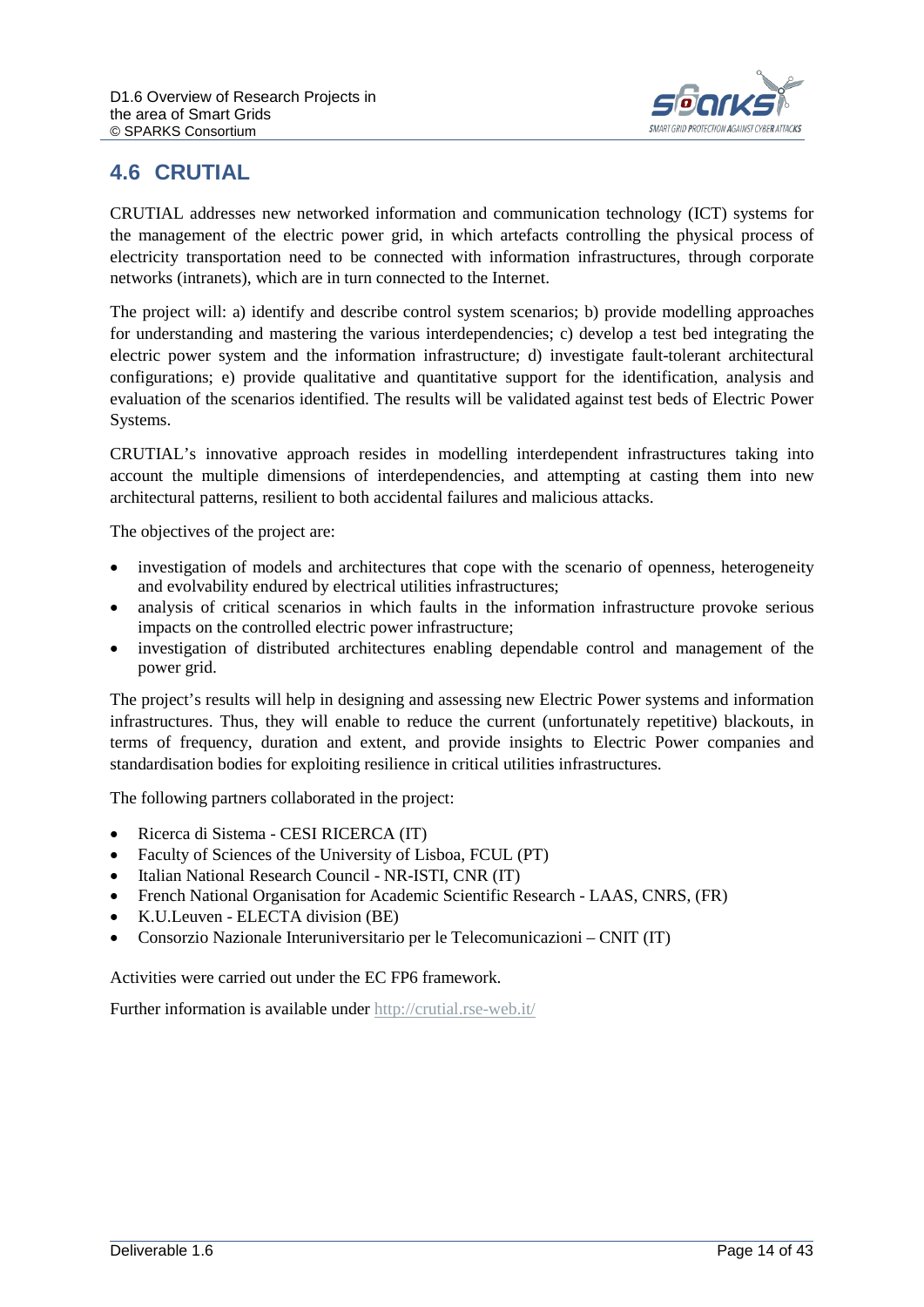

## <span id="page-14-0"></span>**4.7 C-DAX**

C-DAX, Cyber-secure Data and Control Cloud for Power Grids, proposes a Cyber-secure Data and Control Cloud for future power distribution networks as an integrated communication and information infrastructure. C-DAX exploits the properties of novel, information-centric networking (ICN) architectures that are by design more secure, resilient, scalable, and flexible than conventional information systems. Further, C-DAX will provide added value to current protocols and data models used within the power systems domain for monitoring and control purposes.

The following partners collaborated in the project:

- Alcatel-Lucent (FR)
- Alliander (NL)
- Eberhards Karl Universität Tübingen (DE)
- École Polytechnique Fédérale de Lausanne (CH)
- $\bullet$  iMinds (NL)
- National Instruments (AT)
- Radboud Universiteit Nijmegen (NL)
- University College London (GB)
- University of Surrey (GB)

Activities were carried out under the EC FP7 framework. Further information is available under [http://www.cdax.eu](http://www.cdax.eu/)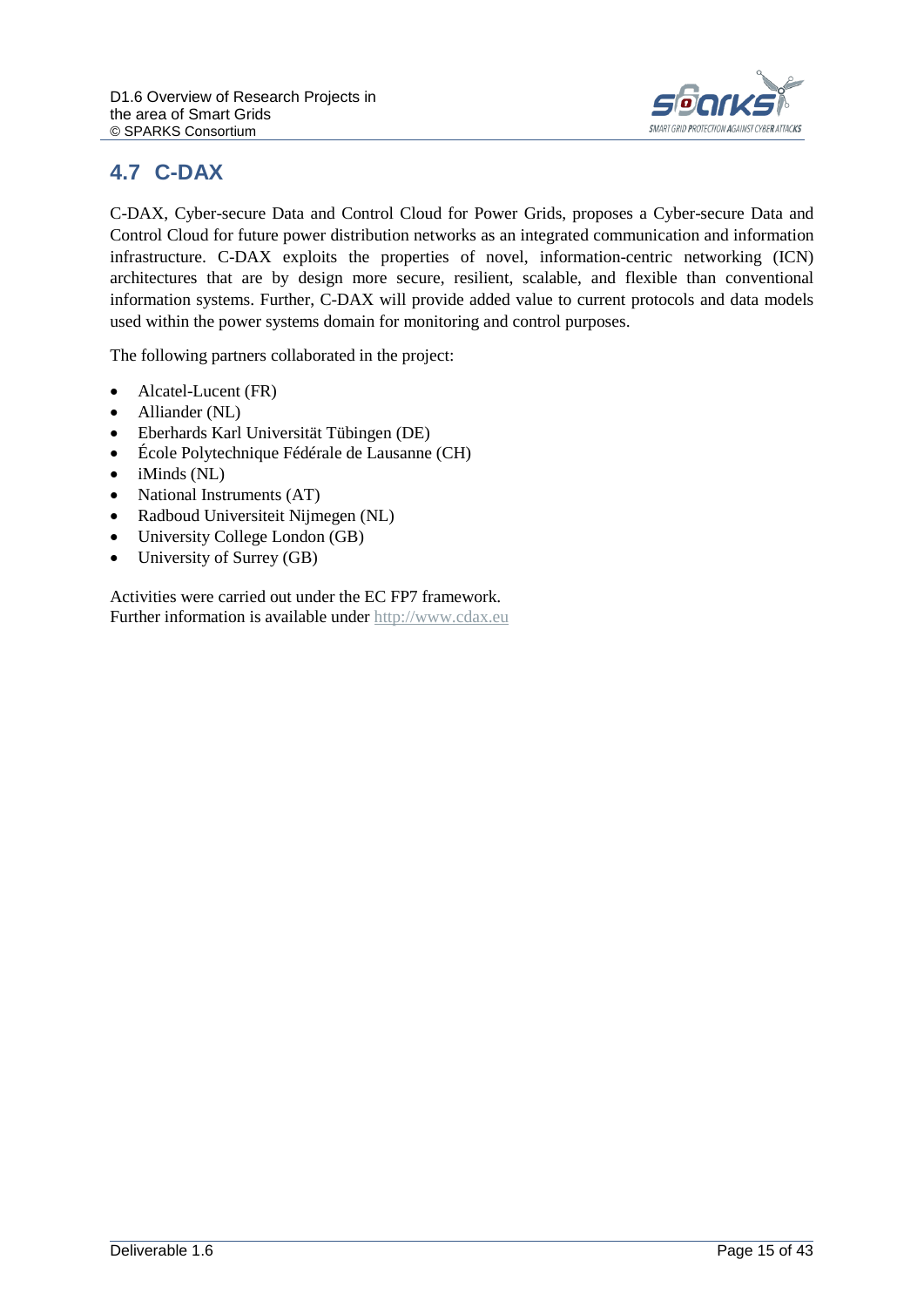

#### <span id="page-15-0"></span>**4.8 SG²**

Being a purely national – i.e. Austrian – research project in the area of smart grid and Cyber Security, SG<sup>2</sup> is the exception to the rule in this collection of European activities. This project is important since a variety of interconnections with SPARKS exist in terms of content, partner structure, scale and scope effects and dissemination platforms.

In terms of investigated research questions, SG² addresses issues associated with the implementation of innovative SG technologies with a special focus to the Austrian infrastructure. As future energy grids will make extensive use of the integration of ICT technologies, cyber security risks become a threat even for energy suppliers. Numerous security issues are completely unsolved today, because these special environments require novel security mechanisms and processes. The aim of the project (SG)² is therefore a systematic study of smart grid technologies in terms of ICT security issues and the research of countermeasures. Based on a thorough threat and risk analysis from a state-level perspective and security analysis of smart grid components, (SG)² explores measures for power grid operators that serve to increase the security of computer systems deployed in the future critical infrastructure of energy.

The following partners collaborated in the project:

- AIT Energy Department (AT)
- Technische Universität Wien (AT)
- SECConsult Unternehmensberatung GmbH (AT)
- Siemens AG Corporate Technology Österreich (AT)
- LINZ STROM GmbH, Energie AG Oberösterreich Data GmbH (AT)
- Innsbrucker Kommunalbetriebe AG (AT)
- Energieinstitut an der JKU Linz GmbH (AT)
- Bundesministerium für Inneres (AT)
- Bundesministerium für Landesverteidigung und Sport (AT)

Activities were carried out under the AUSTRIAN KIRAS framework.

Further information is available under [http://www.ait.ac.at/research-services/research-services-digital](http://www.ait.ac.at/research-services/research-services-digital-safety-security/ict-security/reference-projects/sg2-smart-grid-security-guidance/?L=1)[safety-security/ict-security/reference-projects/sg2-smart-grid-security-guidance/?L=1](http://www.ait.ac.at/research-services/research-services-digital-safety-security/ict-security/reference-projects/sg2-smart-grid-security-guidance/?L=1)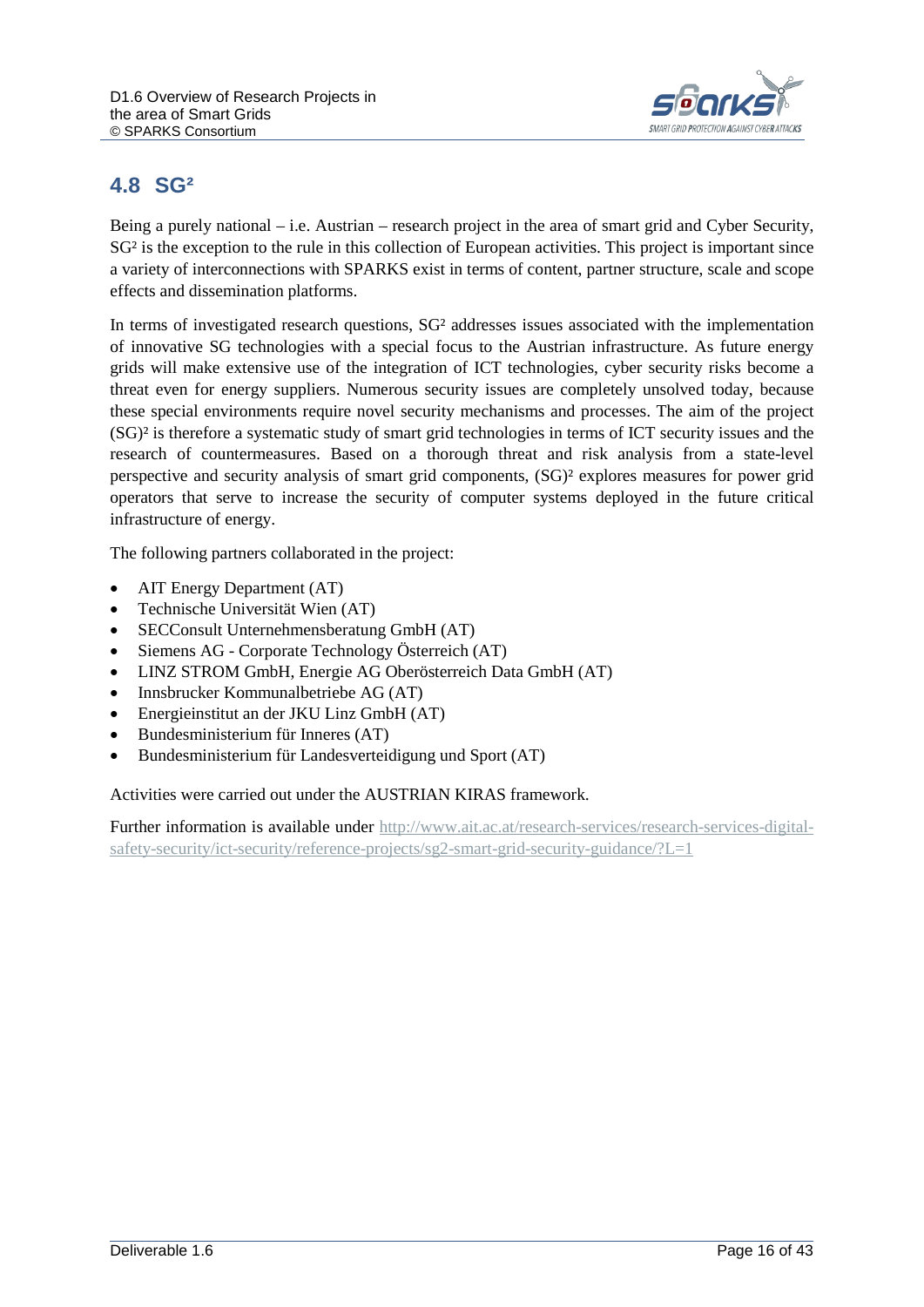

## <span id="page-16-0"></span>**4.9 CIIS**

The smooth operation of critical infrastructures, such as telecommunications or electricity supply is essential for our society. In recent years, however, operators of critical infrastructure have increasingly struggled with cyber security problems. Through the use of ICT standard products and the increasing network interdependencies, the attack surfaces and channels have multiplied. Therefore, the goals in CIIS are twofold:

- the development of mechanisms for information correlation, aggregation, and fingerprinting of status and attack data, as well as;
- the development of methods and technologies for the exchange of information on cyber incidents to better defend against cyber-attacks and to streamline the analysis of the current threat.

As a result, the resilience of systems to be improved (e.g., operators of critical infrastructures) both between organiations and between organiational units within large organiations (e.g., within ministries) and increased regarding cyber-attacks in sensitive areas.

The following partners collaborated in the project:

- Energie AG Oberösterreich Data GmbH (AT)
- T-Systems Austria (AT)
- VRVis Forschungs GmbH (AT)
- Bundesministerium für Inneres (BM.I) (AT)
- Bundesministerium für Landesverteidigung und Sport (BMLVS) (AT)
- Institut für Rechts- und Kriminalsoziologie (AT)
- Netelligenz e.U (AT)

Activities were carried out under the AUSTRIAN KIRAS framework.

Further information is available under [http://www.ait.ac.at/research-services/research-services-digital](http://www.ait.ac.at/research-services/research-services-digital-safety-security/ict-security/reference-projects/ciis-cyber-attack-incident-information-sharing/?L=1)[safety-security/ict-security/reference-projects/ciis-cyber-attack-incident-information-sharing/?L=1](http://www.ait.ac.at/research-services/research-services-digital-safety-security/ict-security/reference-projects/ciis-cyber-attack-incident-information-sharing/?L=1) and project lead Florian Skopic.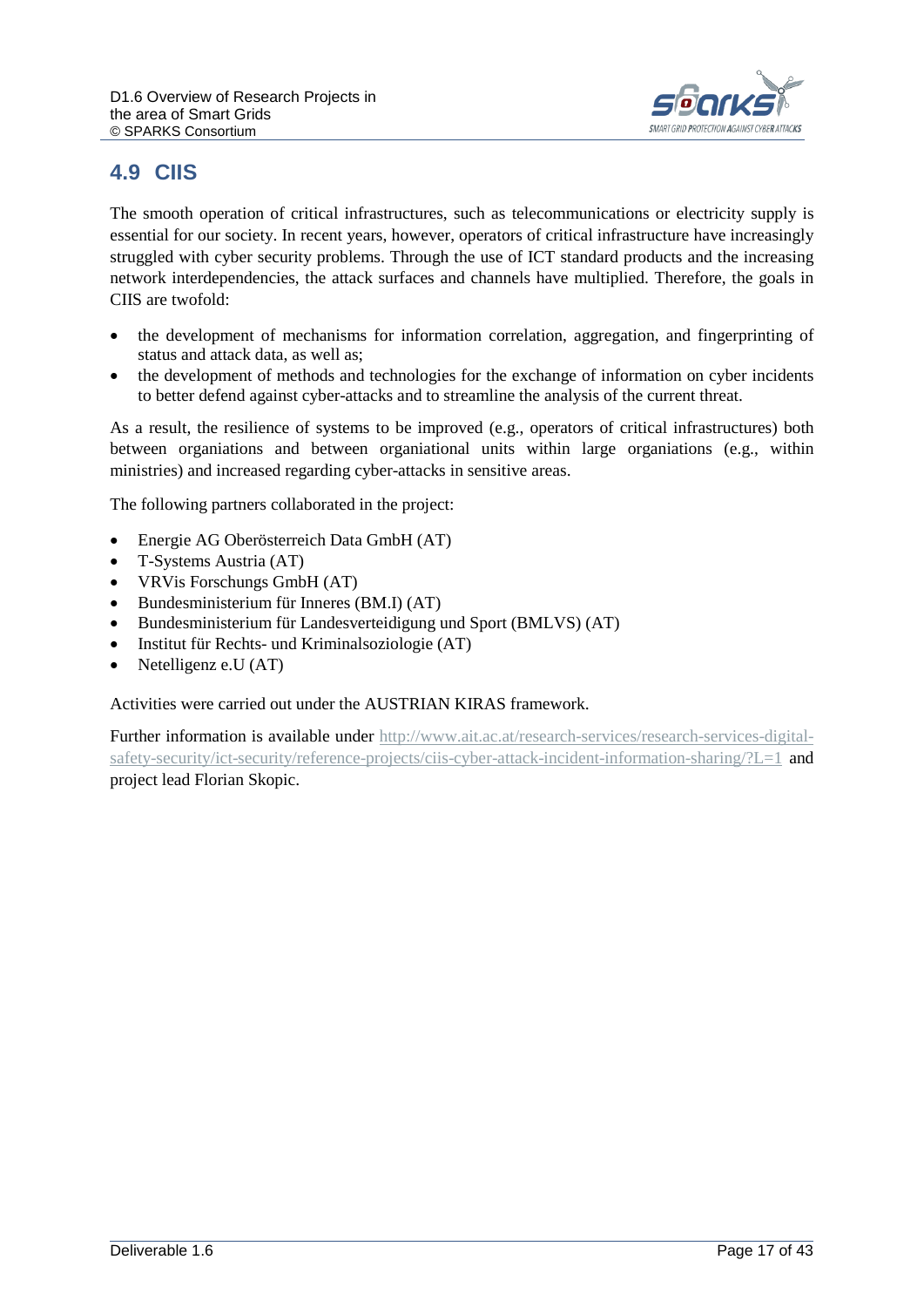

#### <span id="page-17-0"></span>**4.10DISCERN**

The target of DISCERN is to assess the optimal level of intelligence in the distribution networks and to determine the replicable technological options that will allow a cost-effective and reliable enhancement of observability and controllability of the future distribution networks in Europe.

Specific objectives of DISCERN:

- establish a family of demonstration projects focused on the MV/LV network and develop an assessment framework based on KPIs that allows the comparison of technical solutions for monitoring and controlling the distribution network;
- identify, assess and compare the technological options for monitoring and control systems in the distribution network;
- test and validate optimal technological solutions by means of real time simulations (e.g. Real Time Digital Simulator [RTDS]) and small scale field tests;
- facilitate the knowledge exchange with innovative European projects testing various smart grid functionalities in the area of network operation, monitoring and control;
- develop recommendations for the cost-effective application of advanced distributed sensors, monitoring and control systems to increase the intelligence of electricity distribution networks based on KPIs;
- map relevant standards and contribute to standardisation activities.

The following partners collaborated in the project:

- RWE Deutschland AG (DE)
- ABB (SE, CH)
- CIRCE (Research Centre for Energy Resources and Consumption) (ES)
- Gas Natural Fenosa (ES)
- Iberdrola (ES)
- DNV KEMA Energy & Sustainability (NL)
- OFFIS (Oldenburg Research and Development Institute for Information Technology Tools and Systems) (DE)
- The Royal Institute of Technology (Kungliga Tekniska högskolan in Swedish, KTH) (SE)
- Southern Electric Power Distribution (SEPD) (GB)
- Vattenfall Eldistribution (SE)
- $\bullet$  ZIV (ES)

Activities were carried out under the  $EC 7<sup>th</sup>$  framework programme.

Further information is available under<http://www.discern.eu/project/partners.html>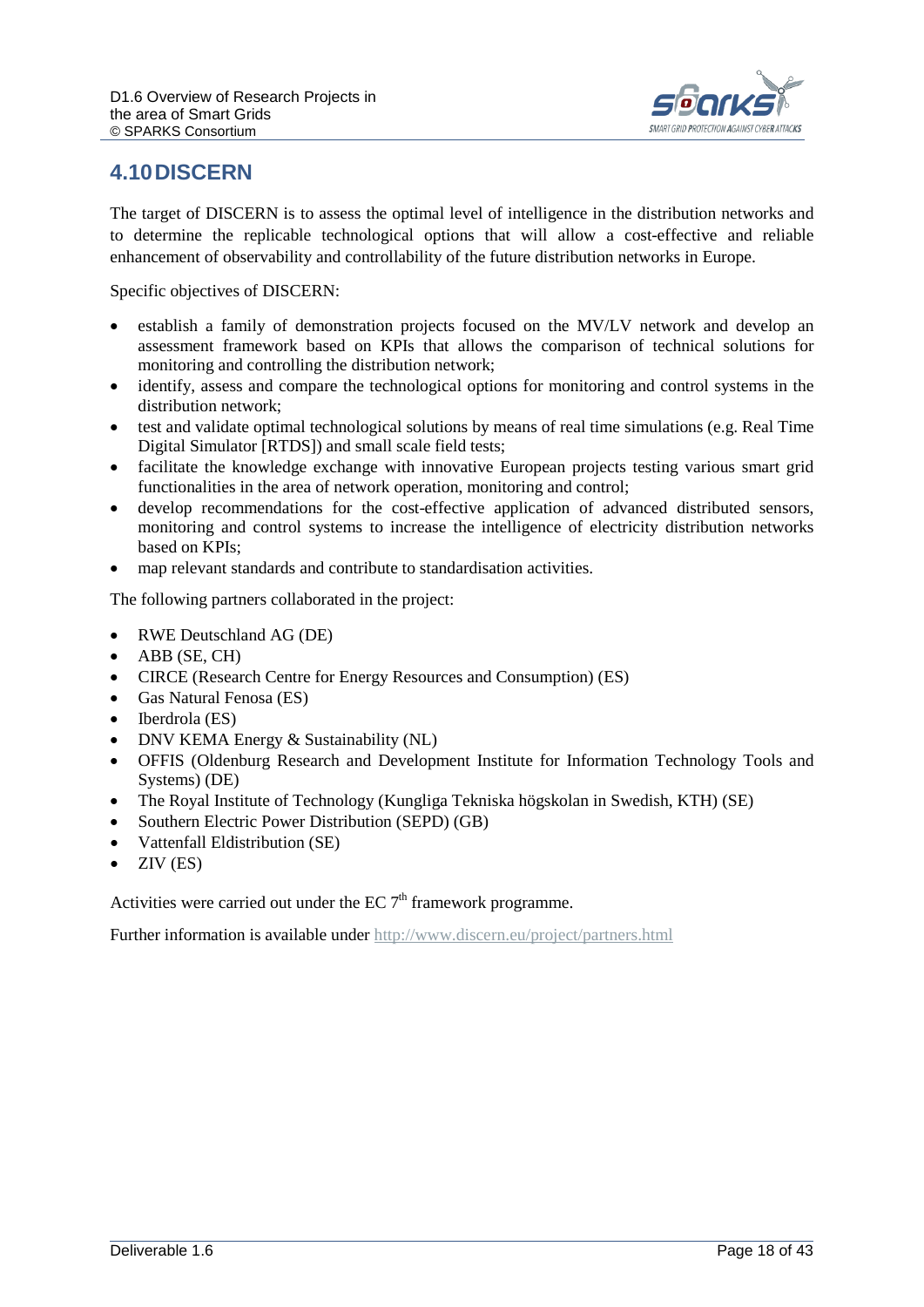

### <span id="page-18-0"></span>**4.11Crisalis**

The CRISALIS project aims at providing new means to secure critical infrastructure environments from targeted attacks, carried out by resourceful and motivated individuals.

CRISALIS focuses on the following two aspects: detection of vulnerabilities and attacks in critical infrastructure environments. The focus is put on two different, yet interlinked, use cases that are typical for the power grid infrastructure: control systems based on SCADA protocols and the Advanced Metering Infrastructure. CRISALIS leverages the unique characteristics of critical infrastructure environments to produce novel practical mechanisms and techniques for their security assessment and protection. This is achieved by pursuing three main research objectives: (i) providing new methodologies and techniques to secure critical infrastructure systems; (ii) providing new tools to detect intrusions; (iii) developing new, more effective, techniques to analyse infected systems. Particular attention is paid to ensure the practical implementation of these techniques in real-world environments, and to minimise the impact on operations, goals which are attainable thanks to the direct involvement in the process of end users and device manufacturers who provide expertise and realistic test environments to validate the proposed methodologies.

CRISALIS develops tools to facilitate the automated analysis of critical infrastructure environments and the discovery of possible threat vectors, and embeds these techniques into a comprehensive and practical methodology for vulnerability discovery.

The following partners collaborated in the project:

- Symantec (IE)
- Eurecom (FR)
- University of Twente (NL)
- University of Chalmers (SE)
- University of Ulm (DE)
- Security Matters (NL)
- Alliander (NL)
- ENEL S.p.A. Ente nazionale per l'energia elettrica (IT)
- Siemens (DE)

Activities were carried out under the EC  $7<sup>th</sup>$  framework programme. Further information is available under<http://www.crisalis-project.eu/>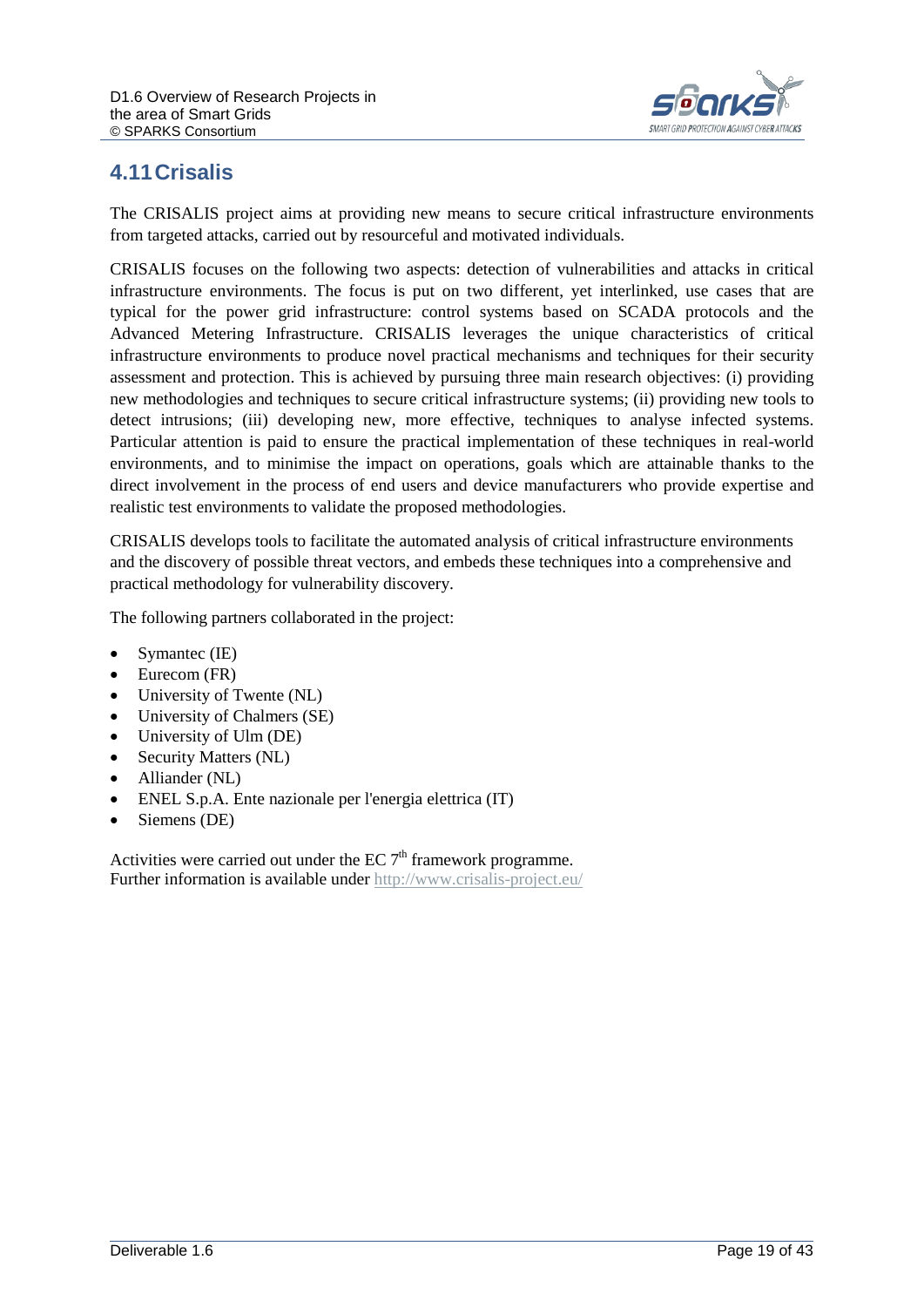

#### <span id="page-19-0"></span>**4.12SEGRID**

SEGRID's main objective is to enhance the protection of smart grids against cyber-attacks. We do this by applying a risk management analysis approach to a number of smart grid use cases (the SEGRID use cases), which will define security requirements and determine gaps in current security technologies, standards and regulations. The identified gaps and the analysis itself will give input to the enhancement of risk assessment methodologies and the development of novel security measures for smart grids.

We are convinced that SEGRID will deliver a major contribution to the protection of smart grids of 2020 against cyber-attacks by:

- identifying threats and potential future cyber-attack pathways, for the SEGRID use cases;
- determining the gap between currently available security standards, methods and measures for smart grids in order to derive which additional security methods and measures are required for the SEGRID use cases;
- developing the necessary new security methods and measures for privacy, communication and system security in smart grids, to mitigate the threats found in the SEGRID use cases, evaluate and test them;
- building up a realistic test environment (Security Integration Test Environment, SITE) to test and verify new security methods and measures;
- evaluating and improving current risk management methodologies in order to make them optimally suited to identify and address the key risk factors of smart grids of 2020;
- feeding the established results from the SEGRID project into European and global standardisation bodies, industry groups and smart grid suppliers and make sure that the project results fit the needs of those communities and raise awareness among stakeholders.

The following partners collaborated in the project:

- Organisatie voor toegepast natuurwetenschappelijk onderzoek, TNO (NL)
- Swedish Institute of Computer Science (SE)
- Kungliga Tekniska högskolan (SE)
- Instituto Consultivo para el Desarrollo (ES)
- European Network for Cyber Security (NL)
- Liander NV (NL)
- ABB AS corporate research (NO)
- Foundation of the Faculty of Sciences of Lisbon University (PT)
- Energias de Portugal (PT)
- ZIV smart grid solutions by CG (ES)

Activities were carried out under the EC  $7<sup>th</sup>$  framework programme.

Further information is available under [http://www.segrid.eu](http://www.discern.eu/project/partners.html)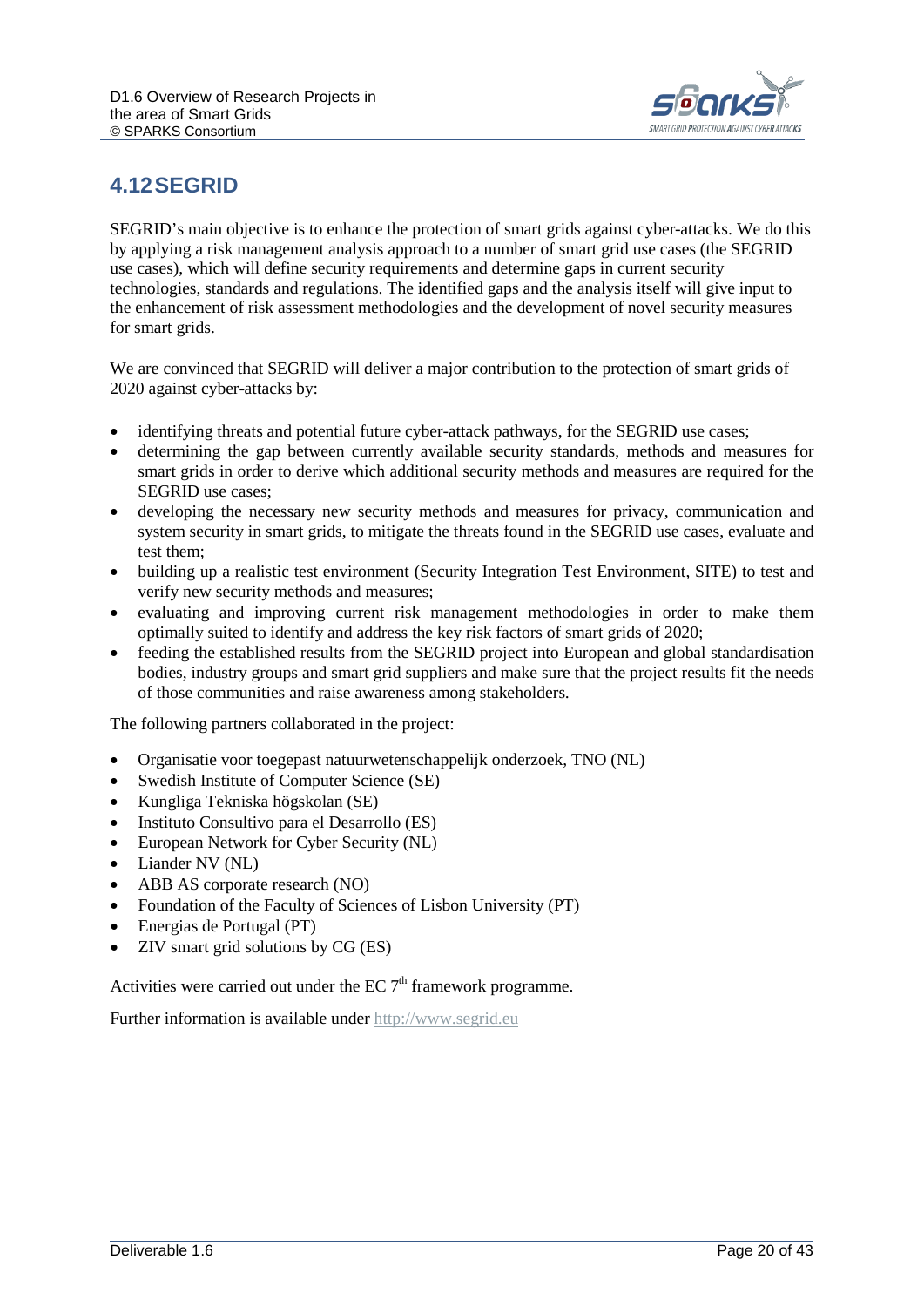

#### <span id="page-20-0"></span>**4.13HyRiM**

Risk management is a core duty in critical infrastructures as operated by utility providers. Despite the existence of numerous risk assessment tools to support the utility providers in estimating the nature and impact of possible incidents, risk management up till now is mostly a matter of best practice approaches. Risk management tools are mostly focused on one of two major topics:

- the utility network physical infrastructure, consisting of, e.g. gas, water pipes or power lines
- the utility's control network including SCADA (Supervisory Control and Data Acquisition) networks and business and information systems.

The main objective of this project is to identify and evaluate 'Hybrid Risk Metrics' for assessing and categorizing security risks in interconnected utility infrastructure networks in order to provide foundations for novel protection and prevention mechanisms.

The project will provide utility network providers with a risk assessment tool that – in adherence with, e.g., the BSI or ICNC recommendations – supports qualitative risk assessment based on numerical (quantitative) techniques. For that matter, our method will explicitly account for the infrastructure's two-fold nature in terms of the utility network and the control network alongside it. The expected impact is thus a movement away from best practice only, towards the treatment of risk in utility networks based on a sound and well-understood mathematical foundation. The project will take an explicit step towards considering security in the given context of utility networks, ultimately yielding a specially tailored solution that is optimal for the application at hand.

The following partners collaborated in the project:

- Ait Austrian Institute Of Technology Gmbh
- Universität Passau
- **Lancaster University**
- Etra Investigacion Y Desarrollo Sa
- Akhela Srl
- Suministros Especiales Alginetenses Coop. V.
- Linz Ag für Energie, Telekommunikation, Verkehr und kommunale Dienste

Activities were carried out under project number EU Project Number 608090.

Further information is available under [https://hyrim.net//](http://www.after-project.eu/Layout/after/)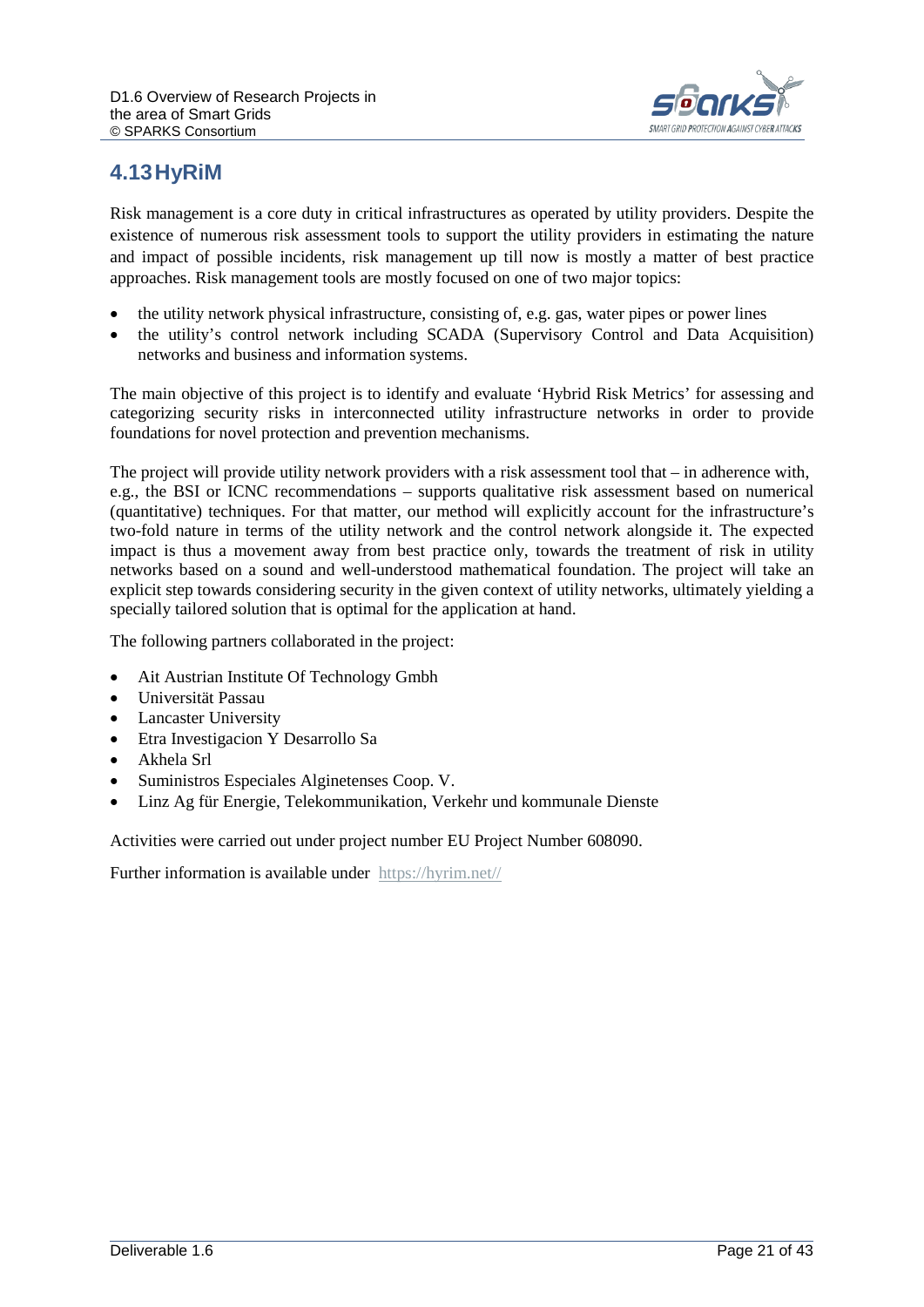

#### <span id="page-21-0"></span>**4.14AFTER**

The AFTER project aims at increasing the TSO capabilities in creating, monitoring and managing secure interconnected electrical power system infrastructures, being able to survive major failures and to efficiently restore service supply after major disruptions.

These objectives are to be met with the definition of a framework, methodologies, tools and techniques to evaluate and to enhance the security and resilience of complex energy systems, in particular for:

- risk assessment (hazard, vulnerability and impact analysis) of the interconnected and integrated electrical power and ICT systems;
- design and assess of global defence and restoration plans;
- AFTER gives great importance to TSOs requirements and point of view.

AFTER proposes a new framework for vulnerability and risk assessment and contingency planning of power systems, whose development requires:

- the analysis of vulnerabilities, failures and the identification of cause-effects relationships (dependency models), within the power system and from the ICT to the power system;
- the definition of appropriate risk assessment methods and risk indices;
- the definition of physical security methods and techniques;
- the definition of criteria and techniques for defence and restoration.

The following partners collaborated in the project:

- RSE Ricerca sul Sistema Energetico RSE S.p.A. (IT)
- ENEA Agenzia nazionale per le nuove tecnologie, l'energia e lo sviluppo economico sostenibile (IT)
- SINTEF EN (NO)
- SINTEF ICT (NO)
- UNIGE Universita degli studi die Genova (IT)
- UCD University College Dublin (IE)
- CU City University London (GB)
- ALSTOM (FR)
- SIEMENS (DE)
- JRC Joint Research Center (BE)
- ELIA (BE)
- TERNA Trasmissione Elettricità Rete Nazionale S.p.A (IT)
- CEPS (CZ)

Activities were carried out under the EC  $7<sup>th</sup>$  framework programme.

Further information is available under<http://www.after-project.eu/Layout/after/>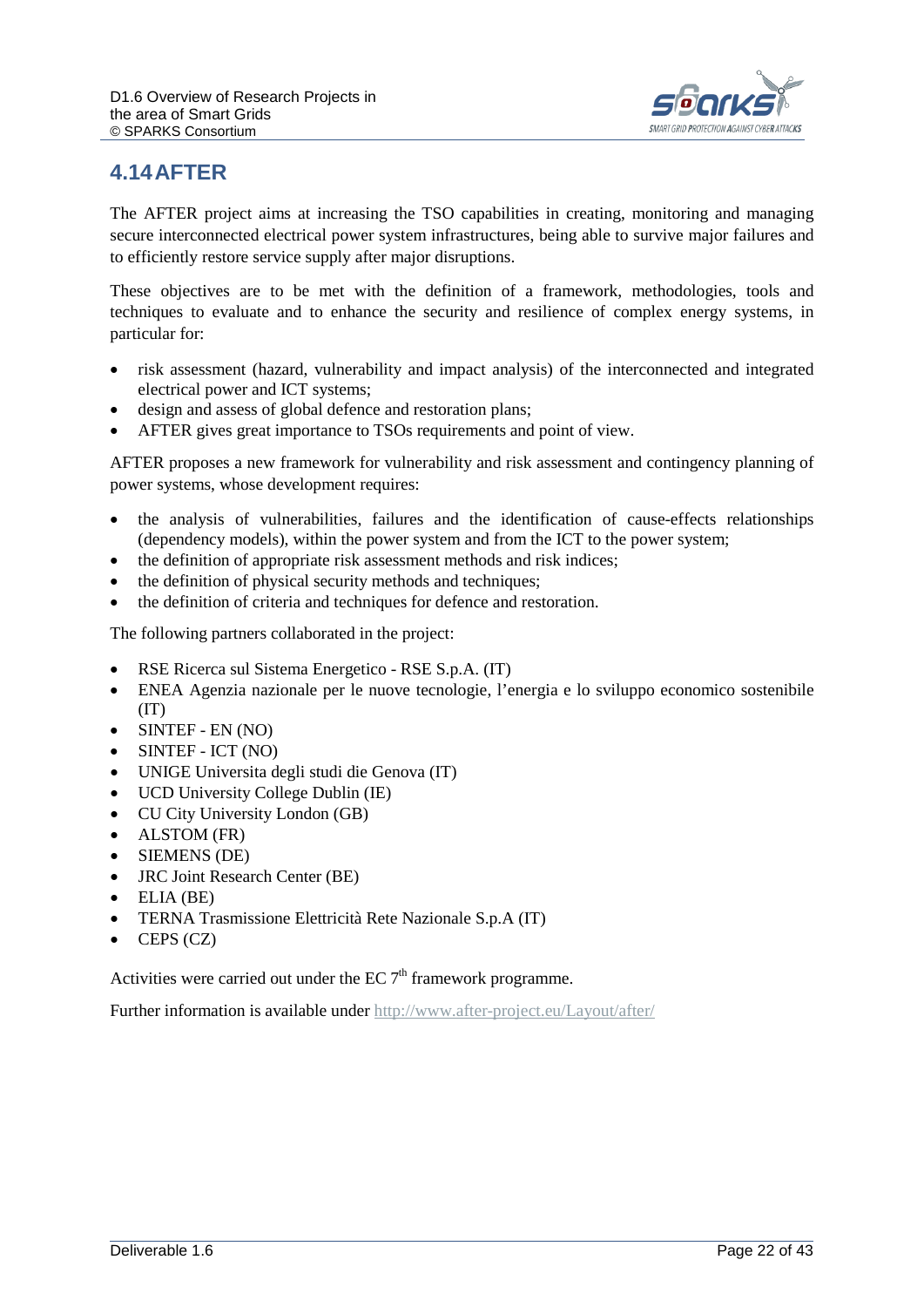

## <span id="page-22-0"></span>**5 International Smart Grid Research**

In addition to the responses gathered by means of the described survey, a variety of international research projects has been included based on a secondary literature assessment.

This is split in two sections: Part one focuses on non-European research projects that are related to root the activities carried out in SPARKS into an international research agenda and a part two, which contains the opposite, namely a strictly regional research overview in the field of smart grid technologies.

Thus, in the following and firstly, projects with a strong international focus are being presented. As national funding bodies have prioritised smart grid related projects, a variety of research emphases have emerged touching on issues of smart grid security, renewable energy integration, consumer interaction and others. Table 2 includes a brief overview of relevant research projects in the USA with high visibility in the scientific community and the broader public.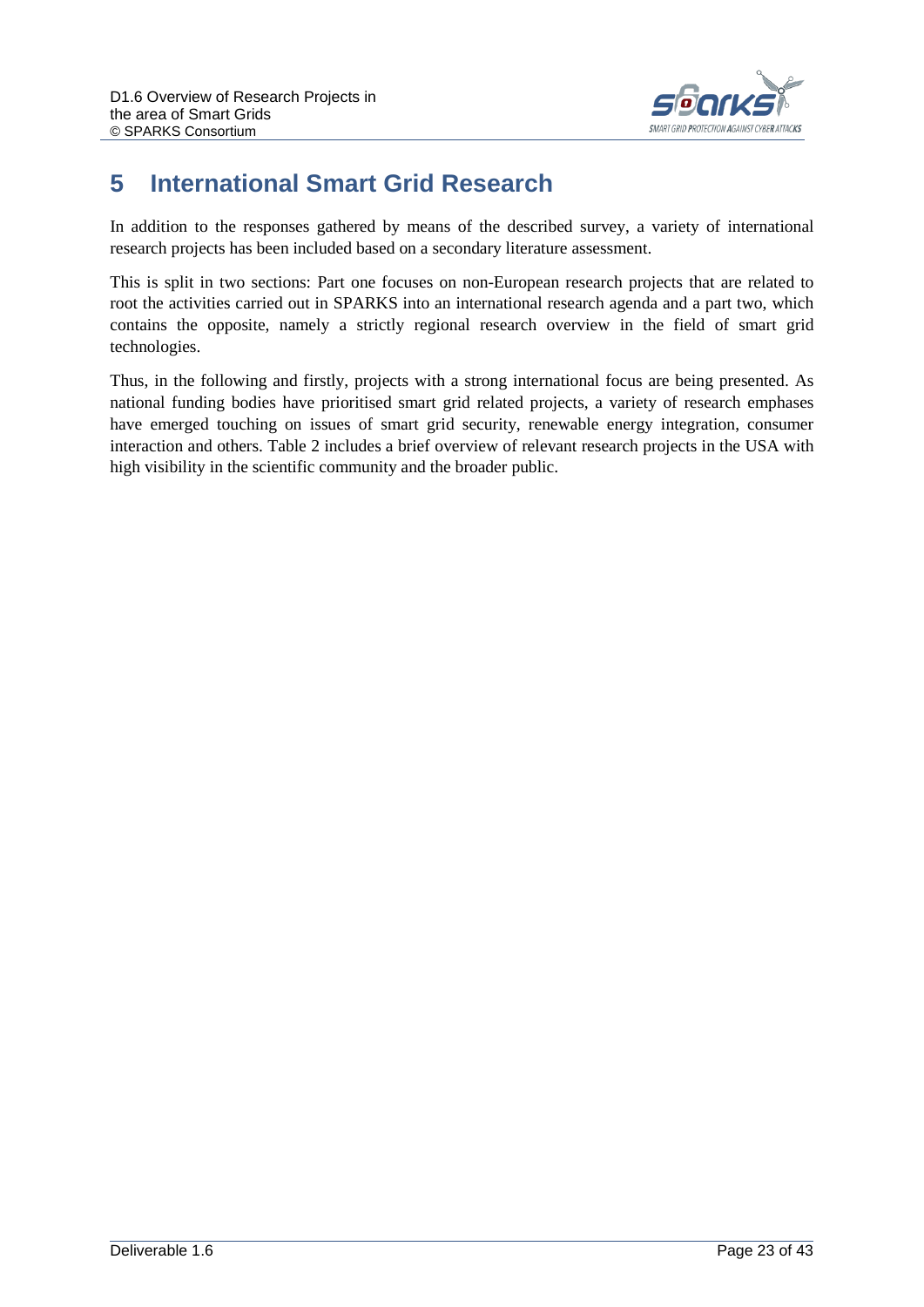

#### **Table 2: International Smart Grid Technology Projects – Activities in the US**

| Long title                                                                                                                                    | Count<br>ries | <b>Short</b><br>title           | Project<br><b>Status</b> | <b>Partners</b>                                                                                                                                | <b>Abstract</b>                                                                                                                                                                                                                                                                                                                                                                       | <b>Contact</b>                                                                                                                                                                                    |
|-----------------------------------------------------------------------------------------------------------------------------------------------|---------------|---------------------------------|--------------------------|------------------------------------------------------------------------------------------------------------------------------------------------|---------------------------------------------------------------------------------------------------------------------------------------------------------------------------------------------------------------------------------------------------------------------------------------------------------------------------------------------------------------------------------------|---------------------------------------------------------------------------------------------------------------------------------------------------------------------------------------------------|
| Guidebook for<br><b>ARRA Smart</b><br>Grid Program<br>Metrics and<br><b>Benefits</b>                                                          | <b>USA</b>    |                                 | completed:<br>2010       | <b>United States</b><br>Department<br>of Energy<br>(DoE)                                                                                       | DOE determines what information is required<br>and how best to gather it for developing and<br>reporting metrics and benefits. This Guidebook<br>serves as a way to begin a dialogue.                                                                                                                                                                                                 | https://www.smartgrid.gov/sites/default/fi<br>les/pdfs/sgdp_rdsi_metrics_benefits.pdf                                                                                                             |
| ElEctricity<br>SubSEctor<br>cybErSEcurity<br>capability<br>Maturity<br>MoDEl(ES-<br>c2M2                                                      | <b>USA</b>    | <b>MoDE</b><br>$1(ES -$<br>c2M2 | completed:<br>2012       | <b>United States</b><br>Department<br>of Energy<br>$(DoE)$ ,<br>University<br>Software<br>Engineering<br>Institute -<br><b>CERT</b><br>Program | This project describes the Electricity Subsector<br>Cybersecurity Capability Maturity Model (ES-<br>C2M2). The goal of this model is to support<br>ongoing development and measurement of<br>cybersecurity capabilities within the electricity<br>subsector.                                                                                                                          | http://energy.gov/sites/prod/files/2014/02/<br>f7/ES-C2M2-v1-1-Feb2014.pdf<br>https://www.naseo.org/Data/Sites/1/docu<br>ments/committees/energysecurity/webinar<br>s/2013-03-05/hoffman-c2m2.pdf |
| A Preliminary<br>Estimate of the<br>Investment<br>Requirements<br>and the<br>Resultant<br>Benefits of a<br>Fully<br>Functioning<br>Smart Grid | <b>USA</b>    |                                 | completed:<br>2011       | Electric<br>Power<br>Research<br>Institute<br>(EPRI)                                                                                           | The primary goal of this report, which is a<br>partial update to an earlier report (EPRI<br>1011001), is to initiate a stakeholder discussion<br>regarding the investment needed to create a<br>viable Smart Grid. To meet this goal, the report<br>documents the methodology, key assumptions,<br>and results of a preliminary quantitative<br>estimated of the required investment. | http://www.rmi.org/Content/Files/Estimat<br>ingCostsSmartGRid.pdf                                                                                                                                 |
| Demand<br>Response and<br>Open<br>Automated                                                                                                   | <b>USA</b>    |                                 | completed:<br>2010       | Lawrence<br>Berkeley<br>National<br>Laboratory                                                                                                 | This study examines data centre characteristics,<br>loads, control systems, and technologies to<br>identify demand response (DR) and automated<br>DR (Open Auto-DR) opportunities and                                                                                                                                                                                                 | http://eetd.lbl.gov/sites/all/files/demand r<br>esponse_and_open_automated_demand_r<br>esponse_opportunities_for_data_centers_1<br>bnl-3047e 0.pdf                                                |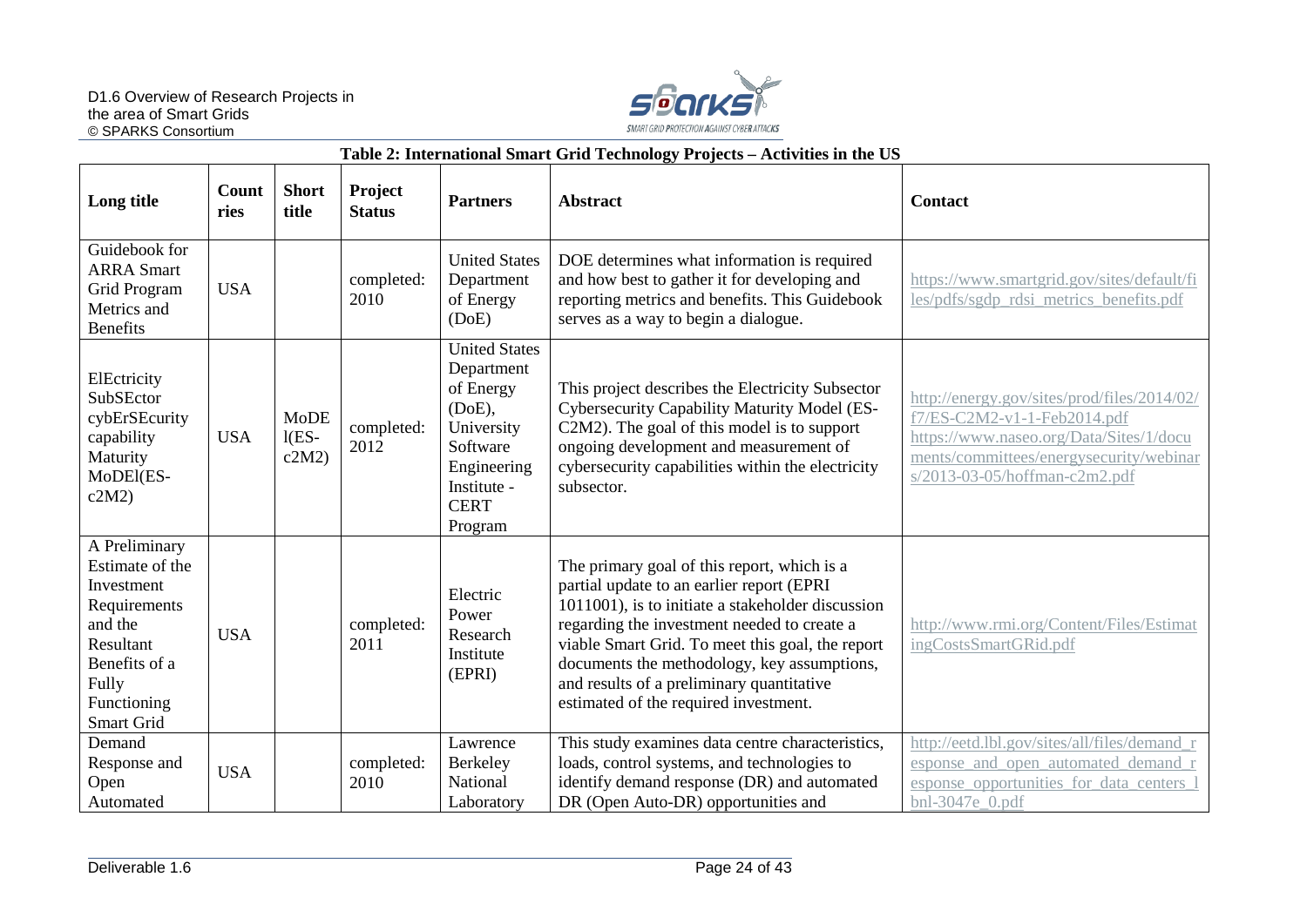D1.6 Overview of Research Projects in the area of Smart Grids © SPARKS Consortium



| Demand             |            |            |            |                  | challenges. The study is performed in               |                                              |
|--------------------|------------|------------|------------|------------------|-----------------------------------------------------|----------------------------------------------|
| Response           |            |            |            |                  | collaboration with technology experts, industrial   |                                              |
| Opportunities      |            |            |            |                  | partners, and data centre facility managers and     |                                              |
| for Data           |            |            |            |                  | existing research on commercial and industrial      |                                              |
| Centers            |            |            |            |                  | DR is collected and analysed.                       |                                              |
| The Road to        |            |            |            | The              | The focus of this report is to demonstrate the      |                                              |
| Maximizing         |            |            |            | <b>GridWise®</b> | environmental benefits of smart-grid                |                                              |
| Smart Grid 's      | <b>USA</b> |            | completed: | Architecture     | interoperability. Resource optimisation,            | http://www.gridwiseac.org/pdfs/environm      |
| Environmental      |            |            | 2009       | Council by E     | decreased emissions intensity, and carbon           | ental interoperability.pdf                   |
| Benefit            |            |            |            | Source           | productivity are the primary conduits by which      |                                              |
|                    |            |            |            |                  | environmental benefits can be achieved.             |                                              |
|                    |            |            |            |                  | This project built a secure, interoperable, and     |                                              |
|                    |            |            |            |                  | integrated smart grid infrastructure that           |                                              |
|                    |            |            |            |                  | demonstrates the ability to maximise distribution   |                                              |
|                    |            |            |            |                  | system efficiency and reliability, and consumer     |                                              |
|                    |            |            |            | "BKW             | use of demand response programs to reduce           | https://smartgrid.gov/sites/default/files/do |
|                    |            |            |            | Energie AG,      | energy consumption, peak demand costs, and          | c/files/Smart_Meters_First_Step_into_To      |
|                    |            |            |            | ewz              | fossil fuel emissions. The demonstration area       | morrow_201007.pdf                            |
|                    |            |            |            | (Elektrizitäts   | includes 150 square miles including                 | https://www.aepohio.com/global/utilities/l   |
|                    |            |            |            | werk der         | approximately 110,000 meters and 70                 | ib/docs/save/gridsmartphase2/FAQs.pdf        |
| <b>Smart Meter</b> |            | gridS      | started:   | Stadt            | distribution circuits. AEP Ohio implements          | http://www.pnnl.gov/main/publications/e      |
| Demonstration      | <b>USA</b> | <b>MAR</b> | 2009,      | Zürich),         | smart grid technology over 58 13kV circuits         | xternal/technical reports/PNNL-              |
| Project            |            | T          | completed: | Supercomput      | from 10 distribution stations and 12 34.5kV         | 23192.pdf                                    |
|                    |            |            | 2013       | ing Systems      | circuits rom six distribution stations. Included in | http://energy.gov/sites/prod/files/15_Reco   |
|                    |            |            |            | AG, Bacher       | this project is a redistribution management         | very_Act_AEP_Ohio_gridSMARTSM_D              |
|                    |            |            |            | Energie AG,      | system, integrated volt-VAR control,                | emonstration Project.pdf                     |
|                    |            |            |            | The project      | distribution automation, advanced meter             | http://www.gridsmartohio.com/docs/AEP        |
|                    |            |            |            | is co-funded     | infrastructure, home area networks, community       | ohioGridSmart CommunityEnrichment.p          |
|                    |            |            |            | by:              | energy storage, sodium sulfur battery storage,      | df                                           |
|                    |            |            |            |                  | and renewable generation sources. These             |                                              |
|                    |            |            |            |                  | technologies are combined with two way              |                                              |
|                    |            |            |            |                  | consumer communication and information              |                                              |
|                    |            |            |            |                  | sharing, demand response, dynamic pricing, and      |                                              |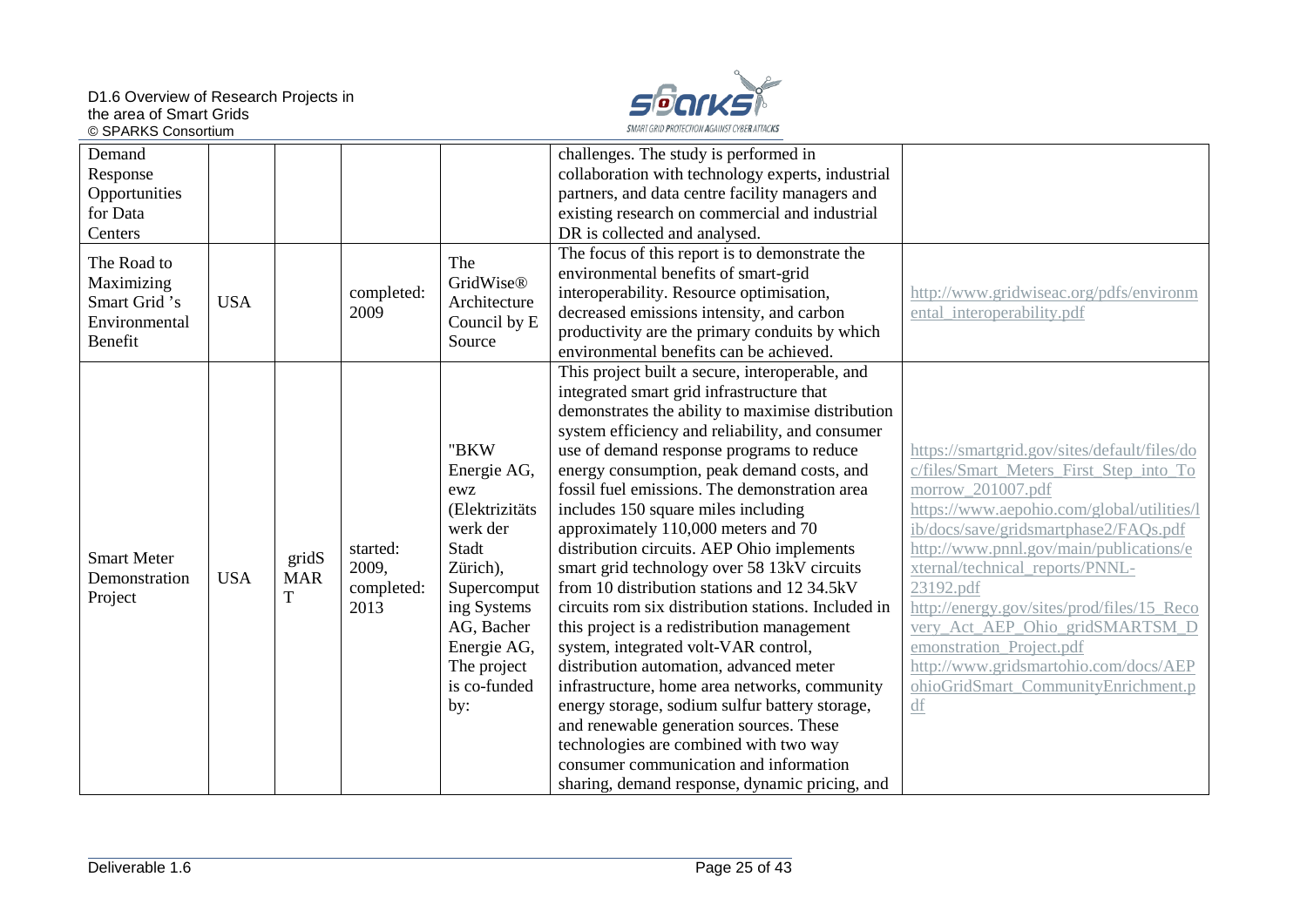

|                                                                                   |            |                                                   |                                                  | consumer products, such as plug-in hybrid<br>vehicles.                                                                                                                                                                                                                                                                                                                                                                                                                                                                                                                                                    |                                                                                                                                                                                                                                                         |
|-----------------------------------------------------------------------------------|------------|---------------------------------------------------|--------------------------------------------------|-----------------------------------------------------------------------------------------------------------------------------------------------------------------------------------------------------------------------------------------------------------------------------------------------------------------------------------------------------------------------------------------------------------------------------------------------------------------------------------------------------------------------------------------------------------------------------------------------------------|---------------------------------------------------------------------------------------------------------------------------------------------------------------------------------------------------------------------------------------------------------|
| Enhanced<br>Distribution and<br>Demand<br>Management<br>Regional<br>Demonstration | <b>USA</b> | started:<br>2010;<br>completed:<br>August<br>2014 | Swiss<br>Federal<br>Office of<br>Energy<br>SFOE" | This project demonstrates smart grid<br>technologies with 27 cooperatives in 11 states.<br>NRECA conducted studies in advanced<br>volt/volt-ampere reactive for total demand;<br>generation and transmission-wide (G&T)<br>demand response over advanced metering<br>infrastructure (AMI); critical peak pricing over<br>AMI; water heater and air conditioning load<br>control over AMI; advanced water heater<br>control; consumer Internet energy usage portal<br>pilots; consumer in-home energy display pilots;<br>time-sensitive rates pilots and self-healing<br>feeders for improved reliability. | http://energy.gov/sites/prod/files/20_Reco<br>very Act Enhanced Demand and Distri<br>bution Management Regional Demonstr<br>ation.pdf<br>https://www.smartgrid.gov/sites/default/fi<br>les/pdfs/project_desc/OE0000222_NREC<br>A Fact%20Sheet 3.0 0.pdf |

Table 3 includes a summary of European and International Smart Grid projects with a broader focus.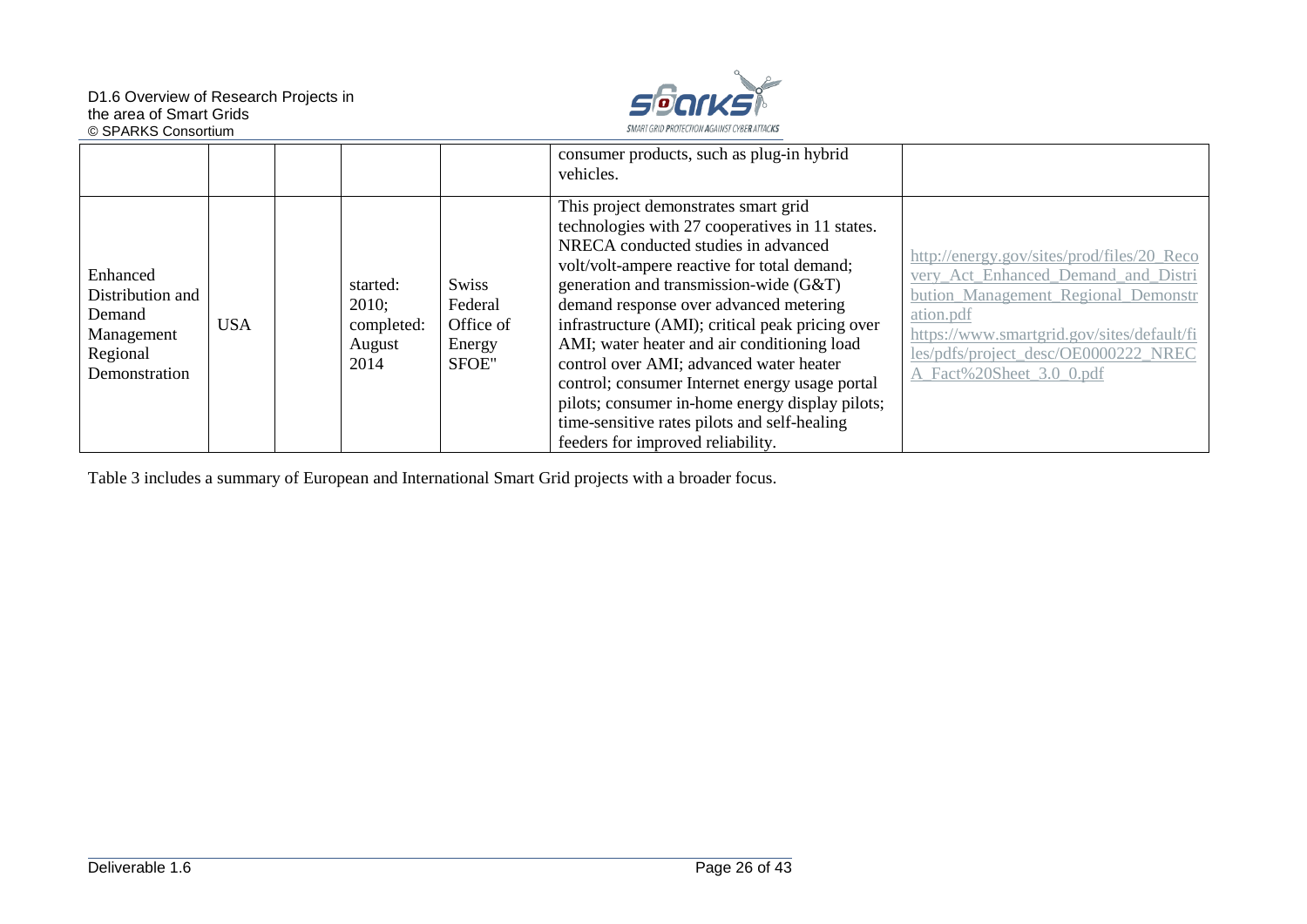

#### **Table 3: Additional Smart Grid research projects**

| Long title                  | Cou<br>ntrie<br>S | <b>Short</b><br>title | Projec<br>t<br><b>Status</b>         | <b>Partners</b>                                                                                                                                                | <b>Abstract</b>                                                                                                                                                                                                                                                                                                                                                                                                                | <b>Contact</b>                                                                                                                                                                                                                                                                                                                                                                                                                                                                                                                                          |
|-----------------------------|-------------------|-----------------------|--------------------------------------|----------------------------------------------------------------------------------------------------------------------------------------------------------------|--------------------------------------------------------------------------------------------------------------------------------------------------------------------------------------------------------------------------------------------------------------------------------------------------------------------------------------------------------------------------------------------------------------------------------|---------------------------------------------------------------------------------------------------------------------------------------------------------------------------------------------------------------------------------------------------------------------------------------------------------------------------------------------------------------------------------------------------------------------------------------------------------------------------------------------------------------------------------------------------------|
| EcoGrid                     | DK                |                       | In<br>operati<br>on<br>since<br>2011 | Energienet.d<br>k, SINTEF,<br>Oestkraft,<br>DTU, IBM,<br>Siemens,<br>landys+gyr,<br>elia, eandis,<br>ttu, ecn, tno,<br>edp,<br>tecnaliam<br><b>AIT</b>         | The objective of the EcoGrid EU project is to<br>illustrate that modern information and<br>communication technology (ICT) and innovative<br>market solutions can enable the operation of a<br>power system with more than 50% renewable<br>energy sources (RES) such as wind, biomass and<br>photovoltaic (PV).                                                                                                                | http://www.eu-ecogrid.net/                                                                                                                                                                                                                                                                                                                                                                                                                                                                                                                              |
| <b>Smart Area</b><br>Aachen | DE                |                       | Variou<br>s steps<br>until<br>2016   | STAWAG,<br>ABB, FGH,<br>TU<br>Dortmund,<br>FGH,<br>Nexans,<br><b>IFHT</b><br>(RWTH),<br>MR, SAG,<br>Kisters,<br>VDE DKE,<br>BET, PSI,<br><b>IAEW</b><br>(RWTH) | Smart Area Aachen develops new holistic concepts<br>and methods based on new equipment for future<br>smart grid solutions. In this context, innovative<br>technical solutions are identified, optimised and<br>eventually verified in pilot trials. Moreover, new<br>business models are developed for the different<br>stakeholders and harmonisation aspects are<br>addressed in accompanying standardisation<br>activities. | http://smartarea.de/verbundprojekte/kom<br>munikation/<br>http://www.eneff-<br>stadt.info/fileadmin/media/News/Dateien/<br>Vortraege Kongress 2014/TOP 11-<br>4_Nolde_SmartArea.pdf<br>http://www.berliner-<br>energietage.de/fileadmin/user_upload/201<br>4/Tagungsmaterial/Vortragsfolien/Berline<br>r_Energietage_2014_VA_1.04_7_Zimme<br>r.pdf<br>http://www.bine.info/themen/energiesyste<br>me/news/smart-grid-im-<br>modellversuch/?type=123&filename=Sm<br>art%2520Grid%2520im%2520Modellver<br>such&cHash=803223cd48f76cd2c89ec51<br>9826ae827 |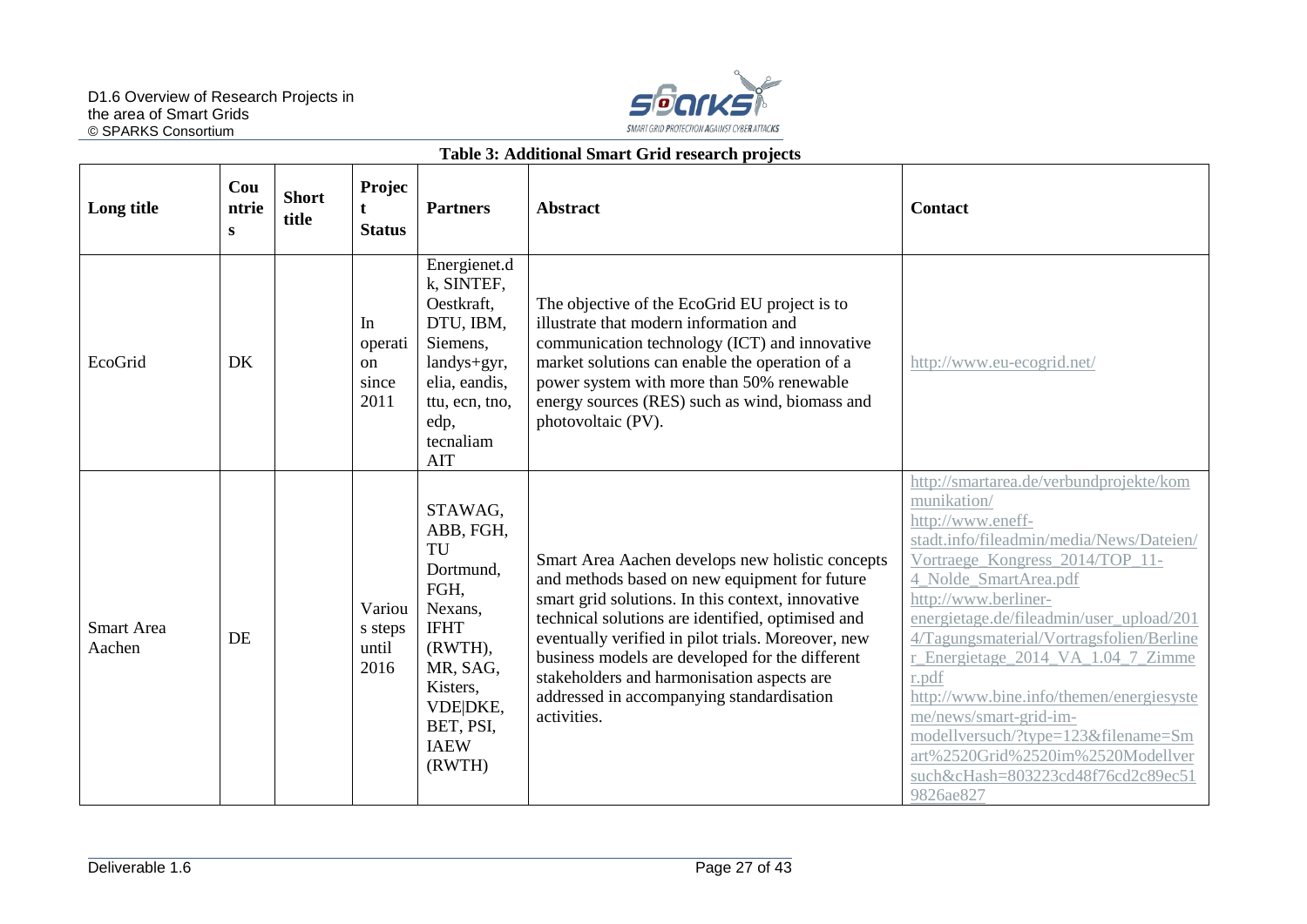

| Stockholm Royal<br>Seaport<br>- Urban Smart<br>Grid                      | <b>SWE</b> |                   | compl<br>eted:<br>2011                          | "ABB,<br>Fortum,<br>KTH,<br>Ericsson,<br>Electrolux,<br>Interactive<br>Institute | The pre-study for Stockholm Royal Seaport - an<br>urban smart grid area, delivers a concept<br>description including market models and<br>description of technical solutions ready for<br>implementation and testing as a new project phase.                                                                                                                                                                                                                                                                                                                                                                                                                                                                                                                                                                                                                                       | https://www.energimyndigheten.se/Globa<br>l/Forskning/Kraft/NDS%20f%C3%B6rstu<br>die%20ENG%20final%20_public.pdf                                                                          |
|--------------------------------------------------------------------------|------------|-------------------|-------------------------------------------------|----------------------------------------------------------------------------------|------------------------------------------------------------------------------------------------------------------------------------------------------------------------------------------------------------------------------------------------------------------------------------------------------------------------------------------------------------------------------------------------------------------------------------------------------------------------------------------------------------------------------------------------------------------------------------------------------------------------------------------------------------------------------------------------------------------------------------------------------------------------------------------------------------------------------------------------------------------------------------|-------------------------------------------------------------------------------------------------------------------------------------------------------------------------------------------|
| Flexible<br>Approaches for<br>Low Carbon<br>Optimised<br><b>Networks</b> | <b>GBR</b> | <b>FALCO</b><br>N | started<br>: 2011<br>(bis<br>Sept.<br>2015)     | NCC, HSB,<br>JM,<br>ByggVesta,<br>Stockholm<br>Hamn"                             | Project FALCON aims to investigate how new 11<br>kV network techniques work in practice and, by<br>simulating their use in different scenarios, will<br>determine the best ways to manage the network<br>problems expected to arise from increased low<br>carbon technologies and generation.                                                                                                                                                                                                                                                                                                                                                                                                                                                                                                                                                                                      | http://www.westernpowerinnovation.co.u<br>k/Falcon.aspx<br>http://www.westernpower.co.uk/docs/Inn<br>ovation-and-Low-Carbon/Falcon-<br>Customer-Data-Protection-Plan-v1-<br>20121213.aspx |
| <b>Ontario Smart</b><br>Meter Initiative                                 | <b>CAN</b> |                   | In<br>operati<br><sub>on</sub><br>since<br>2008 | Western<br>Power<br>Distribution,<br>Thameswey<br>Energy                         | Smart meters are installed in residences and small<br>businesses across Ontario along with a "time-of-<br>use" electricity price structure. A smart meter<br>system opens up the opportunity for new kinds of<br>conservation and demand management programs.<br>In the future, smart meters could allow the<br>introduction of different time-based incentive<br>programs, or the opportunity to control energy use<br>through energy management devices or smart<br>appliances. Smart meter data also provides<br>comprehensive, detailed information for electricity<br>system planning, allowing us to identify where<br>future generation, transmission and distribution<br>investments are required. Time-of-use pricing<br>encourages Ontarians to shift some electricity use to<br>offpeak hours. The aim is to lower peak demand<br>and lowering costs for all Ontarians. | http://esr.degroote.mcmaster.ca/document<br>$s/1A-1.pdf$                                                                                                                                  |
| Puducherry                                                               | <b>IND</b> |                   |                                                 | "Ontario<br>Smart                                                                | Pilot covers 87,031 no. of consumers with dominant<br>being domestic consumers. The module of                                                                                                                                                                                                                                                                                                                                                                                                                                                                                                                                                                                                                                                                                                                                                                                      | http://electricity.puducherry.gov.in/css/sm<br>art%20grid.pdf http://www.pace-                                                                                                            |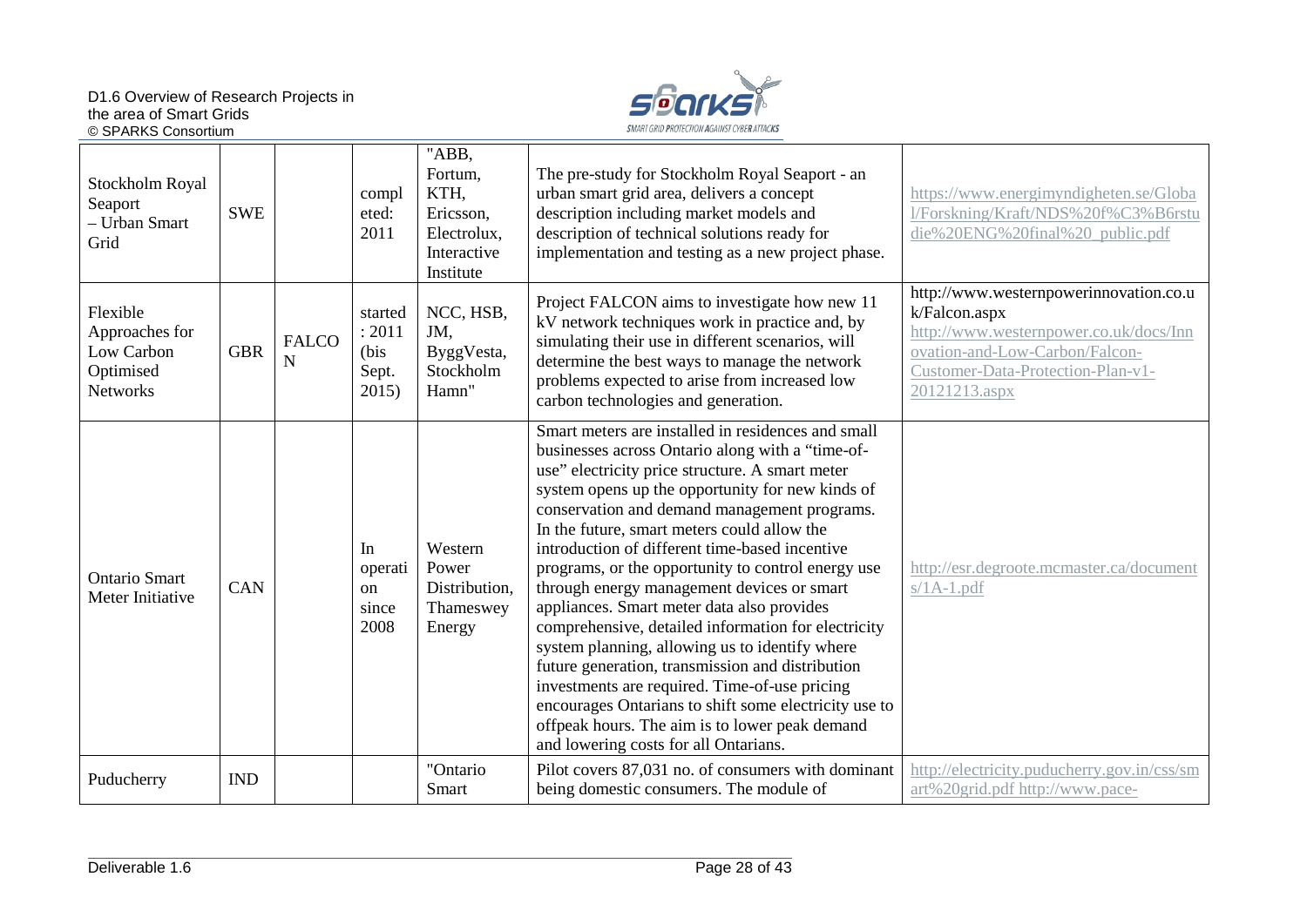

|                                                                                                                                                     |            |         |                   | Metering<br>Initiative<br>(SMI),<br>Ontario<br>Ministry of                                | automated metering infrastructure (AMI) for<br>residential consumers and industrial consumers is<br>proposed to be implemented to assist with<br>consumer issues like event management &<br>prioritising, billing cycle review and revenue<br>collection efficiency for energy auditing and AT&C<br>loss reduction. The AMI system shall aid in<br>knowing real time energy input from DT as well as<br>energy consumption by consumers that can<br>instantly help to know losses in the system.<br>Common Meter Data Management System is<br>proposed that shall take data from MDMS of<br>different meter manufacturer/solution provider and<br>integrate the information for use. The pilot project<br>also proposes developing a mature model of "time<br>of use tariff and net metering." | d.com/wp-<br>content/uploads/2014/04/Puducherry-<br>Smart-Grid-Pilot-Project-PowerGrid.pdf<br>http://www.kalkitech.com/wp-<br>content/files/CS %20Enabling%20the%2<br>0Smart%20Grid%20in%20India-<br>Puducherry%20Pilot%20Project.pdf<br>http://www.npti.in/Download/Distribution<br>/Article%20on%20Smart%20Grid%20Pil<br>ot%20Project%20in%20India.pdf |
|-----------------------------------------------------------------------------------------------------------------------------------------------------|------------|---------|-------------------|-------------------------------------------------------------------------------------------|------------------------------------------------------------------------------------------------------------------------------------------------------------------------------------------------------------------------------------------------------------------------------------------------------------------------------------------------------------------------------------------------------------------------------------------------------------------------------------------------------------------------------------------------------------------------------------------------------------------------------------------------------------------------------------------------------------------------------------------------------------------------------------------------|----------------------------------------------------------------------------------------------------------------------------------------------------------------------------------------------------------------------------------------------------------------------------------------------------------------------------------------------------------|
| Presentation of<br><b>Energy Usage</b><br>Information<br>(Smart Billing,<br>Mandated In<br>Home Display<br>and<br><b>Customer Web</b><br>Interface) | <b>IRL</b> |         | started<br>: 2007 | Energy and<br>Infrastructure<br>, Ontario<br>Energy<br>Board,<br>Measurement<br>Canada, " | The project assesses: the impact of Time of Use<br>pricing and billing/information stimuli on the<br>customer behaviour; and the available technologies<br>for AMI roll out in an Irish context.<br>The outcomes of both are factored into the cost<br>benefit analysis for the full roll out of AMI in<br>Ireland.                                                                                                                                                                                                                                                                                                                                                                                                                                                                            | http://www.cer.ie/docs/000117/cer13164-<br>presentation-of-energy-usage-<br>information.pdf<br>http://www.cer.ie/docs/000117/Smart%20<br>Metering%20High%20Level%20Design<br>%20Proposed%20Decision%20(CER132<br>86).pdf                                                                                                                                 |
| Open real-time<br>distribution grid<br>control system                                                                                               | <b>CH</b>  | GridBox |                   |                                                                                           | GridBox proposes a novel grid management system<br>which provides solutions to the new energy system<br>requirements for handling the growing infeed of<br>distributed electricity generators (PV, wind, CHP,<br>biomass), the increased flexibility of active<br>electricity consumption and the use of distributed<br>storage. GridBox provides a strongly coordinated,<br>distributed, low cost, small form factor solution for                                                                                                                                                                                                                                                                                                                                                             | http://download.nachhaltigwirtschaften.at/<br>edz_pdf/events/20140522_sgw14_poster_<br>25_gridbox_open_real-<br>time_distribution_grid_control_system.pd                                                                                                                                                                                                 |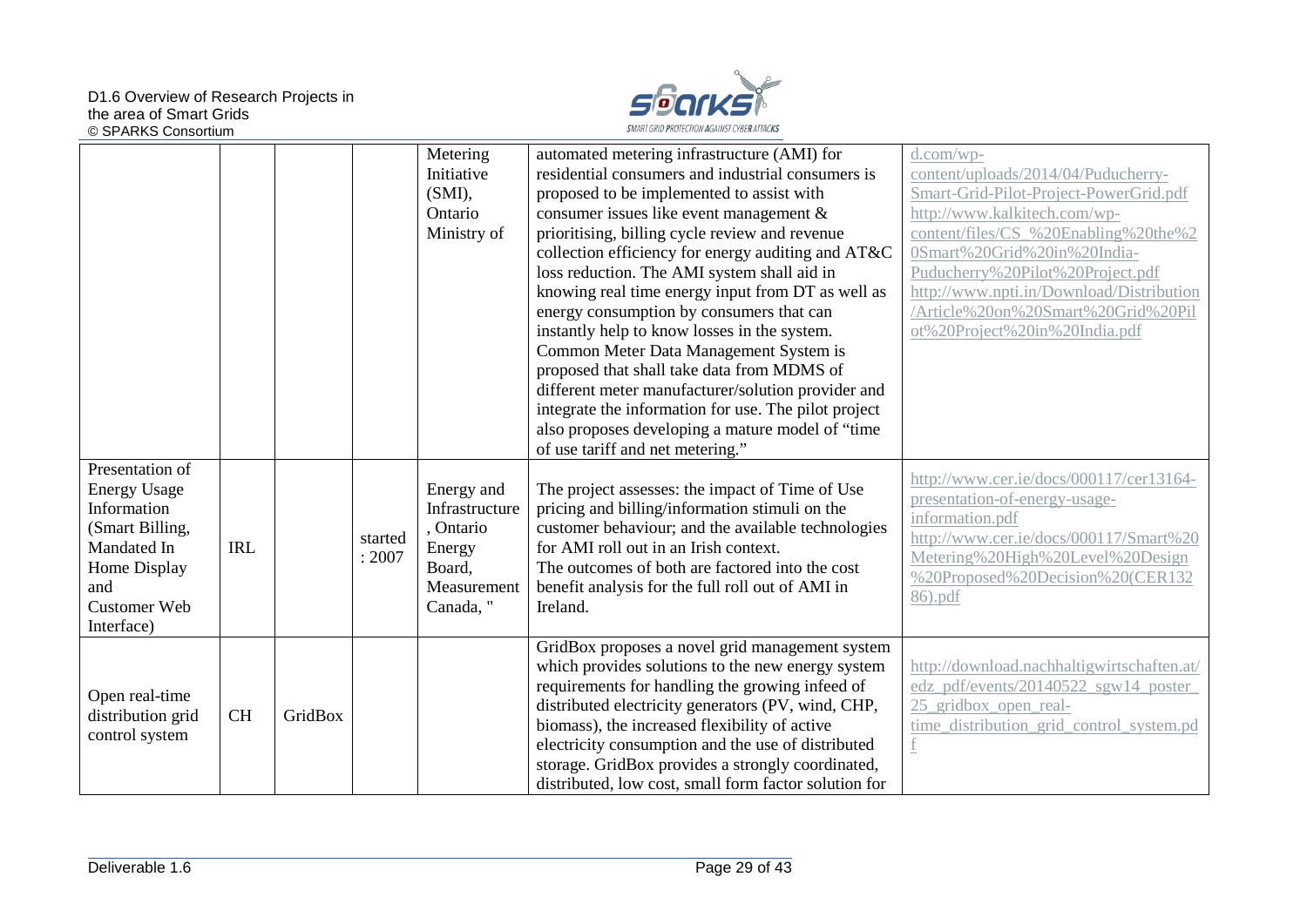

|                                                          |            |                        |                  | guaranteeing a secure operation of the distribution<br>grid while at the same time allowing (local) market<br>participation also for prosumers, i.e. consumers<br>with their own electricity generation and storage.<br>GridBox is adaptable and open to new grid<br>technology and business models.                                                                                                                                                                                                                                                                                                     |                                                                                                                                          |
|----------------------------------------------------------|------------|------------------------|------------------|----------------------------------------------------------------------------------------------------------------------------------------------------------------------------------------------------------------------------------------------------------------------------------------------------------------------------------------------------------------------------------------------------------------------------------------------------------------------------------------------------------------------------------------------------------------------------------------------------------|------------------------------------------------------------------------------------------------------------------------------------------|
| Stockholm Royal<br>Seaport<br>- Urban Smart<br>Grid      | <b>SWE</b> | compl<br>eted:<br>2011 | <b>CER</b>       | The program specifies, develops, tests and<br>evaluates both business and market models, new<br>technical solutions and concepts, information and<br>communications technology (ICT) as well as<br>aspects of data security. The first phase of the<br>program and this application is focus on scenarios<br>related to active end-customers and reliability of the<br>future grid, where the urban smart grid in a new<br>way creates opportunities for interaction with the<br>end customer. Also, scenarios for increased<br>reliability and availability in a future urban smart<br>grid are tested. | https://www.energimyndigheten.se/Globa<br>1/Forskning/Kraft/NDS%20f%C3%B6rstu<br>die%20ENG%20final%20_public.pdf                         |
| A report on the<br>economic<br>benefits of smart<br>grid | <b>UK</b>  | compl<br>eted:<br>2012 | Ernst &<br>Young | Understanding the full economic case for smart grid<br>is therefore vital and it is why we commissioned<br>Ernst & Young to work with SmartGrid GB to<br>develop this report. We want a better understanding<br>of what the advantages would be for Britain if we<br>pushed ahead with smart grid development and<br>what will be needed to make it happen.                                                                                                                                                                                                                                              | https://www.smartgrid.gov/sites/default/fi<br>les/doc/files/Smart Grid Race Worth W<br>inning Report on Economic Benefits 2<br>01209.pdf |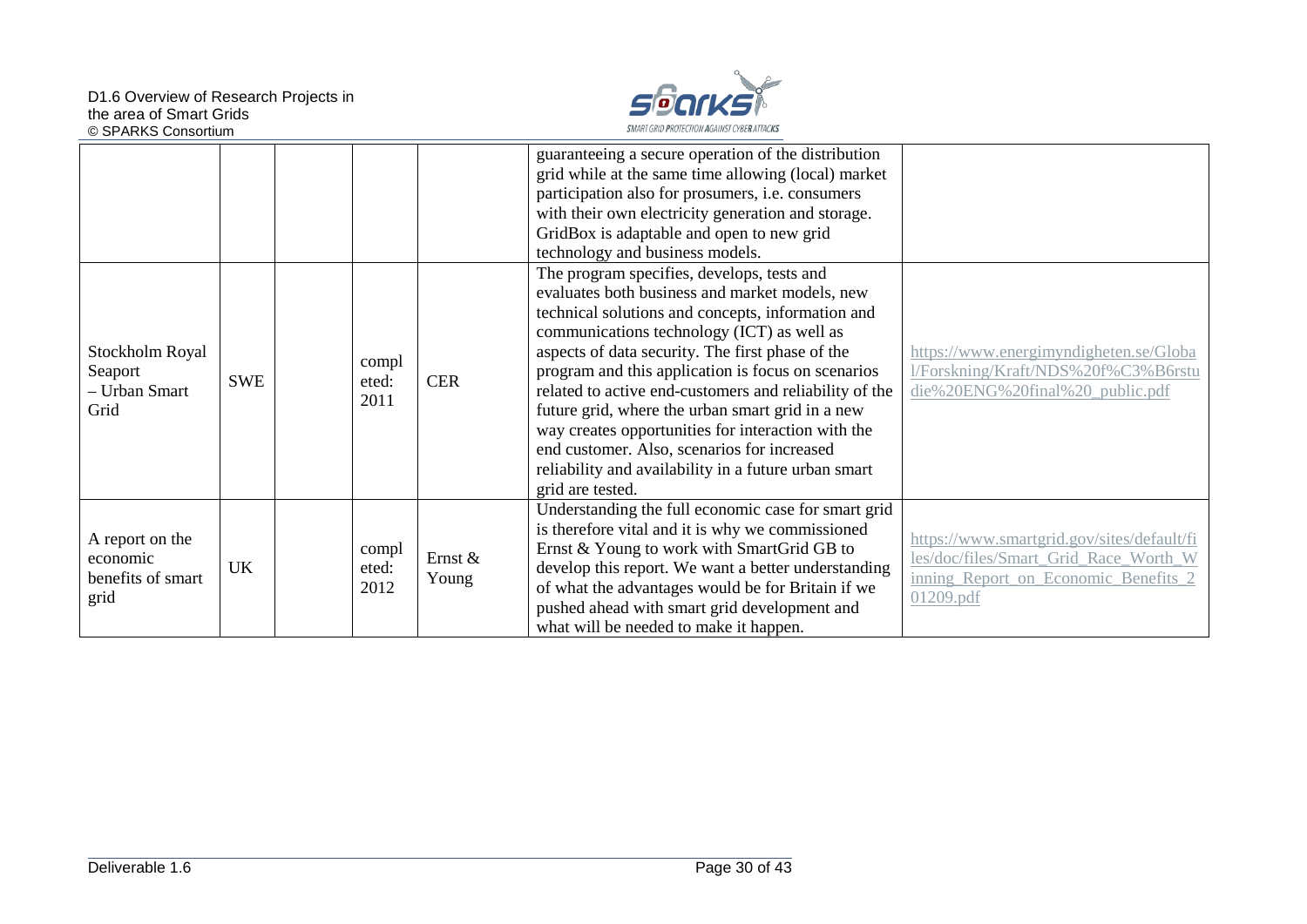## <span id="page-30-0"></span>**6 Regional Smart Grid-related Research Projects**

The following section includes a set of regional Smart Grid research projects whose focus is broader than in terms of security relevance. They are largely based on work by Kollmann et al. (2015) and allow an insight into the European smart grid research landscape.<sup>[3](#page-30-1)</sup>

These projects are only partly related to security aspects, but nevertheless shed some light on the research activities in this highly dynamic research area. Table 4 presents the summary of regional research with regards to Smart Grid technology and also includes research projects with direct involvement of EI-JKU.

Understanding the involvement of national and regional governments in Smart Grid and cyber security related projects helps fine tune research questions to the end-user level. In accordance with the WP management in SPARKS this is done by involving stakeholders from a variety of research and business activities to mutual workshops and events. The following list includes a set of mostly German and Austrian activities with direct involvement of SPARKS partners and the objective to include them into the stakeholder process in the SPARKS.

<span id="page-30-1"></span><sup>&</sup>lt;sup>3</sup> Work in this area was mainly done as part of the ISGAN work group (Kollmann et al., 2015).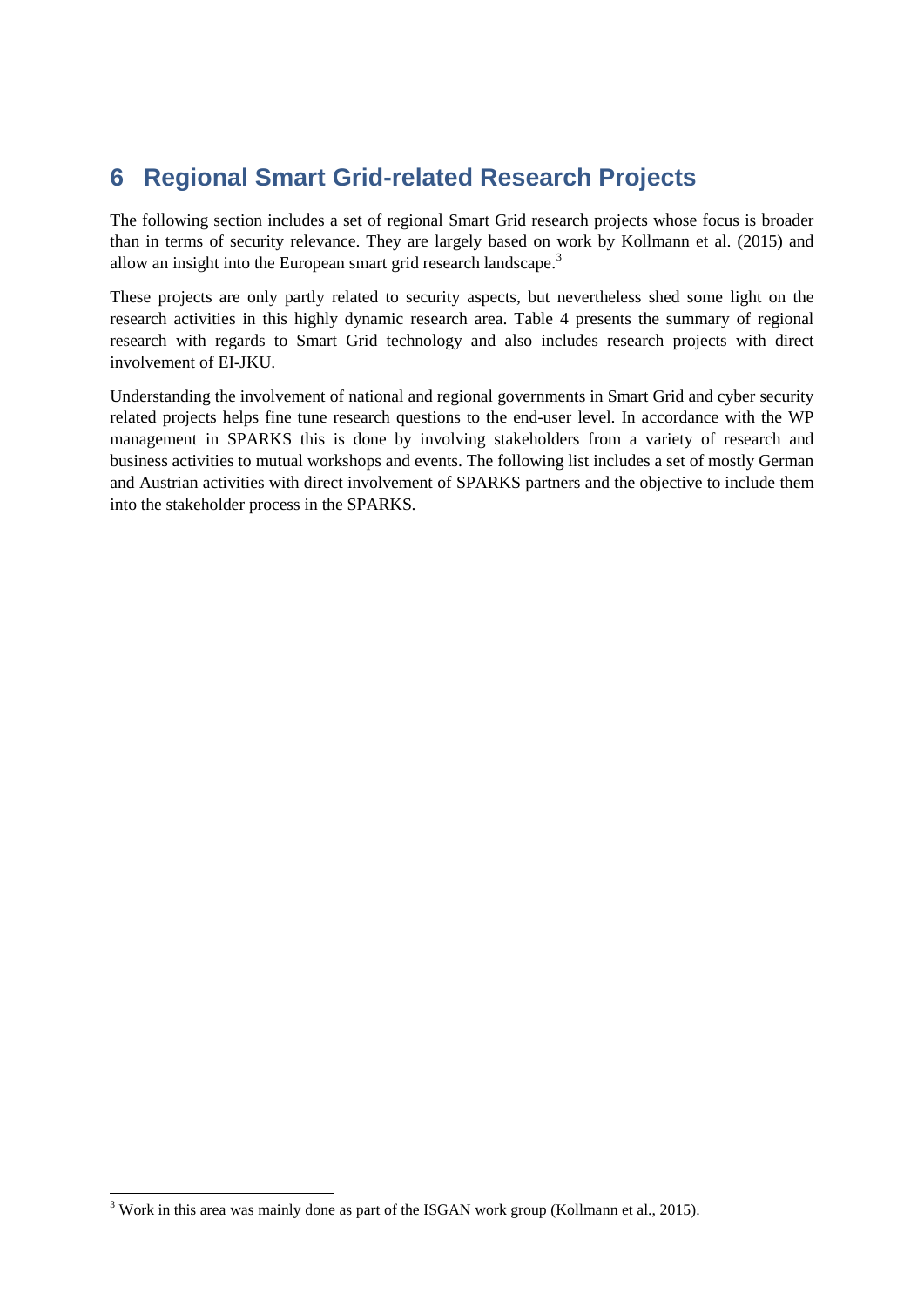| Long title                                                                                                                                                                                       | Count<br>ries | <b>Short</b><br>title          | Project<br><b>Status</b> | <b>Partners</b>                                                                                                                                        | <b>Abstract</b>                                                                                                                                                                                                                                                                                                                                                                                           | <b>Contact</b>                                                                              |
|--------------------------------------------------------------------------------------------------------------------------------------------------------------------------------------------------|---------------|--------------------------------|--------------------------|--------------------------------------------------------------------------------------------------------------------------------------------------------|-----------------------------------------------------------------------------------------------------------------------------------------------------------------------------------------------------------------------------------------------------------------------------------------------------------------------------------------------------------------------------------------------------------|---------------------------------------------------------------------------------------------|
| <b>Smart Grids</b><br>Modellregion<br>Salzburg -<br><b>Consumer to</b><br><b>Grid</b>                                                                                                            | AT            | <b>SGMS</b><br>$-C2G$          | complet<br>ed: 2012      | Salzburg AG<br>für Energie,<br>Center for<br>Usability<br>Research &<br>Engineering<br>(CURE); TU<br>$Wien - ICT;$<br>AIT; Salzburg<br>Wohnbau<br>GmbH | This study examines how information about<br>potential energy savings is best presented to<br>consumers in order to reduce energy<br>consumption in a smart grid. C2G focuses on<br>basic research, which investigates whether, how,<br>when and which feedback to consumers is<br>required to save energy. The feedback should<br>also take account of a social, demographic and<br>cultural background. | http://www.smartgridssalzburg.at/fileadm<br>in/user_upload/downloads/C2G_Endberic<br>ht.pdf |
| Smart-<br><b>Efficiency -</b><br><b>CO2-Reduktion</b><br>auf Basis<br>automatisierter<br><b>Effizienz- und</b><br><b>Energieanalyse</b><br>für Haushalte<br>mit Hilfe von<br><b>Smart Metern</b> | AT            | <b>Smart</b><br>Efficie<br>ncy | complet<br>ed: 2012      | <b>TU Graz</b><br>Institut für<br>elektrische<br>Anlagen                                                                                               | The aim of this project is to develop a method<br>for automated energy analysis; the consumer<br>provides a visually processed method for power<br>consumption reduction, evaluation and<br>monitoring.                                                                                                                                                                                                   | http://www.energieinformatik2012.org/do<br>cs/pt/Praesentation Meisel EI2012.pdf            |
| Schlüsselfaktore<br>n für einen<br>effektiven und<br>akzeptablen<br>Einsatz von<br><b>Smart Meters</b>                                                                                           | AT            | Smart<br><b>New</b><br>World   | complet<br>ed: 2012      | IIFZ; Austrian<br>Academy of<br>Science ÖAW;<br>ITA;, e-<br>commerce<br>monitoring<br>GmbH                                                             | The project team develops scenarios for a<br>successful and acceptable introduction of smart<br>meters. For this, a participatory process is<br>designed with the involvement of various<br>stakeholder groups.                                                                                                                                                                                           | http://noest.line.at/news/docs/28620 Sma<br>rt_New_World_Energy_Lunch_27-10-<br>2011.pdf    |
| Persusasive<br><b>End-User</b>                                                                                                                                                                   | AT            | <b>PEEM</b>                    | complet<br>ed: 2012      | CURE;<br>University                                                                                                                                    | The objective of the proposed PEEM Project is<br>to research and develop new strategies and tools                                                                                                                                                                                                                                                                                                         | http://www.smartgridssalzburg.at/fileadm<br>in/user_upload/downloads/PEEM_Endber            |

#### **Table 4: Regional Smart Grid Projects**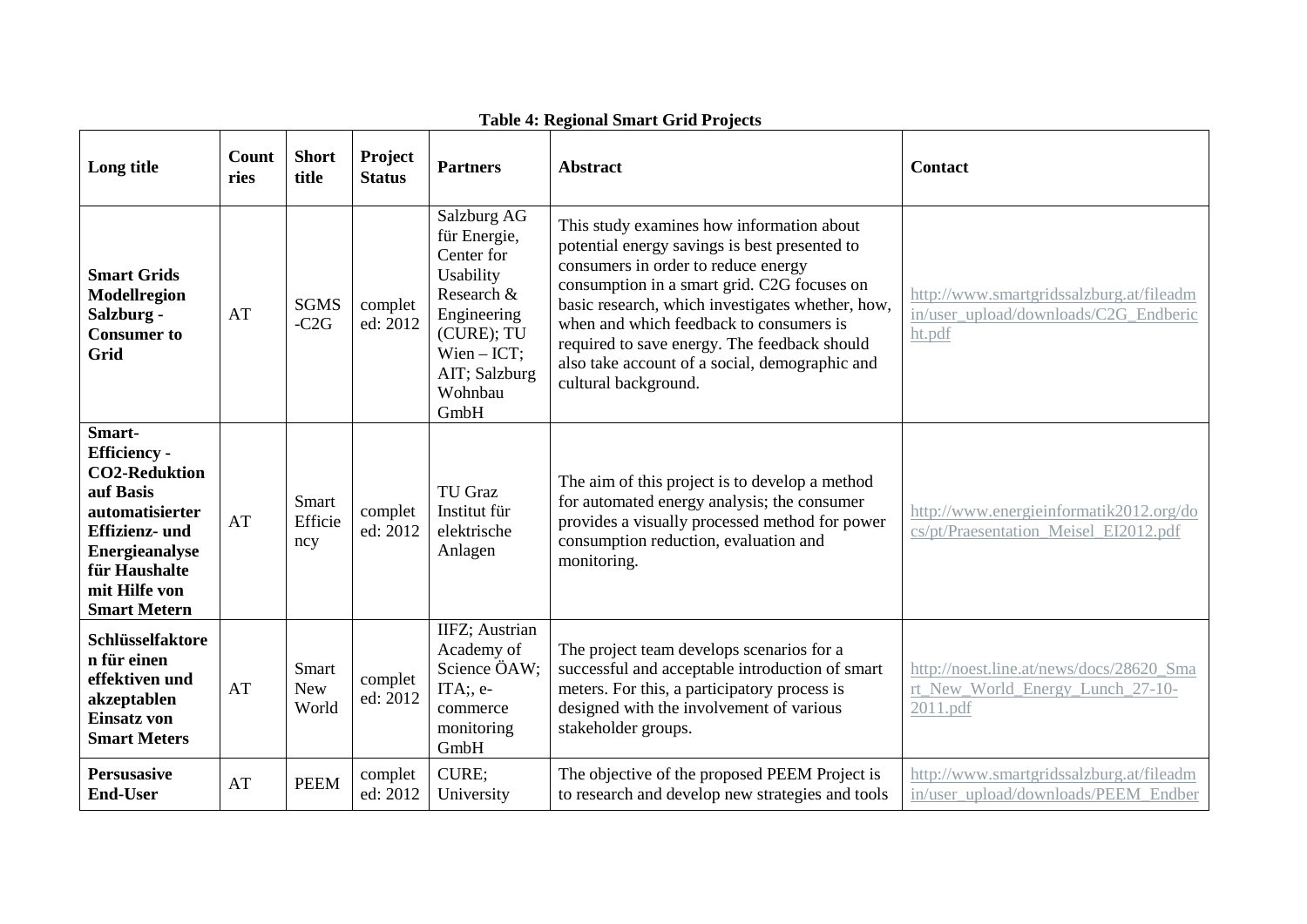D1.6 Overview of Research Projects in the area of Smart Grids © SPARKS Consortium



| <b>Energy</b><br><b>Management</b>                                                                                       |    |                                        |                     | Salzburg -<br>(ICT&S)<br>Center);<br>Salzburg AG                                                                              | for the home context that provide energy-saving<br>related feedback in a persuasive and unobtrusive<br>way and thereby have the potential to help to<br>reduce energy consumption without loss of<br>comfort. Tailored persuasive approaches<br>overcoming limitations of existing solutions are<br>developed, prototyped and experimentally<br>validated with real user in realistic long-term<br>settings.                                                                                                                                                        | icht.pdf                                                                                                                                                                                                                                                                                                   |
|--------------------------------------------------------------------------------------------------------------------------|----|----------------------------------------|---------------------|-------------------------------------------------------------------------------------------------------------------------------|---------------------------------------------------------------------------------------------------------------------------------------------------------------------------------------------------------------------------------------------------------------------------------------------------------------------------------------------------------------------------------------------------------------------------------------------------------------------------------------------------------------------------------------------------------------------|------------------------------------------------------------------------------------------------------------------------------------------------------------------------------------------------------------------------------------------------------------------------------------------------------------|
| Energieabrechn<br>ungs-<br>Optimierung<br>zur<br><b>Endverbraucher</b><br>motivation                                     | AT | $e-$<br>Motiv<br>ation                 | complet<br>ed: 2012 | Energieinstitut<br>an der JKU<br>Linz;<br>Forschungsgru<br>ppe Energie-<br>und<br>Kommunikatio<br>nstechnologien<br>EnCT GmbH | Innovative energy bills based on intelligent<br>measurement and counting systems (Smart<br>Billing) can motivate the end users to an<br>efficient and climate-friendly energy use. The<br>project e-MOTIVATION examines and tests for<br>which energy sources innovative payment<br>systems are useful as an efficiency point of view<br>as optimal as possible billing system should look<br>like, what energy savings can be achieved and<br>what is needed in order to involve energy<br>suppliers, equipment manufacturers and<br>enhanced consumers behaviour. | http://www.energyefficiency.at/dokument<br>e/upload/Endbericht_E-<br>Motivation Energieinstitut EnCT Nove<br>mber_2011.pdf<br>http://www.energyefficiency.at/index.php<br>?menuid=2&downloadid=164&reporeid=<br>22<br>http://www.energyefficiency.at/index.php<br>?menuid=1&downloadid=151&reporeid=<br>58 |
| Entwicklung<br><b>Pilot Smart</b><br><b>Metering</b><br>Privatkunden &<br><b>Gewerbe und</b><br>monatliche<br>Abrechnung | AT | Smart<br>Meteri<br>ng HH<br><b>IND</b> | complet<br>ed: 2011 | EVN; Austrian<br>Energy<br>Agency (AEA)                                                                                       | In this pilot project, smart meters are installed in<br>about 300 households, service companies and<br>public buildings. It examines how a smart<br>metering system shall be designed that is<br>accepted by the end customer and can lead to an<br>efficient change in energy-related behaviour                                                                                                                                                                                                                                                                    | <b>EVN AG</b><br>https://www.klimafonds.gv.at/foerderung<br>en/gefoerderte-<br>projekte/detail/?plistcall=1&pid=182781<br>&merken=1                                                                                                                                                                        |
| Entwicklung<br>eines zentralen<br><b>Visualisierungsg</b><br>eräts für den<br>Energie- und                               | AT | <b>ZENV</b><br><b>IS</b>               | complet<br>ed: 2009 | ÖGUT; Die<br>umweltberatun<br>g; VKI;,<br>Gemeinnützig<br>e Industrie                                                         | The research project provides information on<br>whether a central display unit of energy demand<br>can serve an effective tool for reducing energy<br>consumption.                                                                                                                                                                                                                                                                                                                                                                                                  | http://www.oegut.at/downloads/pdf/ZEN<br>VIS-Endbericht.pdf                                                                                                                                                                                                                                                |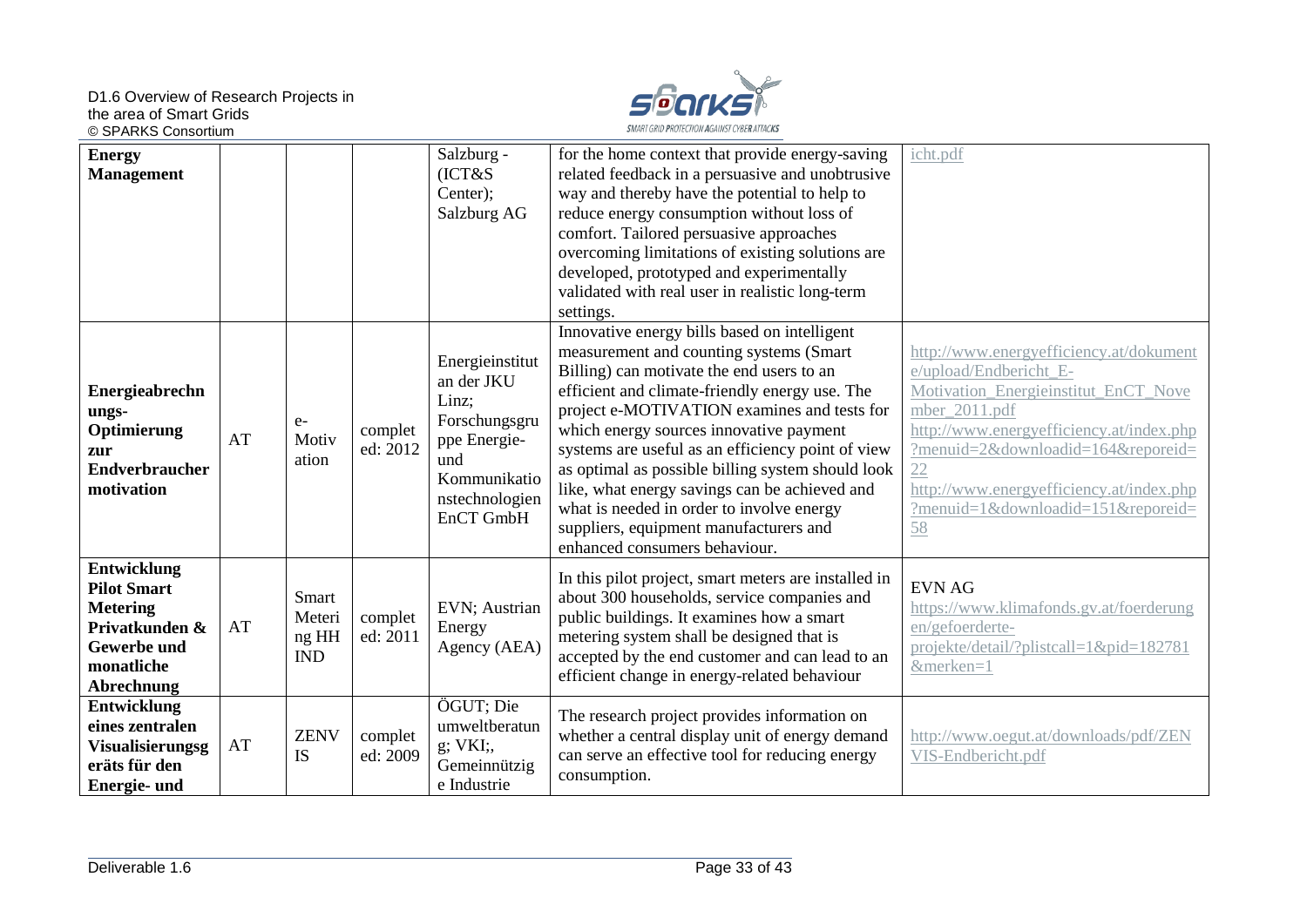D1.6 Overview of Research Projects in the area of Smart Grids © SPARKS Consortium



| <b>Ressourcenverb</b><br>rauch in<br><b>Haushalten</b>                                                                            |    |                                           |                     | Wohnungs AG<br>(GIWOG)                                                             |                                                                                                                                                                                                                                                                                                                                    |                                                                                                                                                                                                                                                                                                                                            |
|-----------------------------------------------------------------------------------------------------------------------------------|----|-------------------------------------------|---------------------|------------------------------------------------------------------------------------|------------------------------------------------------------------------------------------------------------------------------------------------------------------------------------------------------------------------------------------------------------------------------------------------------------------------------------|--------------------------------------------------------------------------------------------------------------------------------------------------------------------------------------------------------------------------------------------------------------------------------------------------------------------------------------------|
| <b>Inwieweit</b><br>vermögen Smart<br><b>Grids die</b><br>wirtschaftliche<br>Entwicklung<br>ländlicher<br>Regionen zu<br>stärken? | AT | <b>INSPI</b><br><b>RED</b><br>Regio<br>ns | complet<br>ed: 2012 | Pöyry Energy<br>GmbH;<br>Österreichisch<br>es Institut für<br>Raumplanung<br>(OIR) | The research project determines the potential<br>impact of "smart grids" in the economic<br>development of rural regions of Austria.                                                                                                                                                                                               | http://www.nachhaltigwirtschaften.at/e20<br>50/e2050 pdf/reports/endbericht 201413<br>smart grids inspired regions.pdf<br>http://www.nachhaltigwirtschaften.at/e20<br>50/e2050_pdf/events/20140311_fti_smart<br>grids2020_expws_smarte_energie_region<br>en 03 kropiunigg etal.pdf                                                         |
| <b>Smart Grids</b><br><b>Modellregion</b><br>Salzburg-<br><b>Building to Grid</b>                                                 | AT | <b>SGMS</b><br>$-B2G$                     | complet<br>ed: 2013 | Salzburg AG;<br>AIT; Salzburg<br>Wohnbau; TU<br>Wien; Siemens<br>AG                | The project assess how and to which extent the<br>intelligent and collaborative integration of<br>buildings into the smart grid infrastructure can<br>reduce load peaks, mitigate problems in the<br>power grid and enhance energy efficiency?                                                                                     | http://www.smartgridssalzburg.at/fileadm<br>in/user_upload/downloads/Endbericht_Bu<br>ilding_2_Grid.pdf                                                                                                                                                                                                                                    |
| <b>Integral</b><br><b>Resource</b><br>Optimization<br><b>Network</b><br>Concept                                                   | AT | <b>IRON</b><br>Conce<br>pt                | complet<br>ed: 2008 | TU Wien; -<br>Institut für<br>Computertech<br>nik                                  | The project investigates who an integral<br>automation infrastructure for a more efficient<br>use of the resource "electrical energy" ought to<br>be conceptualised. It provides a concept for new,<br>innovative services based on the use of the latest<br>developments of modern information and<br>communication technologies. | http://www.nachhaltigwirtschaften.at/e20<br>50/e2050_pdf/reports/endbericht_201413<br>smart grids inspired regions.pdf<br>http://www.nachhaltigwirtschaften.at/e20<br>50/e2050_pdf/events/20140311_fti_smart<br>grids2020 expws smarte energie region<br>en 03 kropiunigg etal.pdf<br>http://www.salzburg-<br>ag.at/?eID=download&uid=1379 |
| <b>Smart Response</b><br>- Demand<br><b>Response for</b><br><b>Austrian Smart</b><br><b>Grids</b>                                 | AT | Smart<br>Respo<br>nse                     | complet<br>ed: 2013 | TU Wien<br>Institut für<br>Computertech<br>nik (ICT)                               | The project aims to conduct a critical analysis of<br>consumption oriented energy management<br>solutions. The focus of analysis will be<br>consumer-side energy management and its<br>potential to contribute to overall energy<br>efficiency of future smart grids in the best<br>possible way.                                  | http://link.springer.com/content/pdf/10.10<br>07%2Fs00287-012-0667-7.pdf<br>http://www.researchgate.net/profile/Marc<br>us_Meisel/publication/257394211_Erfolg<br>sversprechende Demand-Response-<br>Empfehlungen im Energieversorgungssy<br>stem_2020/links/00b4952f89c8fcdf11000                                                         |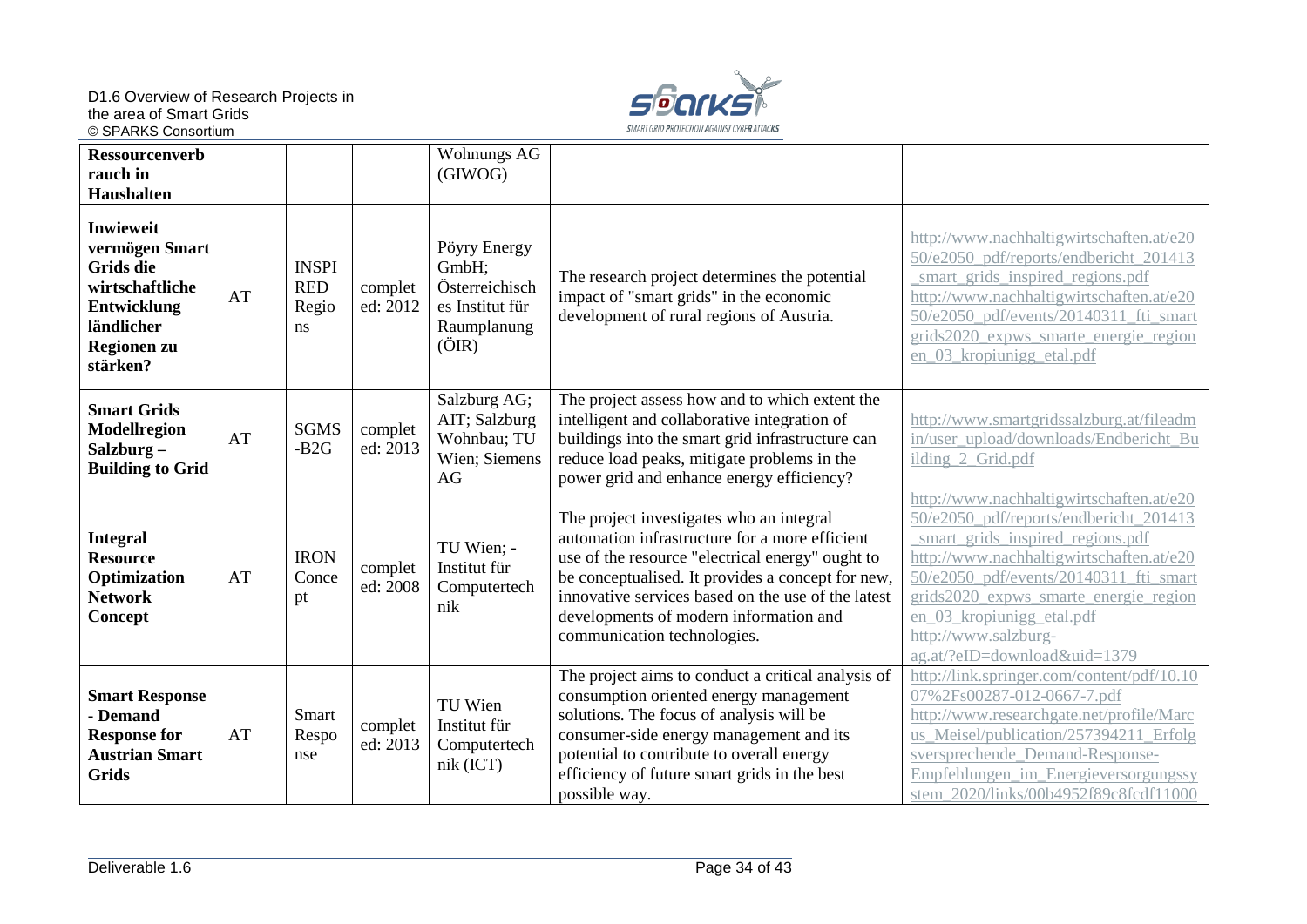

|                                                                                                                                          |    |                                                                                |                     |                                                                                                                                                        |                                                                                                                                                                                                                                                                                                                                                                                                                                                                    | 000<br>http://www.energieinformatik2012.org/do<br>cs/pt/Praesentation_Meisel_EI2012.pdf                                                                                                                                          |
|------------------------------------------------------------------------------------------------------------------------------------------|----|--------------------------------------------------------------------------------|---------------------|--------------------------------------------------------------------------------------------------------------------------------------------------------|--------------------------------------------------------------------------------------------------------------------------------------------------------------------------------------------------------------------------------------------------------------------------------------------------------------------------------------------------------------------------------------------------------------------------------------------------------------------|----------------------------------------------------------------------------------------------------------------------------------------------------------------------------------------------------------------------------------|
| The potential of<br>smart meter<br>enabled<br>programs to<br>increase energy<br>and systems<br>efficiency: a<br>mass pilot<br>comparison | FI | Empo<br>wer<br>Dema<br>nd                                                      | complet<br>ed; 2011 | VaasaETT,<br>Global Energy<br>Think Tank                                                                                                               | Analysis of case studies in various countries The<br>aim of the research whose results are presented<br>in this report are to discover the potential and<br>limitations of a range of feedback and dynamic<br>pricing programs enabled through smart<br>metering technologies.                                                                                                                                                                                     | VAASA,<br>http://smartgridcc.org/resauth/vaasaett                                                                                                                                                                                |
| <b>Blackouts</b> in<br>Österreich, Teil<br>1 und<br>Blackoutprävent<br>ion und -<br>intervention                                         | AT | <b>Black</b><br>$\ddot{\text{O}}.1$<br><b>Black</b><br>$\ddot{\mathrm{O}}.2$ . | $2011 -$<br>2015    | Energieinstitut<br>an der JKU<br>Linz; TU-<br>Wien; Linz<br><b>Strom Netz</b><br>GmbH; WIEN<br><b>ENERGIE</b><br>Stromnetz;<br>$APG$ ; IV;<br>WKO; BKA | "Blackouts in Austria" analyses the economic<br>and social consequences of large-scale blackouts<br>within the Austrian electricity network. The aim<br>of the project is to create a comprehensive<br>database which provides a basis for political<br>decision concerning infrastructure, economics<br>and security (Part I) and to develop strategies to<br>ensure the current level of security and for the<br>prevention of large-scale blackouts in Austria. | http://www.energyefficiency.at/dokument<br>e/upload/Endbereicht-Blackoe_e544f.pdf<br>http://www.prokamin.at/fileadmin/PROK<br>AMIN/downloads/Kampagne-<br>Sicherheitskamin/Dokumente/Studie-<br>JKU-Blackouts-in-Oesterreich.pdf |
| <b>Guidelines for</b><br>conducting a<br>cost-benefit<br>analysis of<br><b>Smart Grids</b><br>projects                                   | EU |                                                                                | complet<br>ed: 2012 | European<br>Commision,<br>Joint Research<br>Centre                                                                                                     | The recent EC Communication on Smart Grids<br>[EC 2011a] explicitly states that the<br>Commission intends to come up with guidelines<br>on the CBA to fulfil the provisions in Annex I of<br>Directives 2009/72/EC and 2009/73/EC for roll-<br>out of smart metering systems. In a second step,<br>the Commission also intends to release<br>guidelines for a CBA for the assessment of<br>smart grid deployment.                                                  | http://ec.europa.eu/energy/gas_electricity/<br>smartgrids/doc/20120427_smartgrids_gui<br>deline.pdf                                                                                                                              |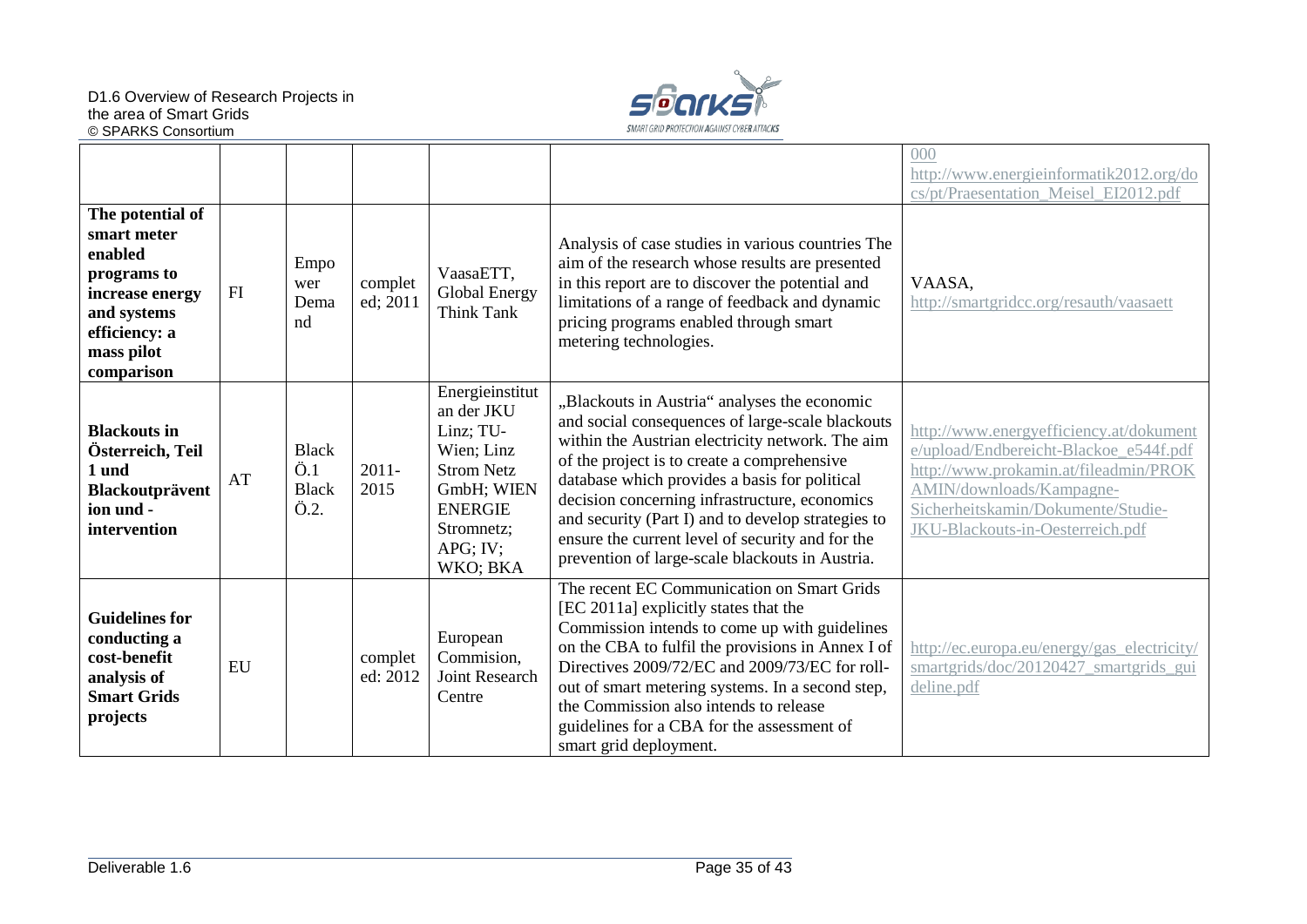## <span id="page-35-0"></span>**7 Overlap with existing projects**

A selection of the presented projects investigates similar research questions, though differences in the geographic focus, the project's scope and time dimension exist. As regards the possible interaction with other research groups, particularly strong ties exist with SEGRID and HyRim, which is coordinated by AIT as well. [4](#page-35-2)

In terms of similarities of research objectives/approach, SoES and VIKING included relevant research for SPARKS. Interaction with the key researchers has been fostered so as to make sure that relevant information is shared across different research projects. SPARKS is actively pursuing the connection with projects which aim to address critical infrastructure aspects. This is the case for instance for the CRISALIS project.

<span id="page-35-1"></span>The summary provided in [Table 5](#page-35-1) includes a – personal – interpretation of connections between the analysed projects with SPARKS in terms of various attributes. This helps to obtain a better picture of the research landscape and ensures the appropriate interpretation of merits and limits of each projects included in the list. The – qualitative – assessment is based on a  $1-10$  scale with the latter being the highest figure the relevant attributes.

<span id="page-35-2"></span><sup>-&</sup>lt;br>4 <sup>4</sup>A particular presentation of this project is available upon request; it is related to Sparks however and thus to be mentioned in addition to the presented projects.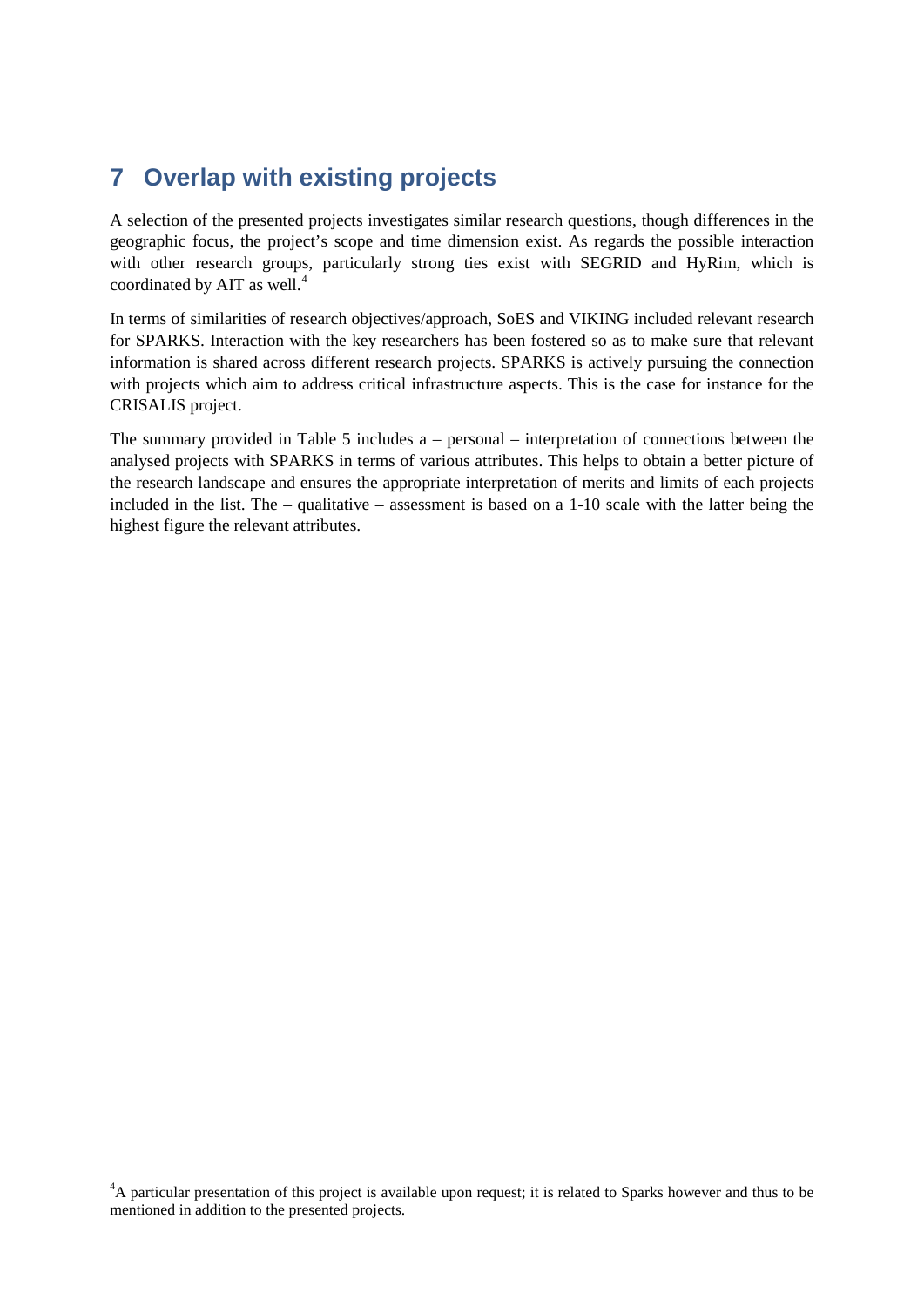

#### **Table 5: Summary of project connection to SPARKS, personal interpretation of project**

| highlights              |                                     |                                                                                           |                                                                  |                                                                                              |                                                                                                     |  |  |
|-------------------------|-------------------------------------|-------------------------------------------------------------------------------------------|------------------------------------------------------------------|----------------------------------------------------------------------------------------------|-----------------------------------------------------------------------------------------------------|--|--|
| <b>Project/Category</b> | Project<br>runtime<br>(in<br>years) | <b>Research</b><br><b>Cyber</b><br>on<br><b>Security</b><br>and Privacy<br>$(index 1-10)$ | <b>Partner</b><br>structure<br>(number<br><b>of</b><br>partners) | <b>Partner</b><br>structure<br>overlap<br>(number<br>of<br>partners<br>in<br>both consortia) | <b>Budget</b><br>compared<br>to<br>SPARKS (in %<br>of total budget<br>not restricted to<br>funding) |  |  |
| <b>SPARKS</b>           | 3                                   | 9                                                                                         | 9                                                                |                                                                                              | 100%                                                                                                |  |  |
| <b>CIPRNet</b>          | $\overline{4}$                      | $\tau$                                                                                    | 12                                                               | $\boldsymbol{0}$                                                                             | 53%                                                                                                 |  |  |
| <b>VIKING</b>           | 3                                   | 3                                                                                         | $\tau$                                                           | $\mathbf{1}$                                                                                 | 1109%                                                                                               |  |  |
| Grid4EU                 | 5                                   | $\overline{2}$                                                                            | $6 + 21$                                                         | $\boldsymbol{0}$                                                                             | 65%                                                                                                 |  |  |
| <b>CRUTIAL</b>          | 3                                   | 5                                                                                         | 6                                                                | $\boldsymbol{0}$                                                                             | 11%                                                                                                 |  |  |
| <b>SoES</b>             | $\overline{2}$                      | 5                                                                                         | $\overline{4}$                                                   | $\boldsymbol{0}$                                                                             | 101%                                                                                                |  |  |
| SmartC2Net              | 3                                   | 6                                                                                         | $\tau$                                                           | $\boldsymbol{0}$                                                                             | 88%                                                                                                 |  |  |
| $C$ -DAX                | 3                                   | 6                                                                                         | 9                                                                | $\boldsymbol{0}$                                                                             | 24%                                                                                                 |  |  |
| SG <sup>2</sup>         | $\overline{2}$                      | $\tau$                                                                                    | 9                                                                | $\mathfrak{2}$                                                                               | 16%                                                                                                 |  |  |
| <b>CIIS</b>             | $\overline{2}$                      | 6                                                                                         | $\tau$                                                           | $\boldsymbol{0}$                                                                             | 162%                                                                                                |  |  |
| <b>DISCERN</b>          | 3                                   | 5                                                                                         | 11                                                               | $\mathbf{1}$                                                                                 | 53%                                                                                                 |  |  |
| <b>CRISALIS</b>         | 3                                   | $\overline{7}$                                                                            | 9                                                                | $\boldsymbol{0}$                                                                             | 109%                                                                                                |  |  |
| <b>SEGRID</b>           | 3                                   | 6                                                                                         | 10                                                               | $\boldsymbol{0}$                                                                             | 62%                                                                                                 |  |  |
| <b>AFTER</b>            | 3                                   | 5                                                                                         | 13                                                               | $\boldsymbol{0}$                                                                             | 103%                                                                                                |  |  |
| <b>HyRiM</b>            | 3                                   | $\tau$                                                                                    | $\tau$                                                           | $\mathbf{1}$                                                                                 | 96%                                                                                                 |  |  |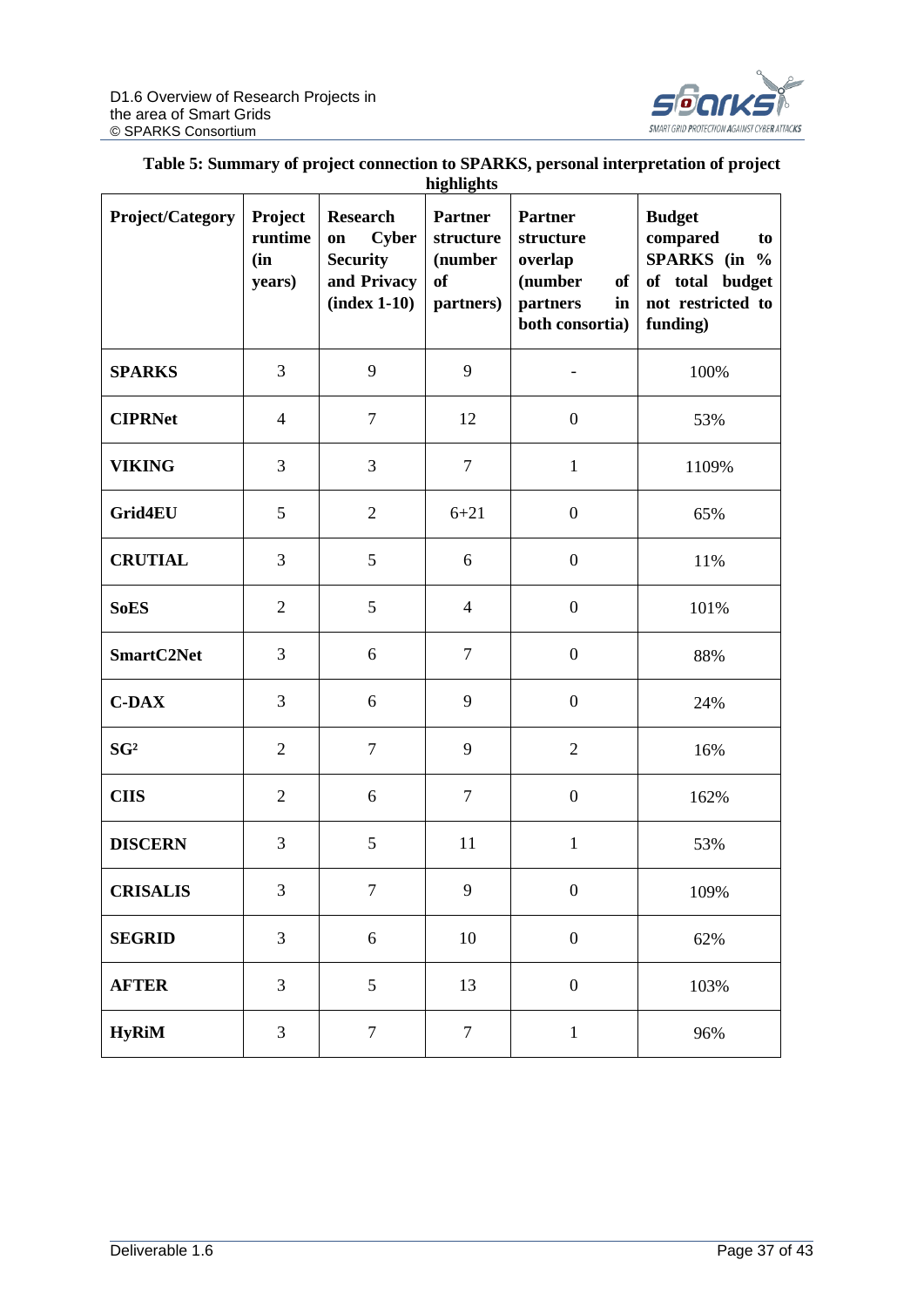

[Figure 1](#page-37-0) presents the interaction and overlap of SPARKS with the projects presented. The budget of Grid4eu is more than 10 times larger that of SPARKS and is thus omitted from the graphic due to enhanced readability. Interestingly, though some differences with regards to the presented characteristics exist, the majority of research projects are comparable in terms of "technical" attributes such as runtime, budget and partner structure. The interpretation of "Research on Cyber Security and Privacy (index 1-10)" is based on a qualitative – and personal – of interpretation of the contents.



<span id="page-37-0"></span>**Figure 1: Summary of relevant projects' interaction with SPARKS**

As presented in the three subsections on international, EU funded and national/regional projects, including stakeholders at various levels is paramount in order to ensure that the outcomes of SPARKS are perceived at different levels of policy as well. Thus, the overlap with other projects – while being limited to specific aspects of Smart Grid and cyber security technology is a chance to bringing together researchers from various backgrounds.

In addition to the presented research activities here, milestone projects such as Grid4EU are important with regards to the research carried out in SPARKS. Though being different in scope and size, overlap in various areas exists. For instance this is the case regarding ongoing activities around security and privacy related research questions. Overall the exchange of mutually relevant activities is important for a variety of reasons, which SPARKS aims to support in a best possible manner.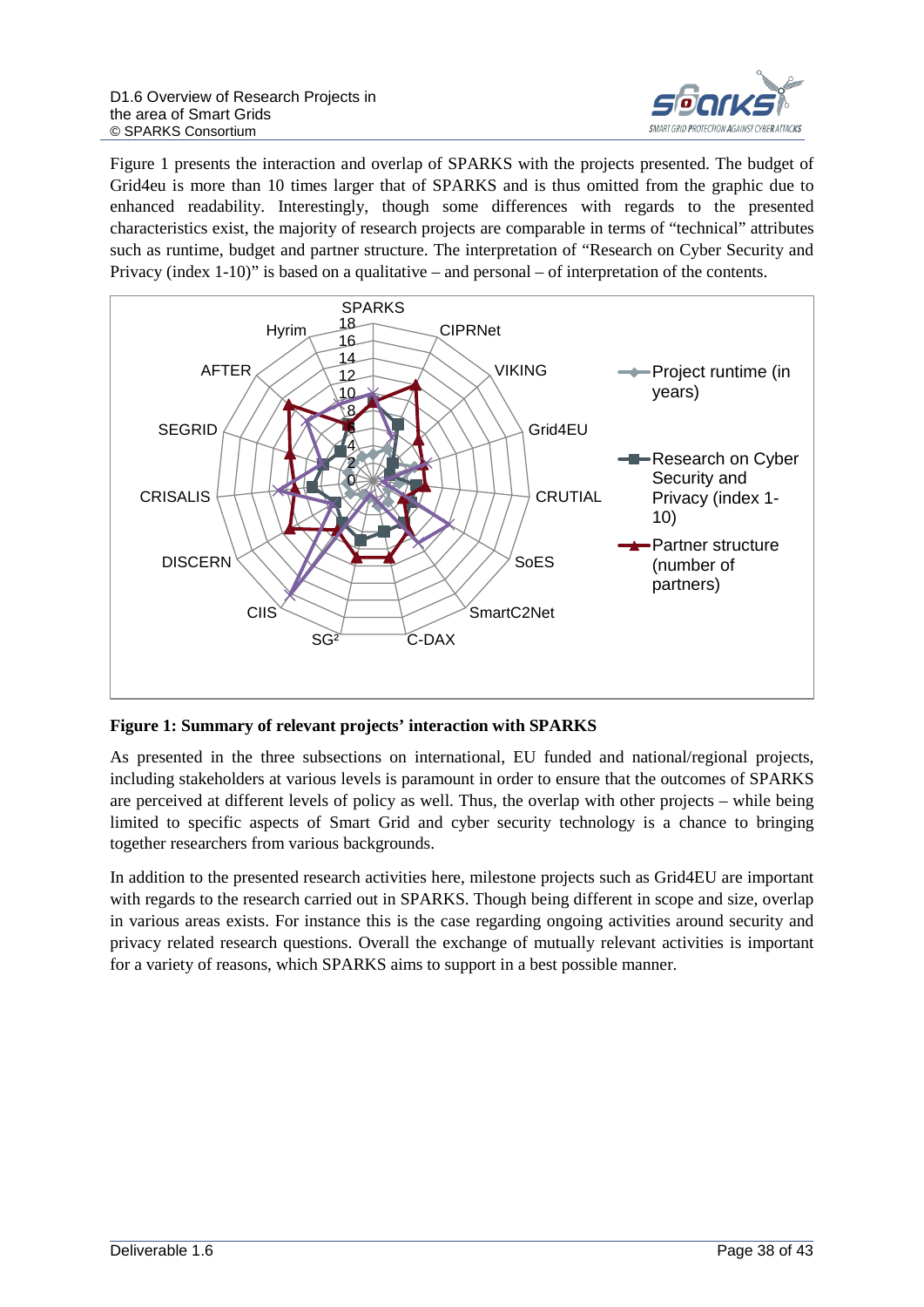

## <span id="page-38-0"></span>**8 Conclusion and Synopsis**

This report presents major activities of SPARKS to engage, interact and exchange with other related research projects and activities in the field of smart grid technologies. To this end, a survey was conducted in collaboration with the SEGRID project. It was enriched by a literature based review of existing scientific activities in the field of Smart Grid security and privacy. Information was mainly gathered from project websites and official funding bodies.

Overlap with other – mainly EU funded – projects exist, though the focus of SPARKS is unique in the sense that technical, social and legal aspects of Smart Grid Security and Privacy initiatives are considered in conjunction.

This is relevant as the best technological solutions remain academic if the acceptance of the public or the legal frameworks needed to implement them are missing. The outlined approach of SPARKS incorporates these important aspects and provides a highly valuable contribution of how to make the future Smart Grid safe, accepted and well established in European and national legislation.

In addition to the assessment of related projects, SPARKS has been actively engaging with the running projects with related emphases. Thus, this report helps the interested reader to obtain a fuller picture of present and past research activities. The main finding is that the existing research landscape shows a great variety. Projects as well as consortia and funding differ significantly among projects. In terms of making best use of available funds, it is important to enhance the outreach activities to existing projects and consortia also with special regard to the maximisation of SPARKS' impact.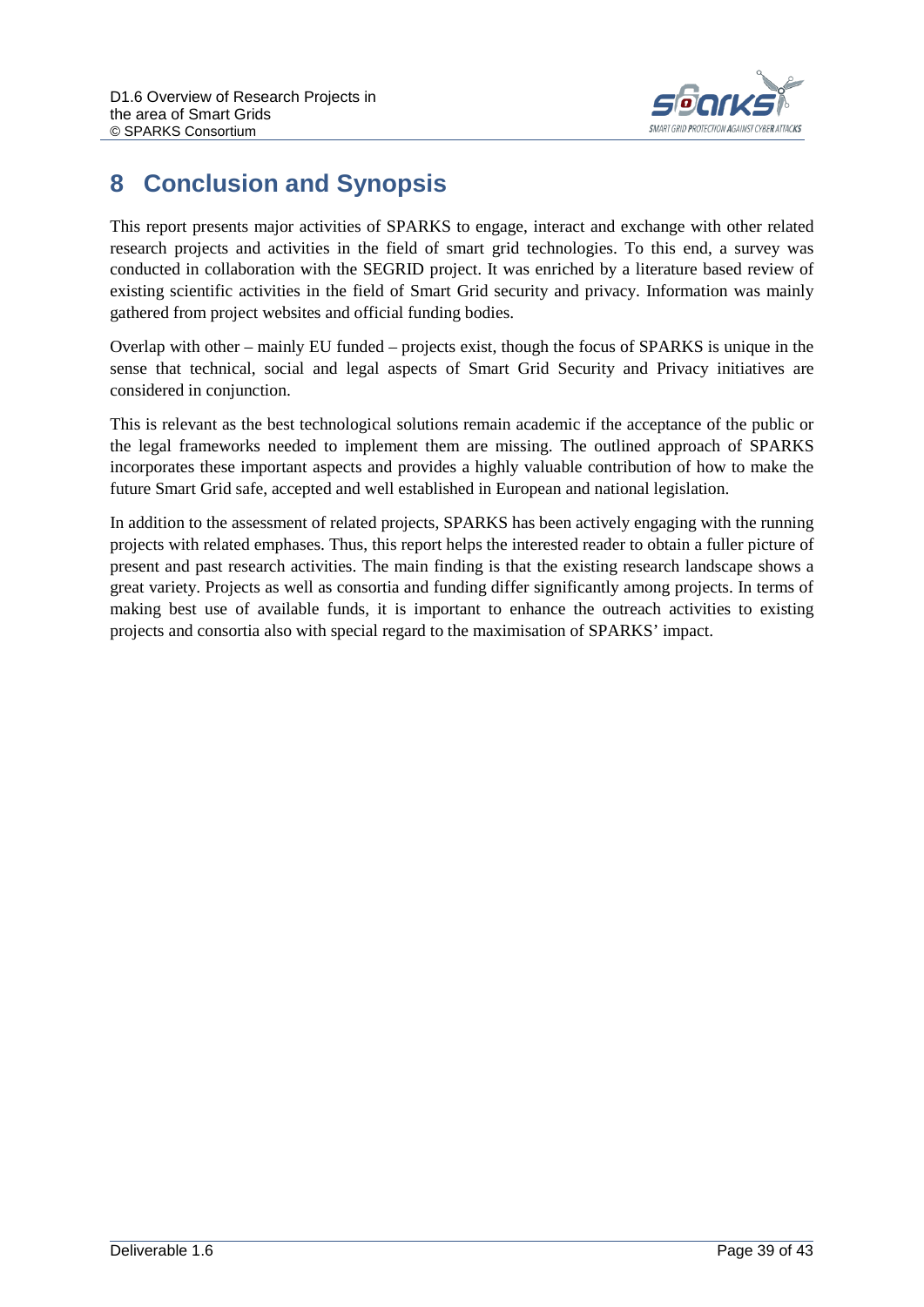

## <span id="page-39-0"></span>**9 Outlook and Future Research**

Currently, various smart grid technology aspects are intensively researched. The fact that different emphases are being pursued brings about the possibility of parallel activities and loss of efficiency. A comprehensive assessment of conducted work is needed. This deliverable aimed at shedding some light on different approaches, but can only initiate a broader debate.

In the future, a stronger interconnection between different research entities and projects is desirable which can among others foster collaboration and enhance efficiency in the European smart grid research landscape.

While being desirable, it remains difficult to interconnect national research agendas with European funded projects. Though major funding authorities very actively pursue the internationalisation of their national research areas, it remains unclear how the needed interconnection and collaboration can be enhanced.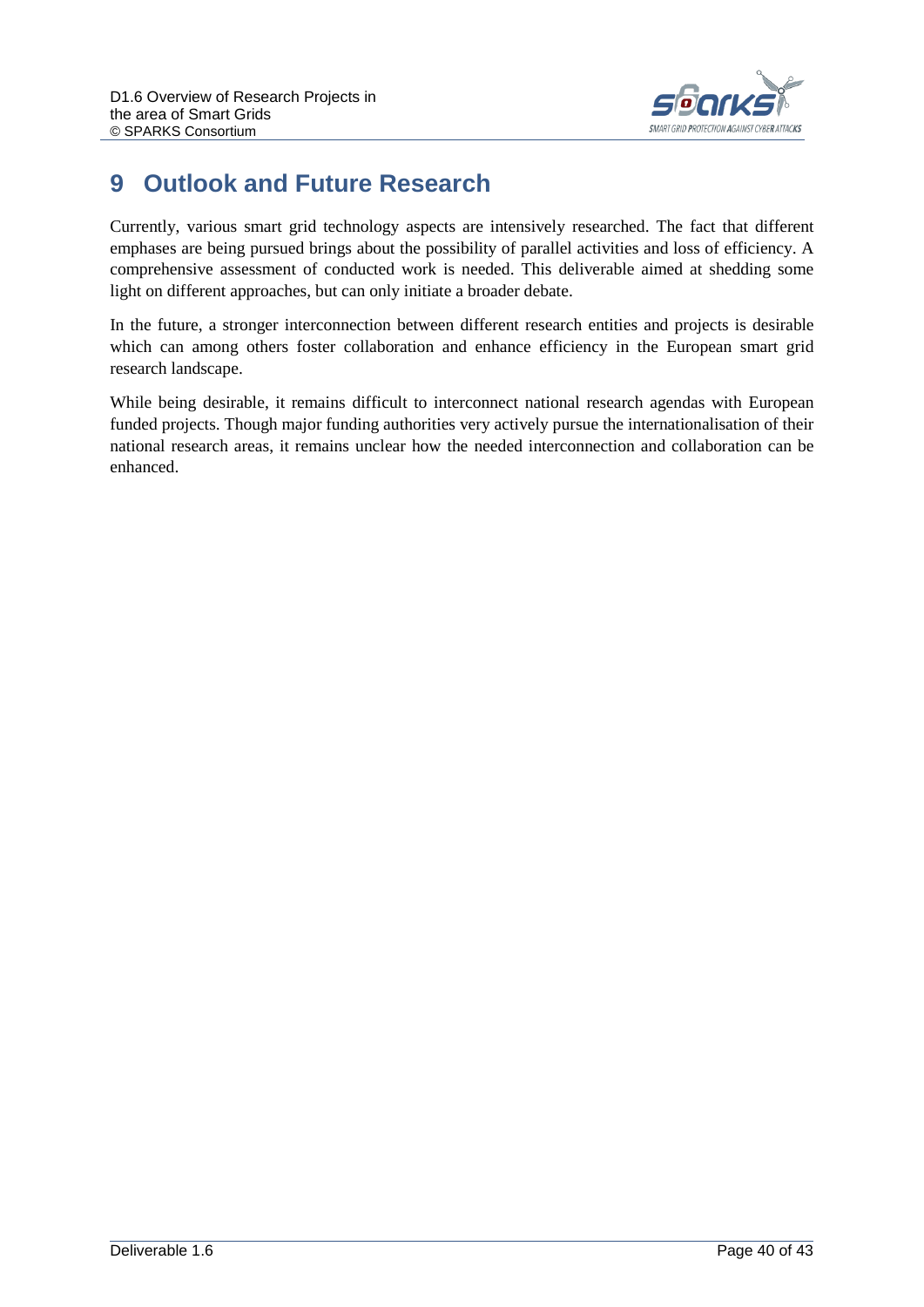

## <span id="page-40-0"></span>**10 References**

Anonymised personal communication with stakeholders and survey during the SPARKS project

Kollmann et al (2015). Project excerpt from ISGAN working group, available online in March 2015.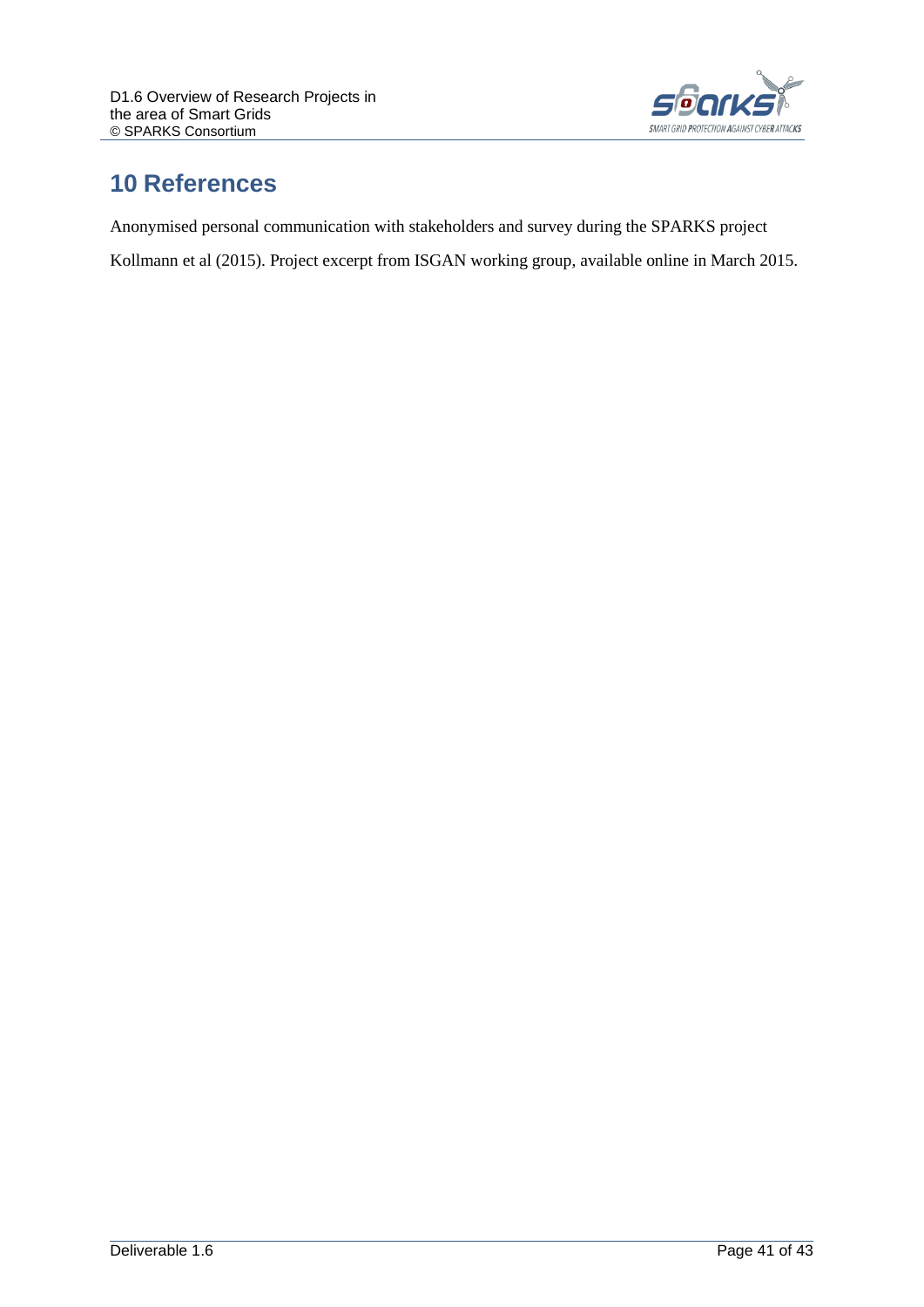

## <span id="page-41-0"></span>**11 Appendix**

This section contains the questionnaire as it was used during the empiric assessment which led to the development of this report.

Questionnaire Smart Grid Security & Privacy

Please return the completed questionnaire by e-mail **by 30 November 2014** 

#### **Contact details:**

Institution/company: Energy Institute at the Johannes Kepler University Contact: Schmidthaler Michael, Dr., Reichl Johannes, Dr. Address & country: Altenberger Strasse 69 ; 4040 Linz, Austria Phone: +43 732 2468 5665 E-mail: Schmidthaler@energieinstitut-linz.at Website[: www.energieinstitut-linz.at](http://www.energieinstitut-linz.at/)

First of all I want to thank you very much for your participation in this research project.

Please bear in mind that the aim of this research is to create a review of the major literature/projects in the field of the security & privacy of smart grids and electricity supply security in Europe.

Please send us information about all relevant projects you have done or collaborated. A section is defined below with associated points and boxes to be filled in. Please send us several of this form (one per project) and if available additional information/reports.

**We thank you for your cooperation!**

**Project title** [\(e.g.](http://www.linguee.de/englisch-deutsch/uebersetzung/e.g..html) SG Essences - Elaborated Assessment of Competing Smart Grid Solutions)

**Long title** [\(e.g.](http://www.linguee.de/englisch-deutsch/uebersetzung/e.g..html) Elaborated Assessment of Competing Smart Grid Solutions)

**Short title** [\(e.g.](http://www.linguee.de/englisch-deutsch/uebersetzung/e.g..html) SG-Essences)

**Country** [\(e.g.](http://www.linguee.de/englisch-deutsch/uebersetzung/e.g..html) Austria or European Union)

**Project status** [\(e.g.](http://www.linguee.de/englisch-deutsch/uebersetzung/e.g..html) Started: 2009, In Progress/Finished: 2012)

Started: **In Progress/Finished:**